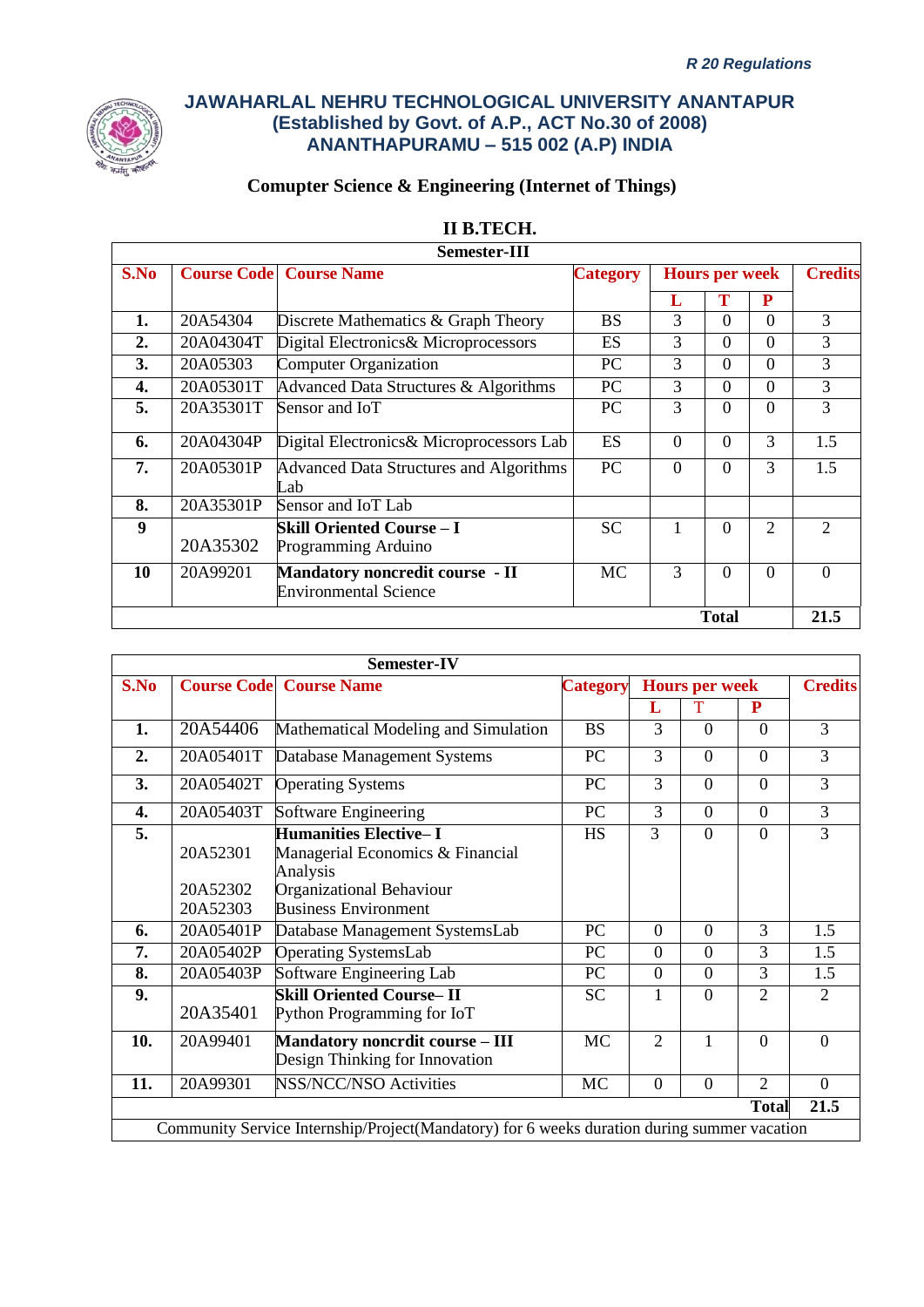

### **Comupter Science & Engineering (Internet of Things)**

#### **Note:**

- 1. Eligible and interested students can register either for Honors or for a Minor in IV Semester as per the guidelines issued by the University
- 2. Students shall register for NCC/NSS/NSO activities and will be required to participate in an activity for two hours in a week during fourth semester.
- 3. Lateral entry students shall undergo a bridge course in Mathematics during third semester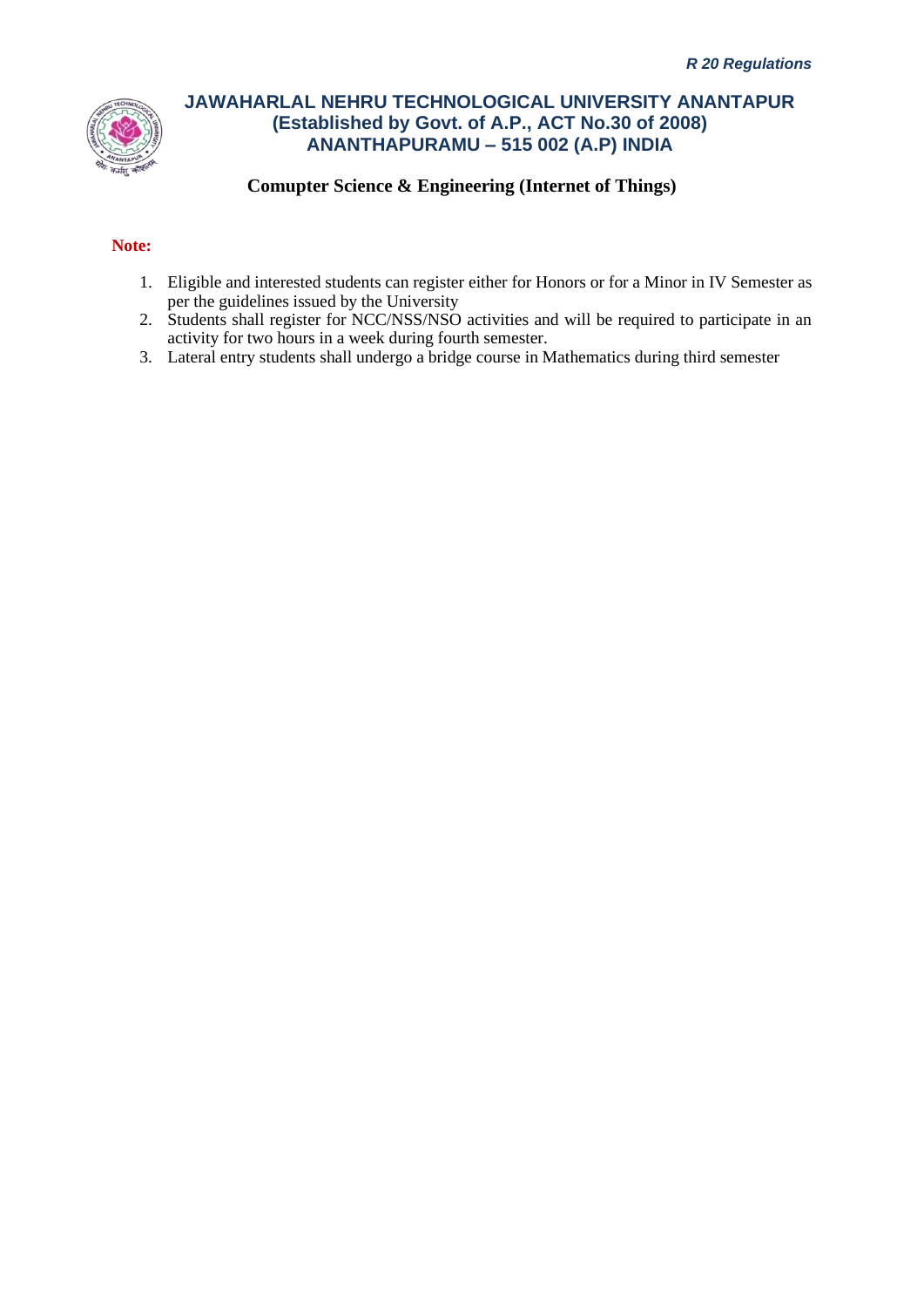

| <b>Course Code</b>        | Discrete Mathematics & Graph theory                                                                  |                 | L                       | T        | ${\bf P}$ | $\mathbf C$ |
|---------------------------|------------------------------------------------------------------------------------------------------|-----------------|-------------------------|----------|-----------|-------------|
| 20A54304                  | (Common to CSE, IT, CSE( DS), CSE (IoT), CSE                                                         |                 | $\overline{\mathbf{3}}$ | $\bf{0}$ | $\bf{0}$  | 3           |
|                           | $(AI)$ , CSE $(AI & ML)$ and $AI & DS$                                                               |                 |                         |          |           |             |
| Pre-requisite             | <b>Basic Mathematics</b>                                                                             | <b>Semester</b> | III                     |          |           |             |
|                           |                                                                                                      |                 |                         |          |           |             |
| <b>Course Objectives:</b> |                                                                                                      |                 |                         |          |           |             |
|                           | Introduce the concepts of mathematical logic and gain knowledge in sets, relations and functions and |                 |                         |          |           |             |
|                           | Solve problems using counting techniques and combinatorics and to introduce generating functions     |                 |                         |          |           |             |
|                           | and recurrence relations. Use Graph Theory for solving real world problems                           |                 |                         |          |           |             |
| Course Outcomes (CO):     |                                                                                                      |                 |                         |          |           |             |
|                           | After completion of the course, students will be able to                                             |                 |                         |          |           |             |
|                           | Apply mathematical logic to solve problems.                                                          |                 |                         |          |           |             |
|                           | Understand the concepts and perform the operations related to sets, relations and functions.         |                 |                         |          |           |             |
|                           | Gain the conceptual background needed and identify structures of algebraic nature.                   |                 |                         |          |           |             |
|                           | Apply basic counting techniques to solve combinatorial problems.                                     |                 |                         |          |           |             |
|                           | Formulate problems and solve recurrence relations.                                                   |                 |                         |          |           |             |
|                           | Apply Graph Theory in solving computer science problems                                              |                 |                         |          |           |             |
| UNIT - I                  | <b>Mathematical Logic</b>                                                                            |                 | 8 Hrs                   |          |           |             |
|                           | Introduction, Statements and Notation, Connectives, Well-formed formulas, Tautology, Duality law,    |                 |                         |          |           |             |
|                           | Equivalence, Implication, Normal Forms, Functionally complete set of connectives, Inference          |                 |                         |          |           |             |
|                           | Theory of Statement Calculus, Predicate Calculus, Inference theory of Predicate Calculus.            |                 |                         |          |           |             |
| UNIT - II                 | <b>Set theory</b>                                                                                    |                 | 9 Hrs                   |          |           |             |
|                           | Basic Concepts of Set Theory, Relations and Ordering, The Principle of Inclusion-Exclusion, Pigeon   |                 |                         |          |           |             |
|                           | hole principle and its application, Functions composition of functions, Inverse Functions, Recursive |                 |                         |          |           |             |
|                           | Functions, Lattices and its properties. Algebraic structures: Algebraic systems-Examples and General |                 |                         |          |           |             |
|                           | Properties, Semi groups and Monoids, groups, sub groups, homomorphism, Isomorphism.                  |                 |                         |          |           |             |
| UNIT - III                | <b>Elementary Combinatorics</b>                                                                      |                 | 8 Hrs                   |          |           |             |
|                           | Basics of Counting, Combinations and Permutations, Enumeration of Combinations and                   |                 |                         |          |           |             |
|                           | Permutations, Enumerating Combinations and Permutations with Repetitions, Enumerating                |                 |                         |          |           |             |
|                           | Permutations with Constrained Repetitions, Binomial Coefficients, The Binomial and Multinomial       |                 |                         |          |           |             |
| Theorems.                 |                                                                                                      |                 |                         |          |           |             |
| <b>UNIT - IV</b>          | <b>Recurrence Relations</b>                                                                          |                 | 9 Hrs                   |          |           |             |
|                           | Generating Functions of Sequences, Calculating Coefficients of Generating Functions, Recurrence      |                 |                         |          |           |             |
|                           | relations, Solving Recurrence Relations by Substitution and Generating functions, The Method of      |                 |                         |          |           |             |
|                           | Characteristic roots, Solutions of Inhomogeneous Recurrence Relations.                               |                 |                         |          |           |             |
| <b>UNIT - V</b>           | Graphs                                                                                               |                 | 9 Hrs                   |          |           |             |
|                           | Basic Concepts, Isomorphism and Subgraphs, Trees and their Properties, Spanning Trees, Directed      |                 |                         |          |           |             |
|                           | Trees, Binary Trees, Planar Graphs, Euler's Formula, Multigraphs and Euler Circuits, Hamiltonian     |                 |                         |          |           |             |
|                           | Graphs, Chromatic Numbers, The Four Color Problem                                                    |                 |                         |          |           |             |
| Textbooks:                |                                                                                                      |                 |                         |          |           |             |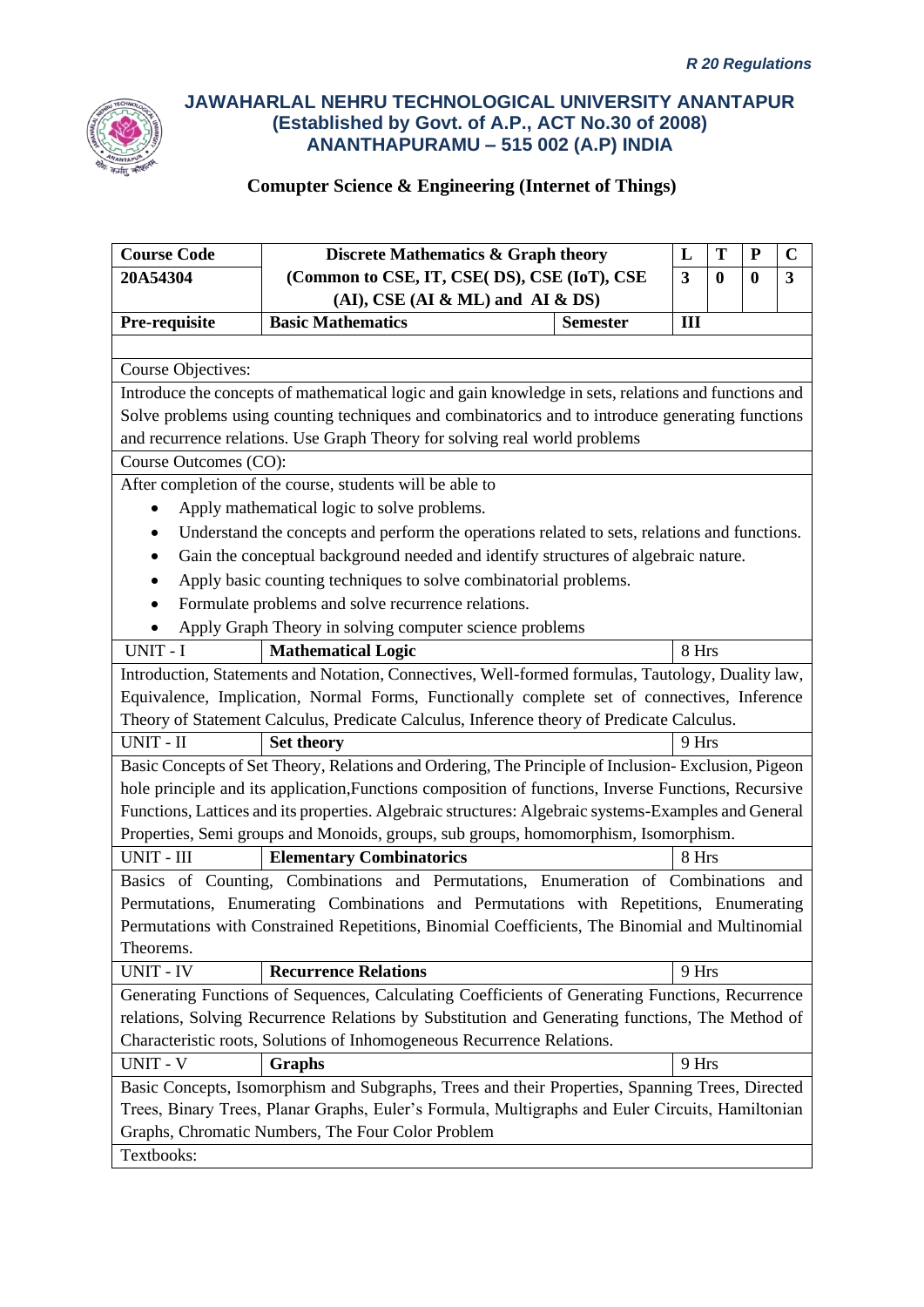

### **Comupter Science & Engineering (Internet of Things)**

- 1. Joe L. Mott, Abraham Kandel and Theodore P. Baker, Discrete Mathematics for Computer Scientists & Mathematicians, 2nd Edition, Pearson Education.
- 2. J.P. Tremblay and R. Manohar, Discrete Mathematical Structures with Applications to Computer Science, Tata McGraw Hill, 2002.

#### Reference Books:

- 1. Kenneth H. Rosen, Discrete Mathematics and its Applications with Combinatorics and Graph Theory, 7th Edition, McGraw Hill Education (India) Private Limited.
- 2. Graph Theory with Applications to Engineering and Computer Science byNarsinghDeo.

Online Learning Resources:

<http://www.cs.yale.edu/homes/aspnes/classes/202/notes.pdf>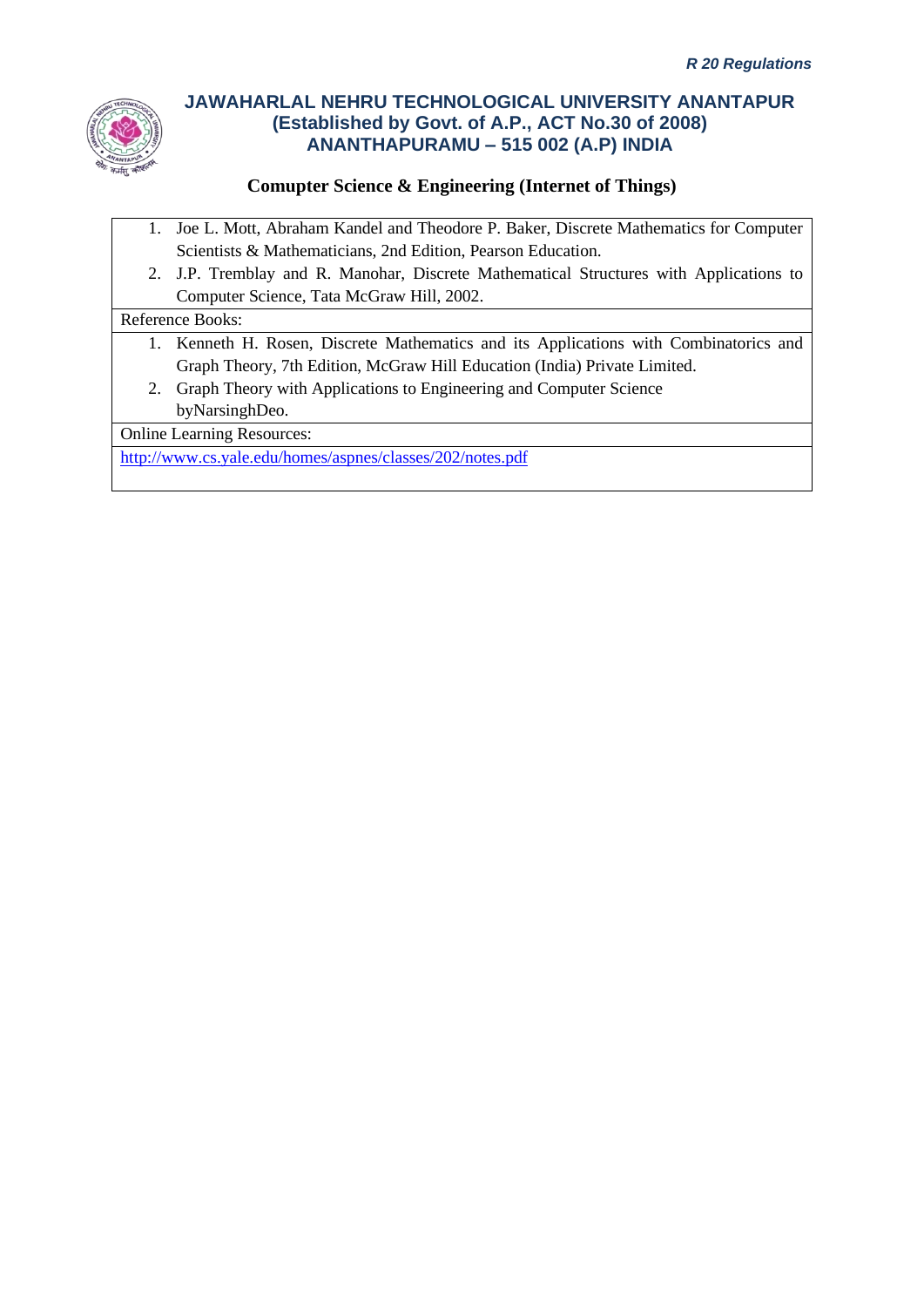

| <b>Course Code</b>                  | <b>DIGITAL ELECTRONICS &amp;</b>                                                                                                | L               | T            | P            | $\bf C$ |
|-------------------------------------|---------------------------------------------------------------------------------------------------------------------------------|-----------------|--------------|--------------|---------|
| 20A04304T                           | <b>MICROPROCESSORS</b>                                                                                                          | 3               | $\mathbf{0}$ | $\mathbf{0}$ | 3       |
|                                     |                                                                                                                                 |                 |              |              |         |
| Pre-requisite                       | <b>Basic Electronics</b>                                                                                                        | <b>Semester</b> |              | III          |         |
|                                     |                                                                                                                                 |                 |              |              |         |
| <b>Course Objectives:</b>           |                                                                                                                                 |                 |              |              |         |
|                                     | To understand all the concepts of Logic Gates and Boolean Functions.                                                            |                 |              |              |         |
|                                     | To learn about Combinational Logic and Sequential Logic Circuits.<br>To design logic circuits using Programmable Logic Devices. |                 |              |              |         |
|                                     | To understand basics of 8086 Microprocessor and 8051 Microcontroller.                                                           |                 |              |              |         |
|                                     | To understand architecture of 8086 Microprocessor and 8051 Microcontroller.                                                     |                 |              |              |         |
|                                     | To learn Assembly Language Programming of 8086 and 8051.                                                                        |                 |              |              |         |
| <b>Course Outcomes (CO):</b>        |                                                                                                                                 |                 |              |              |         |
|                                     | After Completion of this course, the student will be able to:                                                                   |                 |              |              |         |
|                                     | Design any Logic circuit using basic concepts of Boolean Algebra.                                                               |                 |              |              |         |
|                                     | Design any Logic circuit using basic concepts of PLDs.                                                                          |                 |              |              |         |
|                                     | Design and develop any application using 8086 Microprocessor.                                                                   |                 |              |              |         |
|                                     | Design and develop any application using 8051 Microcontroller.                                                                  |                 |              |              |         |
| UNIT - I                            | Number Systems & Code Conversion                                                                                                |                 |              |              |         |
|                                     | Number Systems & Code conversion, Boolean Algebra & Logic Gates, Truth Tables, Universal Gates,                                 |                 |              |              |         |
|                                     | Simplification of Boolean functions, SOP and POS methods - Simplification of Boolean functions                                  |                 |              |              |         |
|                                     | using K-maps, Signed and Unsigned Binary Numbers.                                                                               |                 |              |              |         |
| $\overline{UNIT}$ - $\overline{II}$ | <b>Combinational Circuits</b>                                                                                                   |                 |              |              |         |
|                                     | Combinational Logic Circuits: Adders &Subtractors, Multiplexers, Demultiplexers, Encoders,                                      |                 |              |              |         |
|                                     | Decoders, Programmable Logic Devices.                                                                                           |                 |              |              |         |
| UNIT - III                          | <b>Sequential Circuits</b>                                                                                                      |                 |              |              |         |
|                                     | Sequential Logic Circuits: RS, Clocked RS, D, JK, Master Slave JK, T Flip-Flops, Shift Registers,                               |                 |              |              |         |
|                                     | Types of Shift Registers, Counters, Ripple Counter, Synchronous Counters, Asynchronous Counters,                                |                 |              |              |         |
| Up-Down Counter.                    |                                                                                                                                 |                 |              |              |         |
| <b>UNIT - IV</b>                    | Microprocessors - I                                                                                                             |                 |              |              |         |
|                                     | 8085 microprocessor Review (brief details only), 8086 microprocessor, Functional Diagram, register                              |                 |              |              |         |
|                                     | organization 8086, Flag register of 8086 and its functions, Addressing modes of 8086, Pin diagram of                            |                 |              |              |         |
|                                     | 8086, Minimum mode & Maximum mode operation of 8086, Interrupts in 8086.                                                        |                 |              |              |         |
| $UNIT - V$                          | Microprocessors - II                                                                                                            |                 |              |              |         |
|                                     | Instruction set of 8086, Assembler directives, Procedures and Macros, Simple programs involving                                 |                 |              |              |         |
|                                     | arithmetic, logical, branch instructions, Ascending, Descending and Block move programs, String                                 |                 |              |              |         |
|                                     | Manipulation Instructions. Overview of 8051 microcontroller, Architecture, I/O ports and Memory                                 |                 |              |              |         |
|                                     | organization, addressing modes and instruction set of 8051(Brief details only), Simple Programs.                                |                 |              |              |         |
|                                     |                                                                                                                                 |                 |              |              |         |
| <b>Text Books:</b>                  |                                                                                                                                 |                 |              |              |         |
|                                     | 1.M. Morris Mano, Michael D. Ciletti, Digital Design, Pearson Education, 5 <sup>th</sup> Edition, 2013                          |                 |              |              |         |
|                                     | 2. Anil K. Maini, Digital Electronics: Principles, Devices and Applications, John Wiley & Sons, Ltd.,                           |                 |              |              |         |
| 2007.                               |                                                                                                                                 |                 |              |              |         |
|                                     | 3. N. Senthil Kumar, M. Saravanan, S. Jeevanathan, Microprocessor and                                                           |                 |              |              |         |
|                                     | Microcontrollers, Oxford Publishers, 2010.                                                                                      |                 |              |              |         |
| 2006.                               | 4. Advanced microprocessors and peripherals-A.K Ray and K.M.Bhurchandani, TMH, 2nd edition,                                     |                 |              |              |         |
|                                     |                                                                                                                                 |                 |              |              |         |
| <b>Reference Books:</b>             |                                                                                                                                 |                 |              |              |         |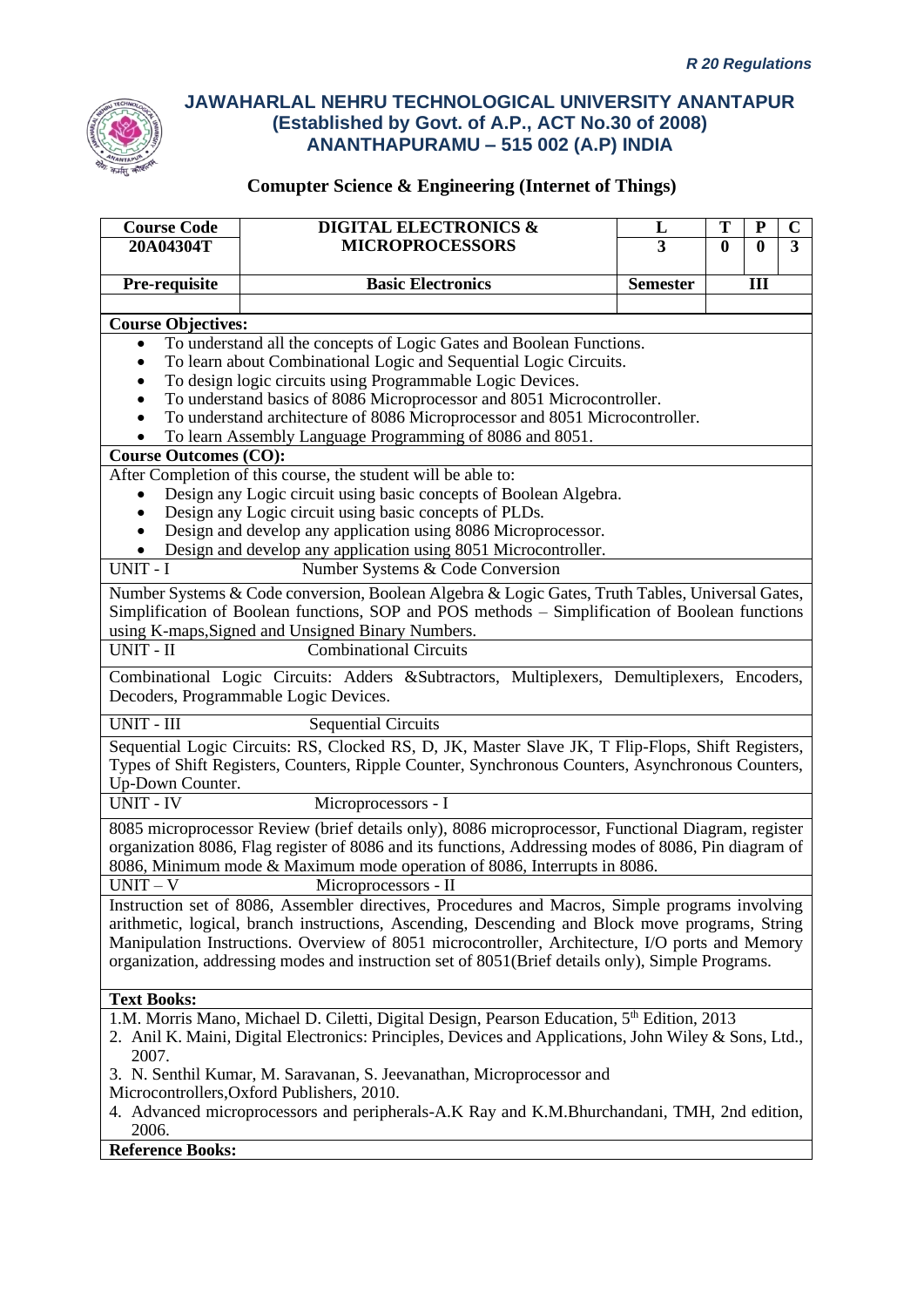

### **Comupter Science & Engineering (Internet of Things)**

- 1. Thomas L. Floyd, Digital Fundamentals A Systems Approach, Pearson, 2013.
- 2. Charles H. Roth, Fundamentals of Logic Design, Cengage Learning, 5th, Edition, 2004.
- 3. D.V.Hall, Microprocessors and Interfacing. TMGH, 2nd edition, 2006.

4. Kenneth.J.Ayala, The 8051 microcontroller, 3rd edition, Cengage Learning,2010.

**Online Learning Resources:**

NPTEL, SWAYAM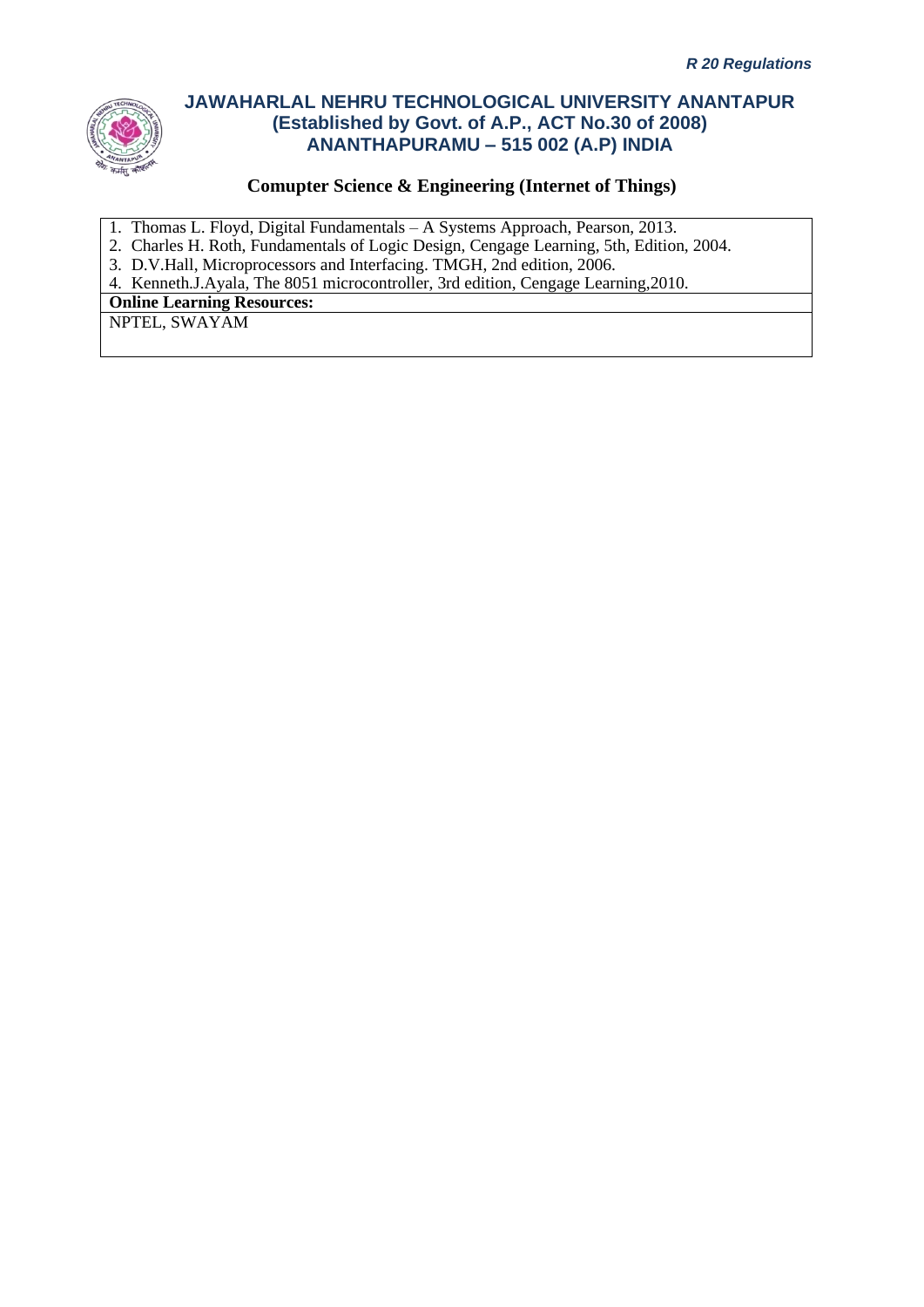

| <b>Course Code</b>                    | <b>Computer Organization</b>                                                                                                                                                                       |                 | T<br>L                         | ${\bf P}$        | $\mathbf C$    |
|---------------------------------------|----------------------------------------------------------------------------------------------------------------------------------------------------------------------------------------------------|-----------------|--------------------------------|------------------|----------------|
| 20A05303                              | (Common to CSE, IT, CSE( DS), CSE (IoT), CSE (AI), CSE                                                                                                                                             |                 | $\overline{3}$<br>$\mathbf{0}$ | $\boldsymbol{0}$ | $\overline{3}$ |
|                                       | $(AI & ML)$ and $AI & DS)$                                                                                                                                                                         |                 |                                |                  |                |
| Pre-requisite                         | <b>Digital Electronics</b>                                                                                                                                                                         | <b>Semester</b> |                                | III              |                |
|                                       |                                                                                                                                                                                                    |                 |                                |                  |                |
| Course Objectives:                    |                                                                                                                                                                                                    |                 |                                |                  |                |
| $\bullet$                             | To learn the fundamentals of computer organization and its relevance to classical and modern                                                                                                       |                 |                                |                  |                |
|                                       | problems of computer design                                                                                                                                                                        |                 |                                |                  |                |
|                                       | To understand the structure and behavior of various functional modules of a computer.                                                                                                              |                 |                                |                  |                |
| $\bullet$<br>$\bullet$                | To learn the techniques that computers use to communicate with I/O devices<br>To acquire the concept of pipelining and exploitation of processing speed.                                           |                 |                                |                  |                |
| $\bullet$                             | To learn the basic characteristics of multiprocessors                                                                                                                                              |                 |                                |                  |                |
|                                       |                                                                                                                                                                                                    |                 |                                |                  |                |
| <b>Course Outcomes (CO):</b>          |                                                                                                                                                                                                    |                 |                                |                  |                |
|                                       | After completion of the course, students will be able to                                                                                                                                           |                 |                                |                  |                |
|                                       | Understand computer architecture concepts related to the design of modern processors, memories                                                                                                     |                 |                                |                  |                |
| and I/Os                              |                                                                                                                                                                                                    |                 |                                |                  |                |
| ٠                                     | Identify the hardware requirements for cache memory and virtual memory                                                                                                                             |                 |                                |                  |                |
| $\bullet$                             | Design algorithms to exploit pipelining and multiprocessors                                                                                                                                        |                 |                                |                  |                |
| $\bullet$                             | Understand the importance and trade-offs of different types of memories.                                                                                                                           |                 |                                |                  |                |
| $\bullet$                             | Identify pipeline hazards and possible solutions to those hazards                                                                                                                                  |                 |                                |                  |                |
|                                       |                                                                                                                                                                                                    |                 | 8Hrs                           |                  |                |
| UNIT - I                              | Basic Structure of Computer, Machine Instructions and<br><b>Programs</b>                                                                                                                           |                 |                                |                  |                |
|                                       | Basic Structure of Computer: Computer Types, Functional Units, Basic operational Concepts, Bus                                                                                                     |                 |                                |                  |                |
|                                       | Structure, Software, Performance, Multiprocessors and Multicomputer.                                                                                                                               |                 |                                |                  |                |
|                                       | Machine Instructions and Programs: Numbers, Arithmetic Operations and Programs, Instructions and                                                                                                   |                 |                                |                  |                |
|                                       | Instruction Sequencing, Addressing Modes, Basic Input/output Operations, Stacks and Queues,                                                                                                        |                 |                                |                  |                |
| Subroutines, Additional Instructions. |                                                                                                                                                                                                    |                 |                                |                  |                |
|                                       |                                                                                                                                                                                                    |                 |                                |                  |                |
| UNIT - II                             | <b>Arithmetic, Basic Processing Unit</b>                                                                                                                                                           |                 | 9Hrs                           |                  |                |
|                                       | Arithmetic: Addition and Subtraction of Signed Numbers, Design of Fast Adders, Multiplication of                                                                                                   |                 |                                |                  |                |
|                                       | Positive Numbers, Signed-operand Multiplication, Fast Multiplication, Integer Division, Floating-Point                                                                                             |                 |                                |                  |                |
| Numbers and Operations.               |                                                                                                                                                                                                    |                 |                                |                  |                |
|                                       | Basic Processing Unit: Fundamental Concepts, Execution of a Complete Instruction, Multiple-Bus<br>Organization, Hardwired Control, and Multi programmed Control.                                   |                 |                                |                  |                |
|                                       |                                                                                                                                                                                                    |                 |                                |                  |                |
| UNIT - III                            | <b>The Memory System</b>                                                                                                                                                                           |                 | 8Hrs                           |                  |                |
|                                       | The Memory System: Basic Concepts, Semiconductor RAM Memories, Read-Only Memories, Speed,                                                                                                          |                 |                                |                  |                |
|                                       | Size and Cost, Cache Memories, Performance Considerations, Virtual Memories, Memory Management                                                                                                     |                 |                                |                  |                |
| Requirements, Secondary Storage.      |                                                                                                                                                                                                    |                 |                                |                  |                |
|                                       |                                                                                                                                                                                                    |                 |                                |                  |                |
| <b>UNIT - IV</b>                      | <b>Input/Output Organization</b>                                                                                                                                                                   |                 | 8Hrs                           |                  |                |
|                                       | Input/Output Organization: Accessing I/O Devices, Interrupts, Processor Examples, Direct Memory                                                                                                    |                 |                                |                  |                |
|                                       | Access, Buses, Interface Circuits, Standard I/O Interfaces.                                                                                                                                        |                 |                                |                  |                |
|                                       |                                                                                                                                                                                                    |                 |                                |                  |                |
| <b>UNIT - V</b>                       | <b>Pipelining, Large Computer Systems</b>                                                                                                                                                          |                 | 9 Hrs                          |                  |                |
|                                       | Pipelining: Basic Concepts, Data Hazards, Instruction Hazards, Influence on Instruction Sets.<br>Large Computer Systems: Forms of Parallel Processing, Array Processors, The Structure of General- |                 |                                |                  |                |
|                                       | Purpose multiprocessors, Interconnection Networks.                                                                                                                                                 |                 |                                |                  |                |
|                                       |                                                                                                                                                                                                    |                 |                                |                  |                |
| Textbooks:                            |                                                                                                                                                                                                    |                 |                                |                  |                |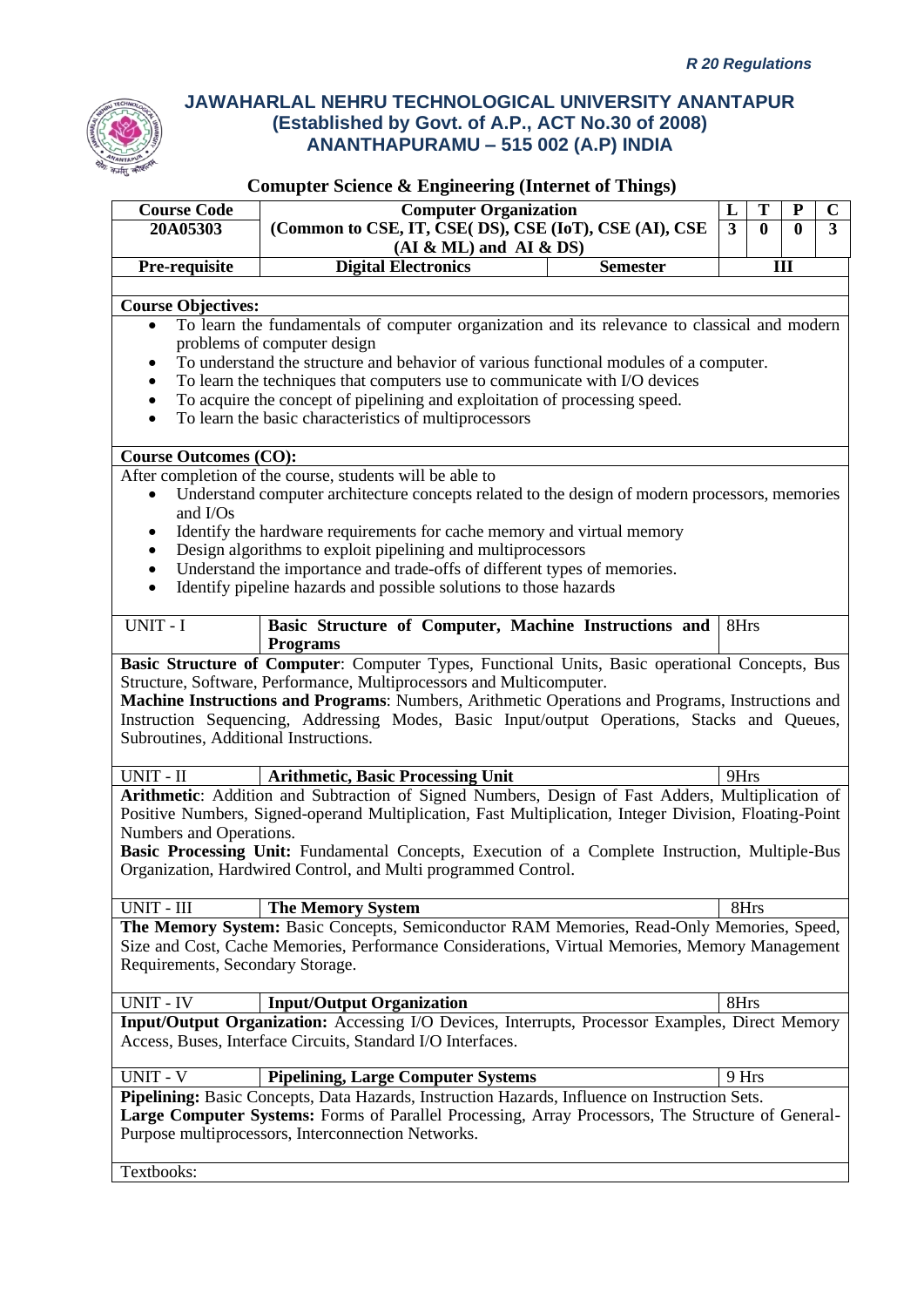

### **Comupter Science & Engineering (Internet of Things)**

1. Carl Hamacher, ZvonkoVranesic, SafwatZaky, "Computer Organization", 5<sup>th</sup> Edition, McGraw Hill Education, 2013.

#### Reference Books:

- 1. M.Morris Mano, "Computer System Architecture", 3<sup>rd</sup> Edition, Pearson Education.
- 2. Themes and Variations, Alan Clements, "Computer Organization and Architecture", CENGAGE Learning.
- 3. SmrutiRanjanSarangi, "Computer Organization and Architecture", McGraw Hill Education.
- 4. John P.Hayes, "Computer Architecture and Organization", McGraw Hill Education

### Online Learning Resources:

https://nptel.ac.in/courses/106/103/106103068/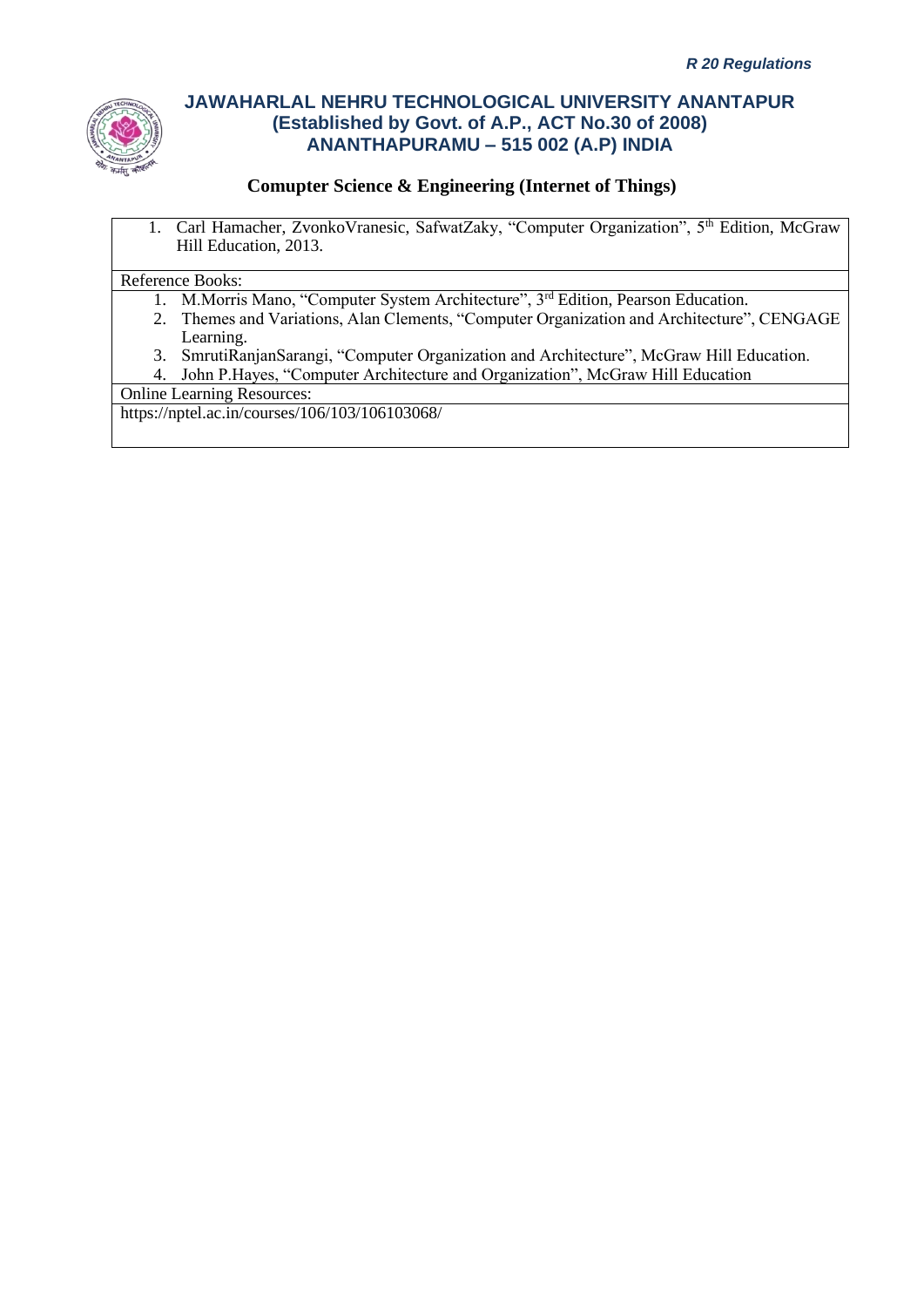

| <b>Course Code</b>                         | <b>Advanced Data Structures &amp; Algorithms</b>                                                                                          |                                                                                                                 | L     | T     | P   | $\mathbf C$ |  |  |
|--------------------------------------------|-------------------------------------------------------------------------------------------------------------------------------------------|-----------------------------------------------------------------------------------------------------------------|-------|-------|-----|-------------|--|--|
| 20A05301T                                  |                                                                                                                                           | $\overline{3}$<br>$\overline{3}$<br>(Common to CSE, IT, CSE( DS), CSE (IoT), CSE (AI), CSE<br>$\mathbf{0}$<br>0 |       |       |     |             |  |  |
|                                            | $(AI & ML)$ and $AI & DS)$                                                                                                                |                                                                                                                 |       |       |     |             |  |  |
| Pre-requisite                              | <b>Data Structures</b>                                                                                                                    | <b>Semester</b>                                                                                                 |       |       | III |             |  |  |
|                                            |                                                                                                                                           |                                                                                                                 |       |       |     |             |  |  |
| <b>Course Objectives:</b>                  |                                                                                                                                           |                                                                                                                 |       |       |     |             |  |  |
| $\bullet$                                  | Learn asymptotic notations, and analyze the performance of different algorithms.                                                          |                                                                                                                 |       |       |     |             |  |  |
| ٠                                          | Understand and implement various data structures.                                                                                         |                                                                                                                 |       |       |     |             |  |  |
| ٠                                          | Learn and implement greedy, divide and conquer, dynamic programming and backtracking algorithms                                           |                                                                                                                 |       |       |     |             |  |  |
| using relevant data structures.            |                                                                                                                                           |                                                                                                                 |       |       |     |             |  |  |
|                                            | Understand non-deterministic algorithms, polynomial and non-polynomial problems.                                                          |                                                                                                                 |       |       |     |             |  |  |
| <b>Course Outcomes (CO):</b>               |                                                                                                                                           |                                                                                                                 |       |       |     |             |  |  |
|                                            | After completion of the course, students will be able to                                                                                  |                                                                                                                 |       |       |     |             |  |  |
| $\bullet$                                  | Analyze the complexity of algorithms and apply asymptotic notations.                                                                      |                                                                                                                 |       |       |     |             |  |  |
|                                            | Apply non-linear data structures and their operations.                                                                                    |                                                                                                                 |       |       |     |             |  |  |
|                                            | Understand and apply greedy, divide and conquer algorithms.<br>Develop dynamic programming algorithms for various real-time applications. |                                                                                                                 |       |       |     |             |  |  |
| $\bullet$                                  | Illustrate Backtracking algorithms for various applications.                                                                              |                                                                                                                 |       |       |     |             |  |  |
|                                            |                                                                                                                                           |                                                                                                                 |       |       |     |             |  |  |
| UNIT - I                                   | <b>Introduction to Algorithms</b>                                                                                                         |                                                                                                                 | 9 Hrs |       |     |             |  |  |
| <b>Introduction to Algorithms:</b>         |                                                                                                                                           |                                                                                                                 |       |       |     |             |  |  |
|                                            | Algorithms, Pseudocode for expressing algorithms, Performance Analysis-Space complexity, Time                                             |                                                                                                                 |       |       |     |             |  |  |
|                                            | complexity, Asymptotic Notation- Big oh, Omega, Theta notation and Little oh notation, Polynomial Vs                                      |                                                                                                                 |       |       |     |             |  |  |
|                                            | Exponential Algorithms, Average, Best and Worst Case Complexities, Analysing Recursive Programs.                                          |                                                                                                                 |       |       |     |             |  |  |
|                                            |                                                                                                                                           |                                                                                                                 |       |       |     |             |  |  |
| UNIT - II                                  | <b>Trees Part-I</b>                                                                                                                       |                                                                                                                 |       | 8 Hrs |     |             |  |  |
| <b>Trees Part-I</b>                        |                                                                                                                                           |                                                                                                                 |       |       |     |             |  |  |
|                                            | Binary Search Trees: Definition and Operations, AVL Trees: Definition and Operations, Applications.                                       |                                                                                                                 |       |       |     |             |  |  |
| <b>B Trees:</b> Definition and Operations. |                                                                                                                                           |                                                                                                                 |       |       |     |             |  |  |
| UNIT - III                                 | <b>Trees Part-II</b>                                                                                                                      |                                                                                                                 | 8 Hrs |       |     |             |  |  |
| <b>Trees Part-II</b>                       |                                                                                                                                           |                                                                                                                 |       |       |     |             |  |  |
|                                            | Red-Black Trees, Splay Trees, Applications.                                                                                               |                                                                                                                 |       |       |     |             |  |  |
|                                            | Hash Tables: Introduction, Hash Structure, Hash functions, Linear Open Addressing, Chaining and                                           |                                                                                                                 |       |       |     |             |  |  |
| Applications.                              |                                                                                                                                           |                                                                                                                 |       |       |     |             |  |  |
|                                            |                                                                                                                                           |                                                                                                                 |       |       |     |             |  |  |
| $\overline{\text{UNIT - IV}}$              | Divide and conquer, Greedy method                                                                                                         |                                                                                                                 | 9 Hrs |       |     |             |  |  |
|                                            | Divide and conquer: General method, applications-Binary search, Finding Maximum and minimum,                                              |                                                                                                                 |       |       |     |             |  |  |
|                                            | Quick sort, Merge sort, Strassen's matrix multiplication.                                                                                 |                                                                                                                 |       |       |     |             |  |  |
|                                            | Greedy method: General method, applications-Job sequencing with deadlines, knapsack problem,                                              |                                                                                                                 |       |       |     |             |  |  |
|                                            | Minimum cost spanning trees, Single source shortest path problem.                                                                         |                                                                                                                 |       |       |     |             |  |  |
|                                            |                                                                                                                                           |                                                                                                                 |       |       |     |             |  |  |
| <b>UNIT - V</b>                            | <b>Dynamic Programming &amp; Backtracking</b>                                                                                             |                                                                                                                 | 9 Hrs |       |     |             |  |  |
|                                            | Dynamic Programming: General method, applications- 0/1 knapsack problem, All pairs shortest path                                          |                                                                                                                 |       |       |     |             |  |  |
|                                            | problem, Travelling salesperson problem, Reliability design.                                                                              |                                                                                                                 |       |       |     |             |  |  |
|                                            | Backtracking: General method, applications-n-queen problem, sum of subsets problem, graph coloring,                                       |                                                                                                                 |       |       |     |             |  |  |
| Hamiltonian cycles.                        |                                                                                                                                           |                                                                                                                 |       |       |     |             |  |  |
|                                            | <b>Introduction to NP-Hard and NP-Complete problems: Basic Concepts.</b>                                                                  |                                                                                                                 |       |       |     |             |  |  |
| Textbooks:                                 | 1. Data Structures and algorithms: Concepts, Techniques and Applications, G A V Pai.                                                      |                                                                                                                 |       |       |     |             |  |  |
|                                            |                                                                                                                                           |                                                                                                                 |       |       |     |             |  |  |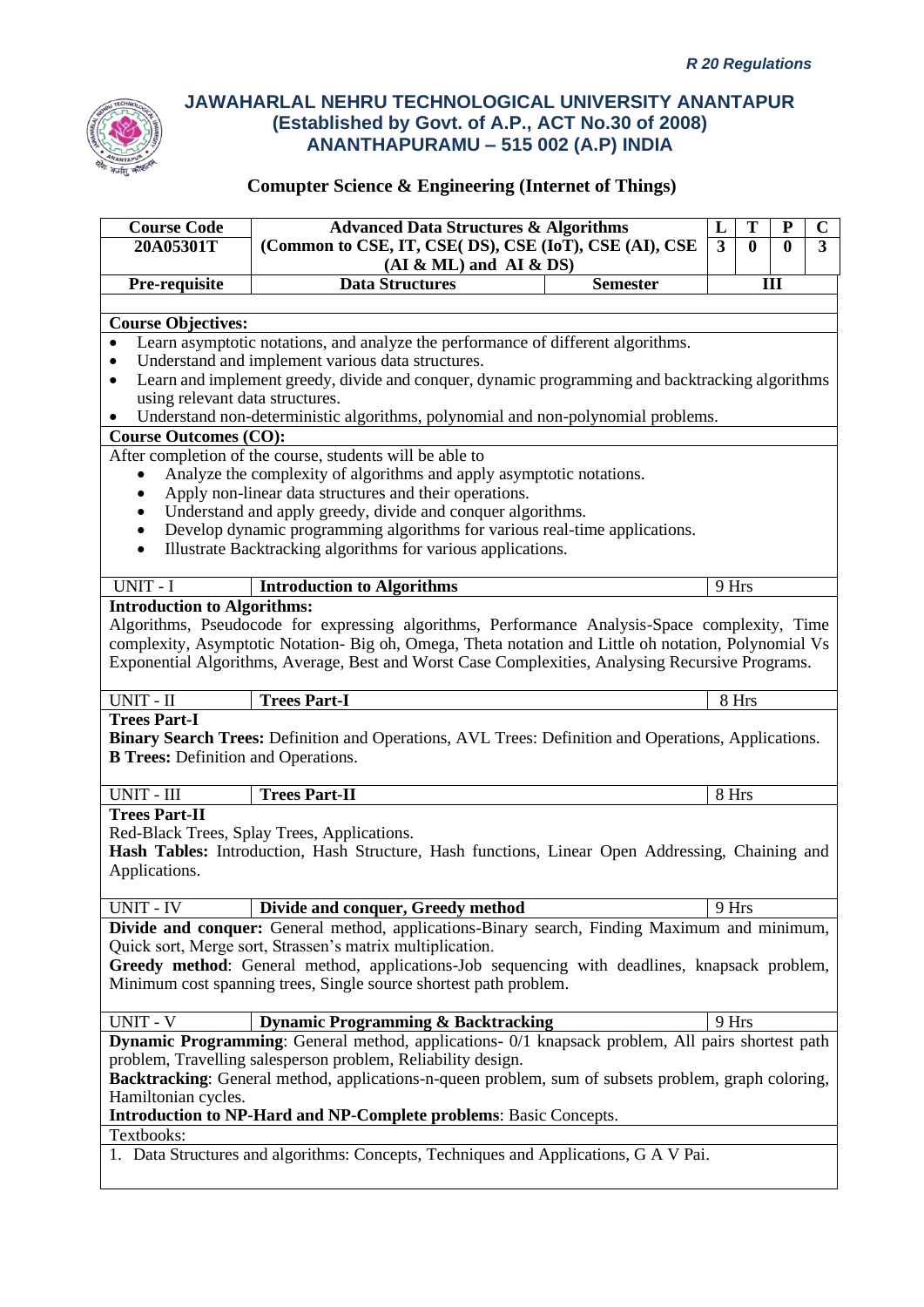

### **Comupter Science & Engineering (Internet of Things)**

2. Fundamentals of Computer Algorithms, Ellis Horowitz, Sartaj Sahni and Rajasekharam, Galgotia publications Pvt. Ltd.

#### Reference Books:

1. Classic Data Structures by D. Samanta, 2005, PHI

2. Design and Analysis of Computer Algorithms by Aho, Hopcraft, Ullman 1998, PEA.

3. Introduction to the Design and Analysis of Algorithms by Goodman, Hedetniemi, TMG.

Online Learning Resources:

[https://www.tutorialspoint.com/advanced\\_data\\_structures/index.asp](https://www.tutorialspoint.com/advanced_data_structures/index.asp) <http://peterindia.net/Algorithms.html>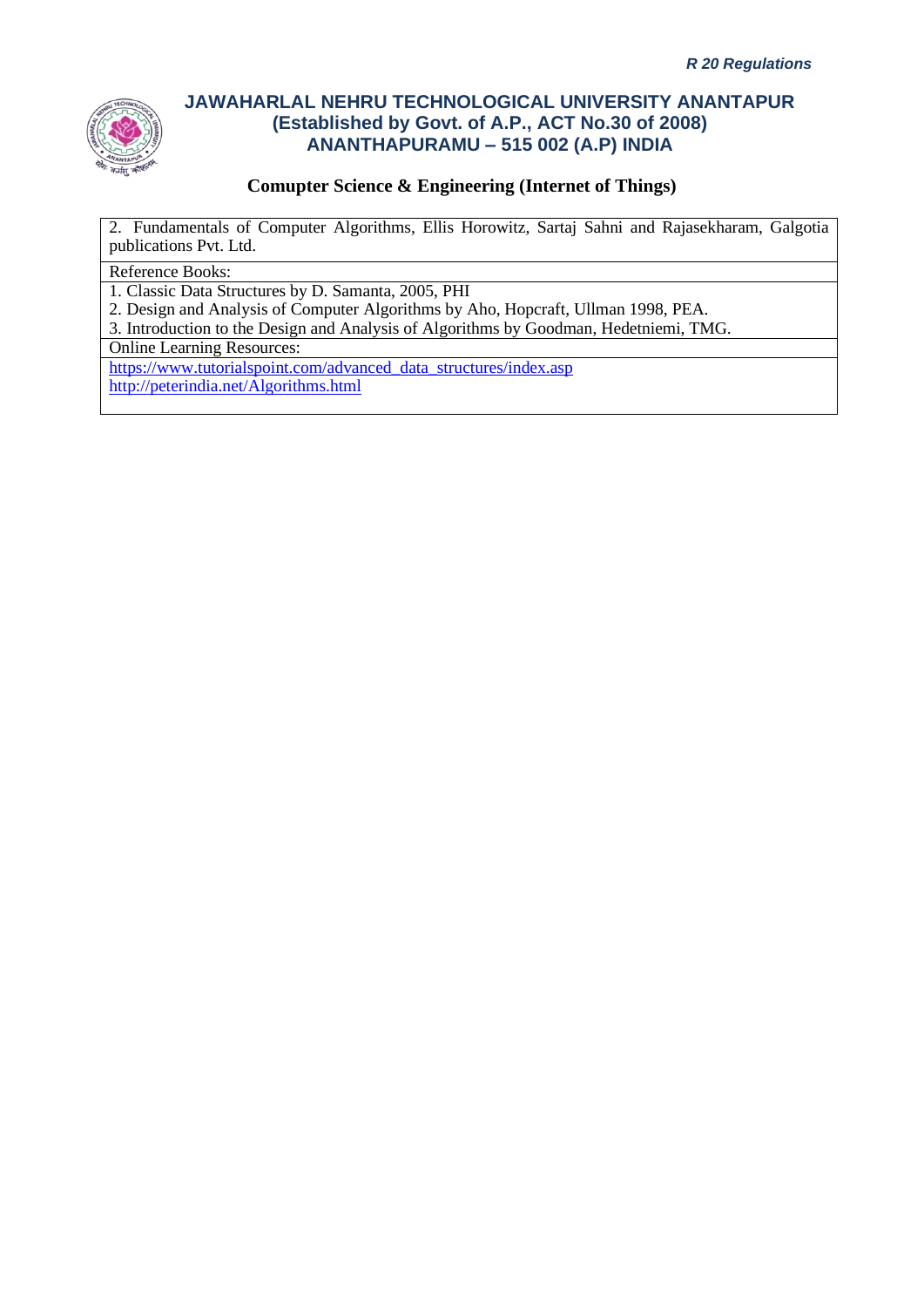

| <b>Course Code</b>        | <b>SENSORS AND INTERNET OF THINGS</b>                                                                  |                 | L   | T        | ${\bf P}$ | $\mathbf C$  |
|---------------------------|--------------------------------------------------------------------------------------------------------|-----------------|-----|----------|-----------|--------------|
| 20A35301T                 |                                                                                                        |                 | 3   | $\bf{0}$ | $\bf{0}$  | $\mathbf{3}$ |
| Pre-requisite             | Electrical<br><b>Basic</b><br>Electronics<br>and                                                       | <b>Semester</b> | III |          |           |              |
|                           | <b>Engineering and Applied Physics</b>                                                                 |                 |     |          |           |              |
|                           |                                                                                                        |                 |     |          |           |              |
| <b>Course Objectives:</b> |                                                                                                        |                 |     |          |           |              |
|                           | To provide knowledge on Sensor Principles.                                                             |                 |     |          |           |              |
|                           | To provide familiarity with different sensors and their application in real life.                      |                 |     |          |           |              |
|                           | To understand Basics of IoT, and enabling technologies.                                                |                 |     |          |           |              |
|                           | To design IoT applications using Arduino and Raspberry pi.                                             |                 |     |          |           |              |
|                           |                                                                                                        |                 |     |          |           |              |
| Course Outcomes (CO):     |                                                                                                        |                 |     |          |           |              |
|                           | After completion of the course, students will be able to                                               |                 |     |          |           |              |
| $\bullet$                 | Demonstrate knowledge on the characteristics of sensors and principles of IoT.                         |                 |     |          |           |              |
|                           | Select appropriate sensors for the given application development.                                      |                 |     |          |           |              |
| $\bullet$                 | Design basic IoT Applications using Arduino.                                                           |                 |     |          |           |              |
|                           | Design IoT Applications using Raspberry Pi.                                                            |                 |     |          |           |              |
|                           | Perform Data Acquisition and analysis using Cloud and Tkinter                                          |                 |     |          |           |              |
| UNIT - I                  | <b>INTRODUCTION</b>                                                                                    |                 |     | 09 Hours |           |              |
|                           | Introduction to Sensors: Sensors, Criteria to choose a Sensor, Generation of Sensors.                  |                 |     |          |           |              |
|                           | Optical Sources and Detectors: Electronic and Optical properties of semiconductor as sensors, LED,     |                 |     |          |           |              |
|                           | Semiconductor lasers, Fiber optic sensors, Thermal detectors, Photo multipliers, photoconductive       |                 |     |          |           |              |
| detectors.                |                                                                                                        |                 |     |          |           |              |
|                           | Strain, Force, Torque and Pressure sensors: Strain gages, strain gage beam force sensor,               |                 |     |          |           |              |
|                           | piezoelectric force sensor, load cell, torque sensor, Piezo-resistive and capacitive pressure sensor,  |                 |     |          |           |              |
|                           | optoelectronic pressure sensors, vacuum sensors.                                                       |                 |     |          |           |              |
| UNIT - II                 |                                                                                                        |                 |     |          |           |              |
|                           | TYPES OF SENSORS AND APPLICATIONS                                                                      |                 |     | 09 Hours |           |              |
|                           | Position, Direction, Displacement, Level sensors Velocity and Acceleration sensors.                    |                 |     |          |           |              |
|                           | <b>Temperature sensors:</b> thermoresistive, thermoelectric, semiconductor and optical. Piezoelectric  |                 |     |          |           |              |
| temperature sensor.       |                                                                                                        |                 |     |          |           |              |
|                           | <b>Wearable Sensors:</b> From fibers to textile sensors - Interlaced network -Textile sensors for      |                 |     |          |           |              |
|                           | physiological state monitoring - Biomechanical sensing -Non-invasive sweat monitoring by textile       |                 |     |          |           |              |
|                           | sensors and other applications. FBG sensor in Intelligent Clothing and Biomechanics                    |                 |     |          |           |              |
| UNIT - III                | <b>INTRODUCTION</b> to ToT                                                                             |                 |     | 09 Hours |           |              |
|                           | Introduction to Internet of Things: Characteristics of IoT, Design principles of IoT, IoT Architecture |                 |     |          |           |              |
|                           | and Protocols, Enabling Technologies for IoT, IoT levels and IoT vs M2M.                               |                 |     |          |           |              |
| Management, IoT Servers   | IoT Design Methodology: Design methodology, Challenges in IoT Design, IoT System                       |                 |     |          |           |              |
|                           | Basics of Arduino: Introduction to Arduino, Arduino IDE, Basic Commands for Arduino, Connecting        |                 |     |          |           |              |
|                           | LEDs with Arduino, Connecting LCD with Arduino.                                                        |                 |     |          |           |              |
| <b>UNIT - IV</b>          | IoT APPLICATION DEVELOPMENT                                                                            |                 |     | 09 Hours |           |              |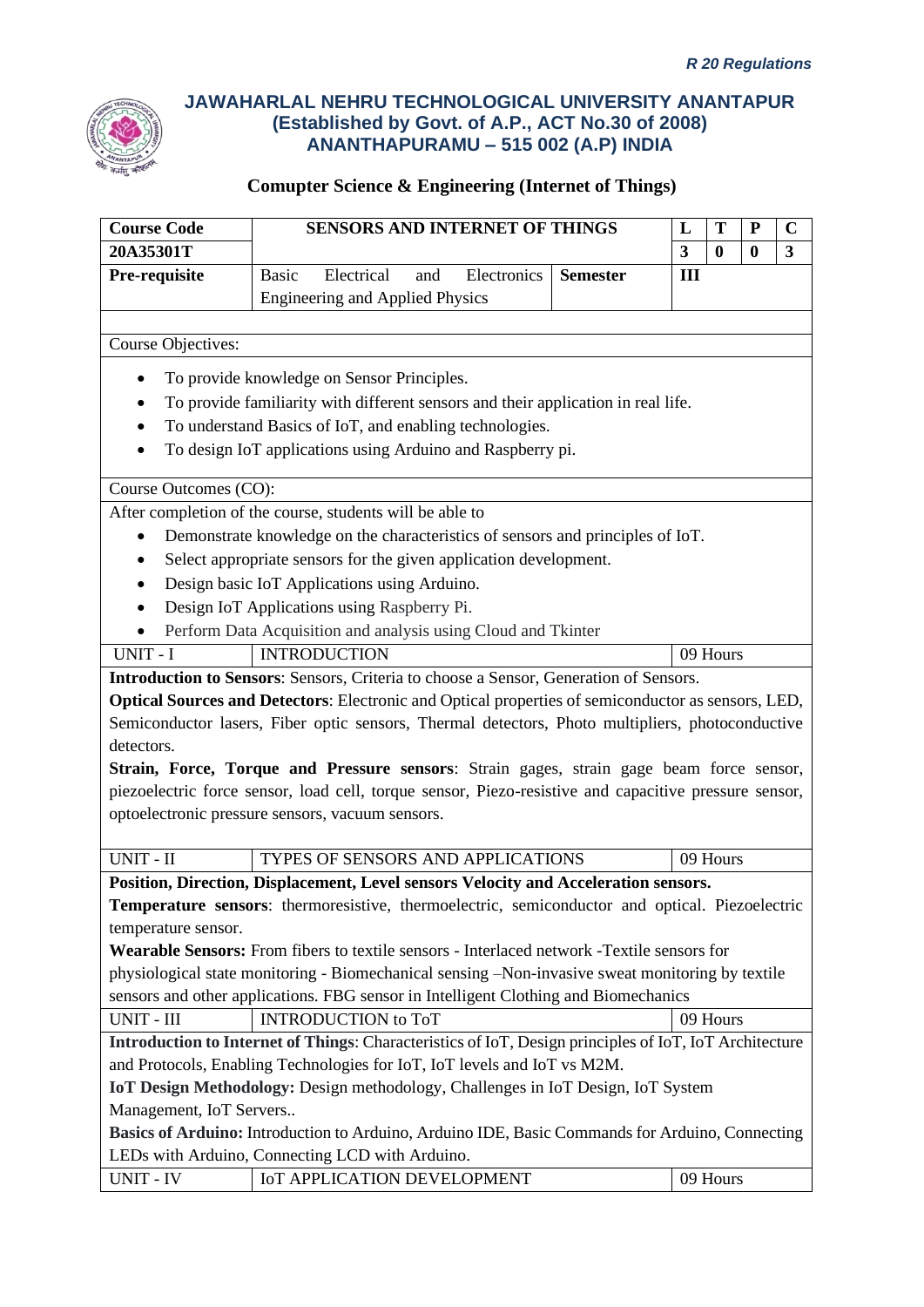

### **Comupter Science & Engineering (Internet of Things)**

**Basics of Raspberry Pi:**Introduction to Raspberry pi, Installation of NOOBS on SD Card, Installation of Raspbian on SD Card, Terminal Commands, Installation of Libraries on Raspberry Pi, Getting the static IP address of Raspberry Pi, Run a Program on Raspberry Pi, Installing the Remote Desktop Server, Pi Camera, Face Recognition using Raspberry Pi, Installation of I2C driver on Raspberry Pi, SPI (serial peripheral interface) with Raspberry Pi, Programming a Raspberry Pi, Play with LED and Raspberry Pi, Reading the digital input, Reading an edge triggered input, Interfacing of Relay with Raspberry Pi, Interfacing of Relay with Raspberry Pi, Interfacing of LCD with Raspberry Pi, Interfacing LCD with Raspberry Pi in I2C mode, Interfacing of DHT11 sensor with Raspberry Pi, Interfacing of ultrasonic sensor with Raspberry Pi, Interfacing of camera with Raspberry pi.

UNIT - V DATA ACQUISTION AND CLOUD 09 Hours

**Data Acquisition with Python and Tkinter:** Basics-CSV file, Storing Arduino data with CSV file, Plotting random numbers using matplotlib, Plotting real-time from Arduino, Integrating the plots in the Tkinter window.

**Connecting to the Cloud:** Smart IoT Systems, DHT11 Data Logger with ThingSpeak Server, Ultrasonic Sensor Data Logger with ThingSpeak Server, Air Quality Monitoring System and Data Logger with ThingSpeak Server, Landslide Detection and Disaster Management System, Smart Motion Detector and Upload Image to gmail.com.

Textbooks:

- 1. J. Fraden, Handbook of Modern Sensors: Physical, Designs, and Applications, AIP Press, Springer, Fourth Edition, 2010.
- 2. [Rajesh Singh,](https://www.routledge.com/search?author=Rajesh%20Singh) [Anita Gehlot,](https://www.routledge.com/search?author=Anita%20Gehlot) [Lovi Raj Gupta,](https://www.routledge.com/search?author=Lovi%20Raj%20Gupta) [Bhupendra Singh,](https://www.routledge.com/search?author=Bhupendra%20Singh) [Mahendra Swain,](https://www.routledge.com/search?author=Mahendra%20Swain) Internet of Things with Raspberry Pi and Arduino, CRC Press, 2019.

### Reference Books:

.

- 1. D. Patranabis, Sensors and Transducers, PHI Publication, New Delhi,2003.
- 2. Jan Holler and Vlasios Tsiatsis, From Machine-to-Machine to the Internet of Things Introduction to a New Age of Intelligence, Elsevier Ltd., 2014.
- 3. David Hanes and Gonzalo Salgueiro, IoT Fundamentals: Networking Technologies, Protocols, and Use Cases for the Internet of Things, Cisco Press, 2017

Online Learning Resources:

- <https://www.guru99.com/iot-tutorial.html>
- <https://developer.ibm.com/technologies/iot/tutorials/>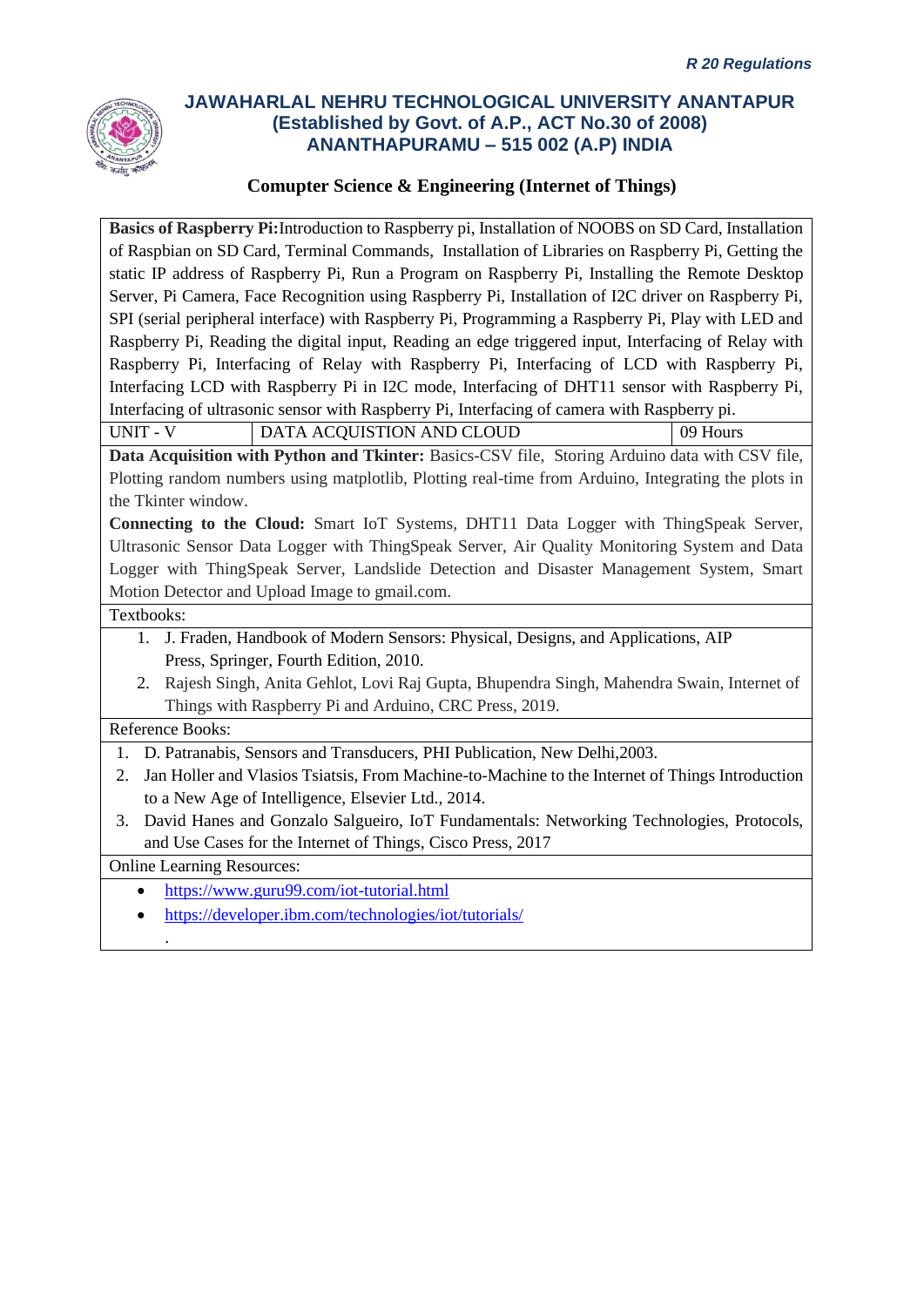

| <b>Course Code</b><br>20a04304P                                                                                                    | <b>DIGITAL ELECTRONICS &amp;</b><br><b>MICROPROCESSORS LAB</b>                                                                                                                                                                                                                        |                 | L<br>$\bf{0}$ | T<br>$\bf{0}$ | ${\bf P}$<br>$\overline{\mathbf{3}}$ | $\mathbf C$<br>1.5 |
|------------------------------------------------------------------------------------------------------------------------------------|---------------------------------------------------------------------------------------------------------------------------------------------------------------------------------------------------------------------------------------------------------------------------------------|-----------------|---------------|---------------|--------------------------------------|--------------------|
|                                                                                                                                    |                                                                                                                                                                                                                                                                                       |                 |               |               |                                      |                    |
| Pre-requisite                                                                                                                      | <b>Basic Electronics Engineering</b>                                                                                                                                                                                                                                                  | <b>Semester</b> |               |               | Ш                                    |                    |
|                                                                                                                                    |                                                                                                                                                                                                                                                                                       |                 |               |               |                                      |                    |
| Course Objectives:                                                                                                                 | To understand all the concepts of Logic Gates and Boolean Functions.                                                                                                                                                                                                                  |                 |               |               |                                      |                    |
|                                                                                                                                    | To learn about Combinational Logic and Sequential Logic Circuits.                                                                                                                                                                                                                     |                 |               |               |                                      |                    |
|                                                                                                                                    | To design logic circuits using Programmable Logic Devices.                                                                                                                                                                                                                            |                 |               |               |                                      |                    |
|                                                                                                                                    | To understand basics of 8086 Microprocessor and 8051 Microcontroller.                                                                                                                                                                                                                 |                 |               |               |                                      |                    |
|                                                                                                                                    | To understand architecture of 8086 Microprocessor and 8051 Microcontroller.                                                                                                                                                                                                           |                 |               |               |                                      |                    |
|                                                                                                                                    | To learn Assembly Language Programming of 8086 and 8051.                                                                                                                                                                                                                              |                 |               |               |                                      |                    |
| Course Outcomes (CO):                                                                                                              |                                                                                                                                                                                                                                                                                       |                 |               |               |                                      |                    |
|                                                                                                                                    | After Completion of this course, the student will be able to:                                                                                                                                                                                                                         |                 |               |               |                                      |                    |
|                                                                                                                                    | Design any Logic circuit using basic concepts of Boolean Algebra.                                                                                                                                                                                                                     |                 |               |               |                                      |                    |
|                                                                                                                                    | Design any Logic circuit using basic concepts of PLDs.<br>Design and develop any application using 8086 Microprocessor.                                                                                                                                                               |                 |               |               |                                      |                    |
|                                                                                                                                    | Design and develop any application using 8051 Microcontroller.                                                                                                                                                                                                                        |                 |               |               |                                      |                    |
| <b>List of Experiments:</b>                                                                                                        |                                                                                                                                                                                                                                                                                       |                 |               |               |                                      |                    |
|                                                                                                                                    |                                                                                                                                                                                                                                                                                       |                 |               |               |                                      |                    |
|                                                                                                                                    | Note: Minimum of $12(6+6)$ experiments shall be conducted from both the sections                                                                                                                                                                                                      |                 |               |               |                                      |                    |
| given below:                                                                                                                       |                                                                                                                                                                                                                                                                                       |                 |               |               |                                      |                    |
| <b>DIGITAL ELECTRONICS:</b><br>and EX-OR gates.<br>and only NOR gates.                                                             | 1. Verification of Truth Table for AND, OR, NOT, NAND, NOR<br>2. Realisation of NOT, AND, OR, EX-OR gates with only NAND<br>3. Karnaughmap Reduction and Logic Circuit Implementation.<br>4. Verification of DeMorgan's Laws.<br>5. Implementation of Half-Adder and Half-Subtractor. |                 |               |               |                                      |                    |
|                                                                                                                                    | 6. Implementation of Full-Adder and Full-Subtractor.                                                                                                                                                                                                                                  |                 |               |               |                                      |                    |
|                                                                                                                                    | 7. Four Bit Binary Adder<br>8. Four Bit Binary Subtractor using 1's and 2's Complement.                                                                                                                                                                                               |                 |               |               |                                      |                    |
|                                                                                                                                    |                                                                                                                                                                                                                                                                                       |                 |               |               |                                      |                    |
|                                                                                                                                    | MICROPROCESSORS (8086 Assembly Language Programming)                                                                                                                                                                                                                                  |                 |               |               |                                      |                    |
| 2. 16 Bit Addition.<br>3. BCD Addition.<br>4. BCD Subtraction.<br>5. 8 Bit Multiplication.<br>6. 8 Bit Division.<br>10. Block Move | 1.8 Bit Addition and Subtraction.<br>7. Searching for an Element in an Array.<br>8. Sorting in Ascending and Descending Orders.<br>9. Finding Largest and Smallest Elements from an Array.                                                                                            |                 |               |               |                                      |                    |
| <b>Text Books:</b>                                                                                                                 |                                                                                                                                                                                                                                                                                       |                 |               |               |                                      |                    |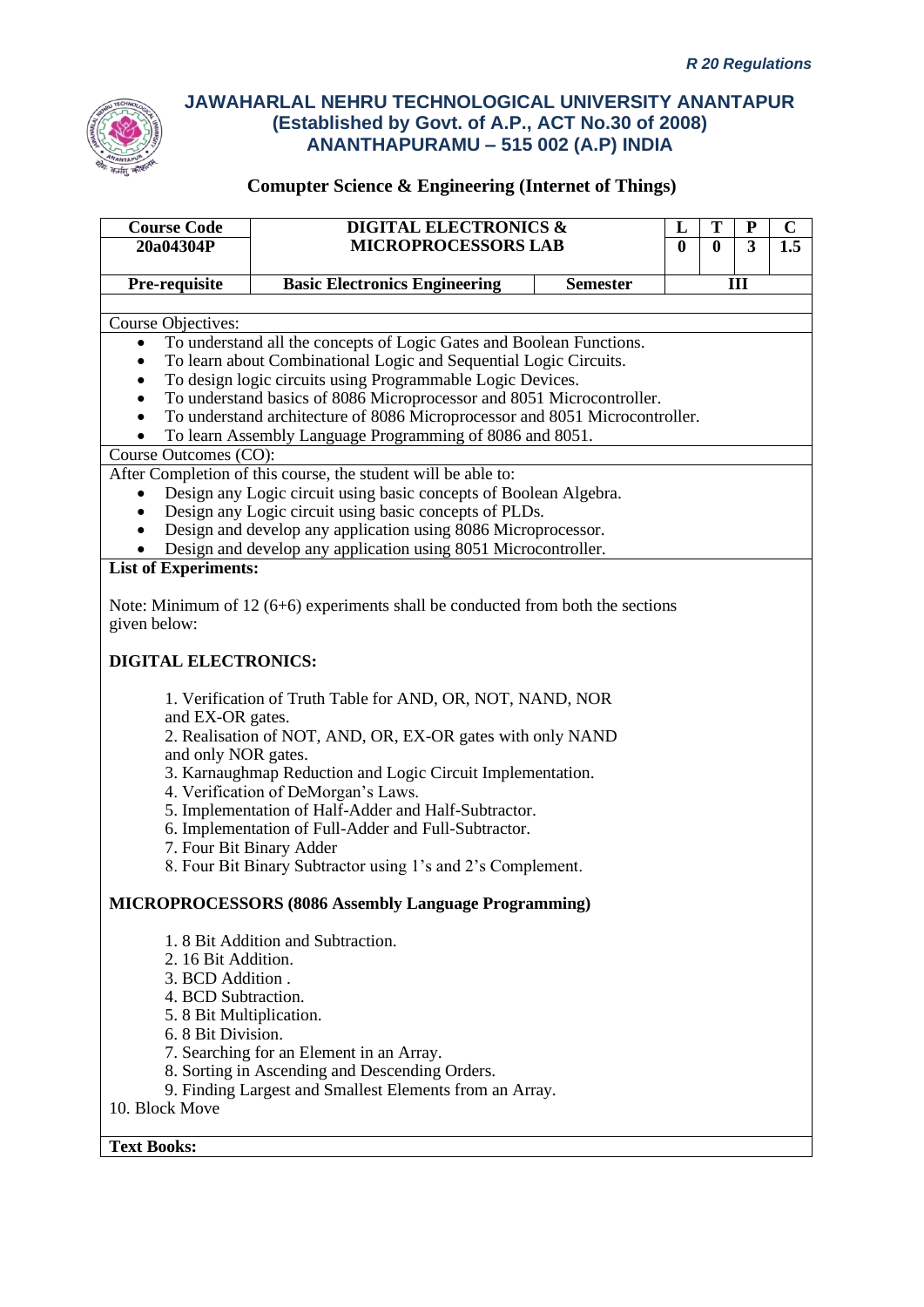

## **Comupter Science & Engineering (Internet of Things)**

1.M. Morris Mano, Michael D. Ciletti, Digital Design, Pearson Education, 5<sup>th</sup> Edition, 2013.

- 2. Anil K. Maini, Digital Electronics: Principles, Devices and Applications, John Wiley & Sons, Ltd., 2007.
- 3. N. Senthil Kumar, M. Saravanan, S. Jeevanathan, Microprocessor and
- Microcontrollers,Oxford Publishers, 2010.
- 4. Advanced microprocessors and peripherals-A.K ray and K.M.Bhurchandani, TMH, 2nd edition, 2006.

#### **Reference Books:**

- 1. Thomas L. Floyd, Digital Fundamentals A Systems Approach, Pearson, 2013.
- 2. Charles H. Roth, Fundamentals of Logic Design, Cengage Learning, 5th, Edition, 2004.
- 3. D.V.Hall, Microprocessors and Interfacing. TMGH, 2nd edition, 2006.

4. Kenneth. J. Ayala, The 8051 microcontroller, 3rd edition, Cengage Learning, 2010.

**Online Learning Resources/Virtual Labs:**

**<https://www.vlab.co.in/>**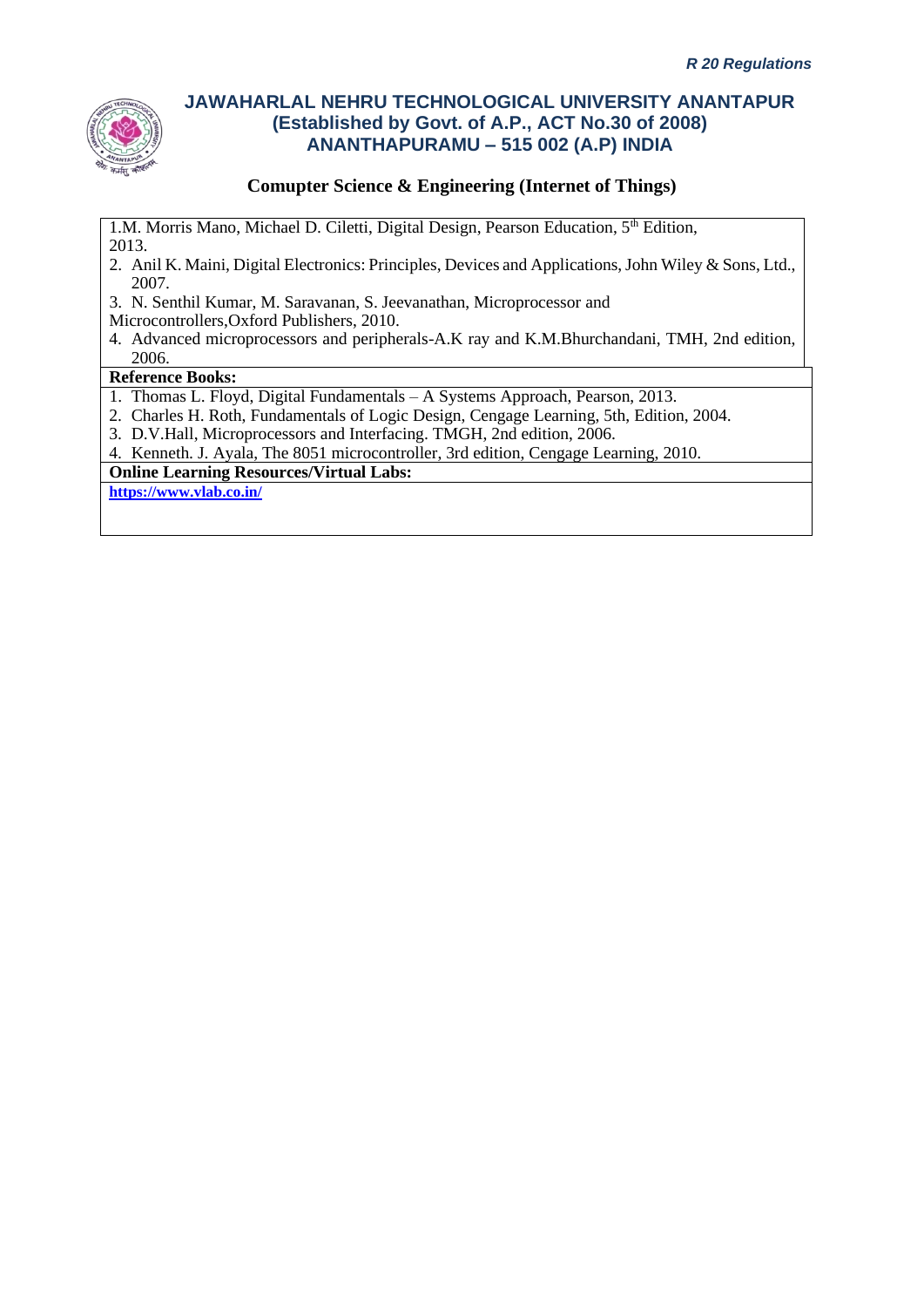|                                       | <b>Comupter Science &amp; Engineering (Internet of Things)</b>                                                                                           |                 |              |              |                         |                  |
|---------------------------------------|----------------------------------------------------------------------------------------------------------------------------------------------------------|-----------------|--------------|--------------|-------------------------|------------------|
| <b>Course Code</b>                    | <b>Advanced Data Structures and Algorithms Lab</b>                                                                                                       |                 | $\mathbf{L}$ | T            | ${\bf P}$               | $\mathbf C$      |
| 20A05301P                             | (Common to CSE, IT, CSE(DS), CSE (IoT), CSE                                                                                                              |                 | $\mathbf{0}$ | $\mathbf{0}$ | $\overline{\mathbf{3}}$ | $\overline{1.5}$ |
|                                       | $(AI)$ , CSE $(AI & ML)$ and $AI & DS$                                                                                                                   |                 |              |              |                         |                  |
| Pre-requisite                         | <b>Basics of Data Structures</b>                                                                                                                         | <b>Semester</b> | III          |              |                         |                  |
|                                       |                                                                                                                                                          |                 |              |              |                         |                  |
| Course Objectives:                    |                                                                                                                                                          |                 |              |              |                         |                  |
| $\bullet$                             | Learn data structures for various applications.                                                                                                          |                 |              |              |                         |                  |
| $\bullet$                             | Implement different operations of data structures by optimizing the performance.                                                                         |                 |              |              |                         |                  |
| $\bullet$                             | Develop applications using Greedy, Divide and Conquer, dynamic programming.                                                                              |                 |              |              |                         |                  |
|                                       | Implement applications for backtracking algorithms using relevant data structures.                                                                       |                 |              |              |                         |                  |
| Course Outcomes (CO):                 |                                                                                                                                                          |                 |              |              |                         |                  |
|                                       | After completion of the course, students will be able to                                                                                                 |                 |              |              |                         |                  |
|                                       | Understand and apply data structure operations.                                                                                                          |                 |              |              |                         |                  |
| $\bullet$                             | Understand and apply non-linear data structure operations.                                                                                               |                 |              |              |                         |                  |
| $\bullet$                             | Apply Greedy, divide and conquer algorithms.                                                                                                             |                 |              |              |                         |                  |
|                                       | Develop dynamic programming algorithms for various real-time applications.                                                                               |                 |              |              |                         |                  |
|                                       | Illustrate and apply backtracking algorithms, further able to understand non-deterministic                                                               |                 |              |              |                         |                  |
| algorithms.                           |                                                                                                                                                          |                 |              |              |                         |                  |
| List of Experiments:                  |                                                                                                                                                          |                 |              |              |                         |                  |
| 1.                                    | Write a program to implement the following operations on Binary Search Tree:                                                                             |                 |              |              |                         |                  |
| a) Insert                             | c) Search<br>b) Delete                                                                                                                                   | d) Display      |              |              |                         |                  |
| 2.                                    | Write a program to perform a Binary Search for a given set of integer values.                                                                            |                 |              |              |                         |                  |
| 3.                                    | Write a program to implement Splay trees.                                                                                                                |                 |              |              |                         |                  |
| 4.                                    | Write a program to implement Merge sort for the given list of integer values.                                                                            |                 |              |              |                         |                  |
| 5.                                    | Write a program to implement Quicksort for the given list of integer values.                                                                             |                 |              |              |                         |                  |
| 6.<br>7.                              | Write a program to find the solution for the knapsack problem using the greedy method.                                                                   |                 |              |              |                         |                  |
| 8.                                    | Write a program to find minimum cost spanning tree using Prim's algorithm                                                                                |                 |              |              |                         |                  |
| 9.                                    | Write a program to find minimum cost spanning tree using Kruskal's algorithm<br>Write a program to find a single source shortest path for a given graph. |                 |              |              |                         |                  |
|                                       | 10. Write a program to find the solution for job sequencing with deadlines problems.                                                                     |                 |              |              |                         |                  |
|                                       | 11. Write a program to find the solution for a 0-1 knapsack problem using dynamic programming.                                                           |                 |              |              |                         |                  |
|                                       | 12. Write a program to solve Sum of subsets problem for a given set of distinct numbers using                                                            |                 |              |              |                         |                  |
| backtracking.                         |                                                                                                                                                          |                 |              |              |                         |                  |
|                                       | 13. Implement N Queen's problem using Back Tracking.                                                                                                     |                 |              |              |                         |                  |
|                                       |                                                                                                                                                          |                 |              |              |                         |                  |
| References:                           |                                                                                                                                                          |                 |              |              |                         |                  |
|                                       | 1. Y Daniel Liang, "Introduction to Programming using Python", Pearson.                                                                                  |                 |              |              |                         |                  |
|                                       | 2. Benjamin Baka, David Julian, "Python Data Structures and Algorithms", Packt Publishers, 2017.                                                         |                 |              |              |                         |                  |
|                                       | 3. Rance D. Necaise, "Data Structures and Algorithms using Python", Wiley Student Edition.                                                               |                 |              |              |                         |                  |
|                                       |                                                                                                                                                          |                 |              |              |                         |                  |
|                                       | <b>Online Learning Resources/Virtual Labs:</b>                                                                                                           |                 |              |              |                         |                  |
| http://cse01-iiith.vlabs.ac.in/       |                                                                                                                                                          |                 |              |              |                         |                  |
| http://peterindia.net/Algorithms.html |                                                                                                                                                          |                 |              |              |                         |                  |
|                                       |                                                                                                                                                          |                 |              |              |                         |                  |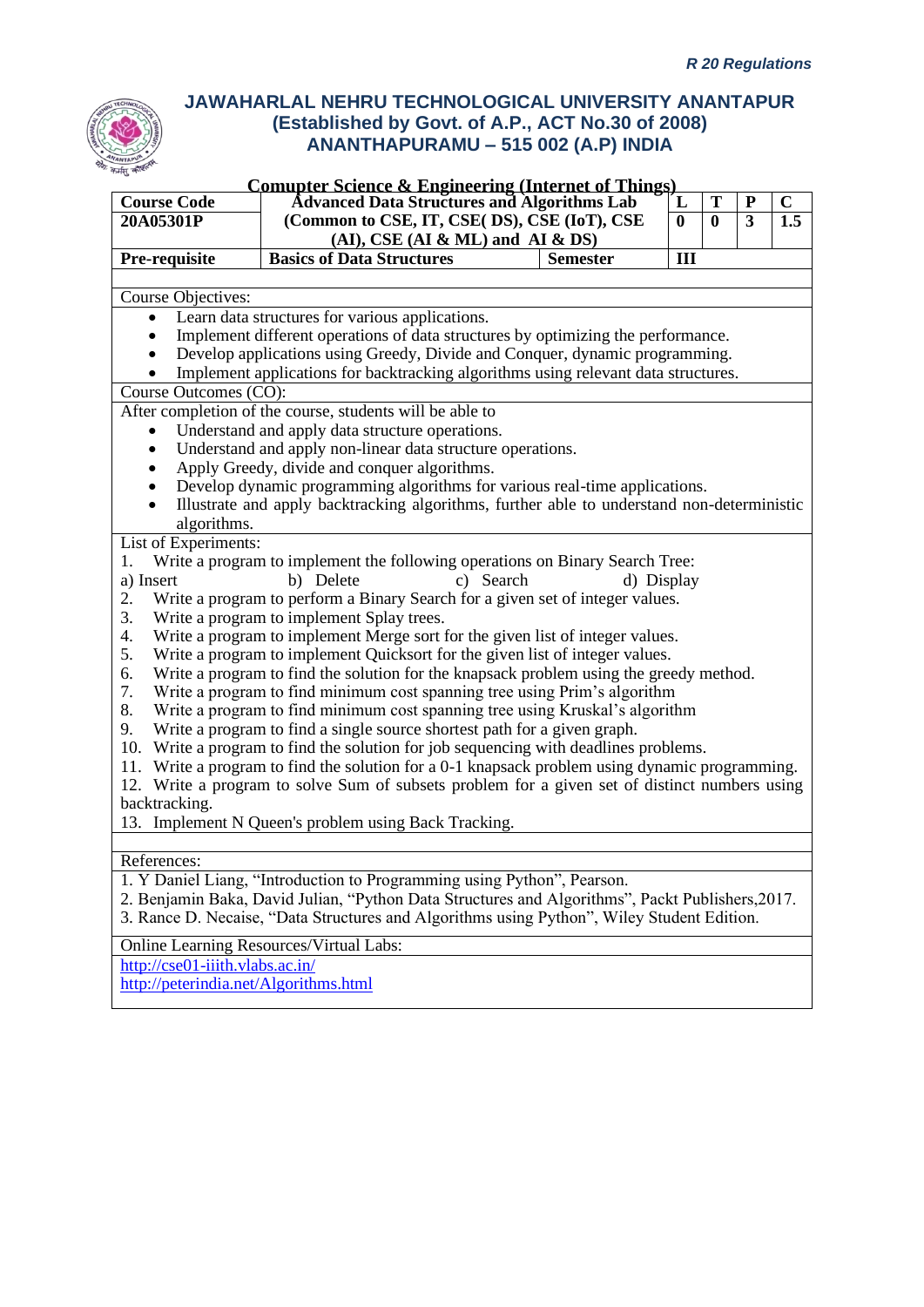

| <b>Course Code</b>        | SENSORS AND INTERNET OF THINGS                                                                                                                                            | L               | T        | ${\bf P}$      | $\mathbf C$      |
|---------------------------|---------------------------------------------------------------------------------------------------------------------------------------------------------------------------|-----------------|----------|----------------|------------------|
| 20A35301P                 | <b>LAB</b>                                                                                                                                                                | $\mathbf{1}$    | $\bf{0}$ | $\overline{2}$ | $\boldsymbol{2}$ |
| Pre-requisite             | Basic Electrical and Electronics Engineering and                                                                                                                          | <b>Semester</b> | Ш        |                |                  |
|                           | Applied Physics, Sensors and Internet of Things                                                                                                                           |                 |          |                |                  |
|                           |                                                                                                                                                                           |                 |          |                |                  |
| <b>Course Objectives:</b> |                                                                                                                                                                           |                 |          |                |                  |
|                           | To provide basic skills on IoT sensor functionality.                                                                                                                      |                 |          |                |                  |
|                           | To understand functionalities of Sensorswith micro controllers.                                                                                                           |                 |          |                |                  |
|                           | To demonstrate skills on IoT application development                                                                                                                      |                 |          |                |                  |
| Course Outcomes (CO):     |                                                                                                                                                                           |                 |          |                |                  |
|                           | Identify different types of Sensors and study their functionality in IoT                                                                                                  |                 |          |                |                  |
|                           | Demonstrate skills in connecting peripherals to Arduino/Raspberry Pi for data exchange.                                                                                   |                 |          |                |                  |
|                           | Develop a Cloud platform to upload and analyze any sensor data                                                                                                            |                 |          |                |                  |
| $\bullet$                 | Demonstrate skills in connecting GSM, GPS, Gateways to micro controllers and perform Data                                                                                 |                 |          |                |                  |
| Management in IoT.        |                                                                                                                                                                           |                 |          |                |                  |
| $\bullet$                 | Build a complete working IoT system involving prototyping, programming and data analysis.                                                                                 |                 |          |                |                  |
| List of Experiments:      |                                                                                                                                                                           |                 |          |                |                  |
| 1.                        | Introduction to Raspberry Pi platform and programming                                                                                                                     |                 |          |                |                  |
| 2.<br>Pi.                 | Measuring Temperature, Pressure, and Humidity in real time using Sensors using Raspberry                                                                                  |                 |          |                |                  |
| 3.<br>Raspberry Pi.       | Study the Light, Distance, Motion, Accelerometer, Position Data using Sensors using                                                                                       |                 |          |                |                  |
| 4.                        | Log Data using Raspberry PI and upload to the cloud platform (using Tkinter)                                                                                              |                 |          |                |                  |
| 5.                        | Develop an IoT application using Raspberry Pi for fire alarm.                                                                                                             |                 |          |                |                  |
| 6.<br>Pi.                 | Develop an IoT application to measure soil moisture, air and water quality using Raspberry                                                                                |                 |          |                |                  |
|                           | 7. Develop an IoT application using Raspberry Pi to monitor heartbeat, blood pressure, etc. of a<br>person and to upload health information to cloud                      |                 |          |                |                  |
| 8.<br>a)<br>b)            | Build Smart Parking application using IoT Platform<br>Monitored Parameters: Vehicle detection<br>Function1: Provide information to user about free space in parking slots |                 |          |                |                  |
| 9.                        | Build Smart Home system using IoT Platform                                                                                                                                |                 |          |                |                  |
| a)                        | Monitored Parameters: People presence, Outside ambient conditions, IAQ parameters                                                                                         |                 |          |                |                  |
| b)                        | Function1: Control Home appliances through manual application control                                                                                                     |                 |          |                |                  |
| c)                        | Function2: Intelligently control appliances based on monitoring parameters                                                                                                |                 |          |                |                  |
| References:               |                                                                                                                                                                           |                 |          |                |                  |
| 1.                        | ArshdeepBahga and Vijay Madisetti, Internet of Things( A hands on approach), First Edition,                                                                               |                 |          |                |                  |
| VPI Publications, 2014.   |                                                                                                                                                                           |                 |          |                |                  |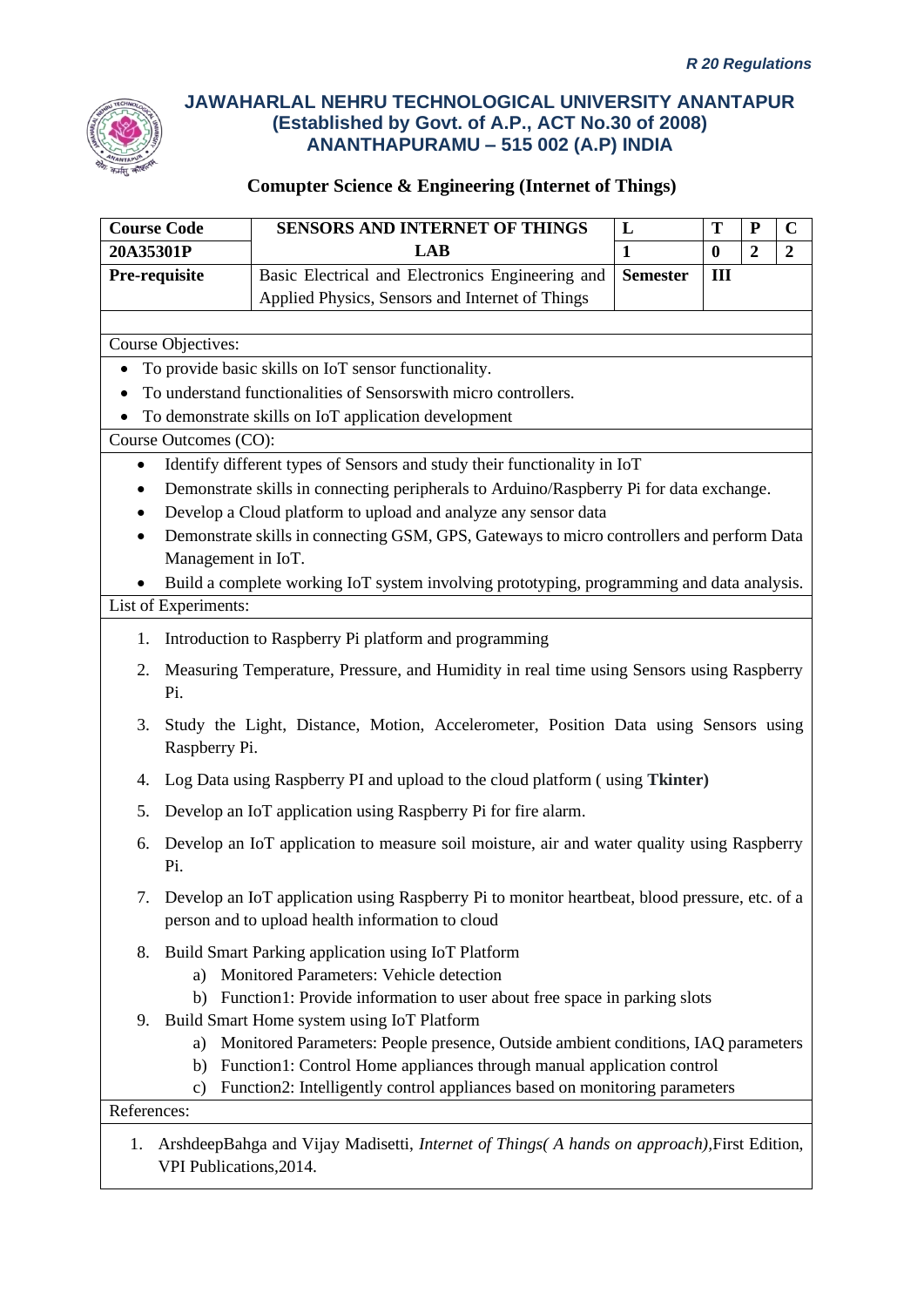

# **Comupter Science & Engineering (Internet of Things)**

- 2. Adrian McEwen and Hakin Cassimally, *Designing the Internet of Things,* Wiley India.
- 3. Massimo Banzi and Michael Shiloh*, Getting Started with Arduino*, Third Edition, Maker Media.
- 4. Matt Richardson and Shawn Wallace,*Getting Started with Raspberry Pi*, O'Reilly, 2014.

### Online Learning Resources/Virtual Labs:

- 1. [https://www.tutorialspoint.com/internet\\_of\\_things/index.htm](https://www.tutorialspoint.com/internet_of_things/index.htm)
- 2. <https://www.javatpoint.com/iot-internet-of-things>
- 3. [http://www.cse.wustl.edu/~jain/cse570-15/ftp/iot\\_prot/index.html](http://www.cse.wustl.edu/~jain/cse570-15/ftp/iot_prot/index.html)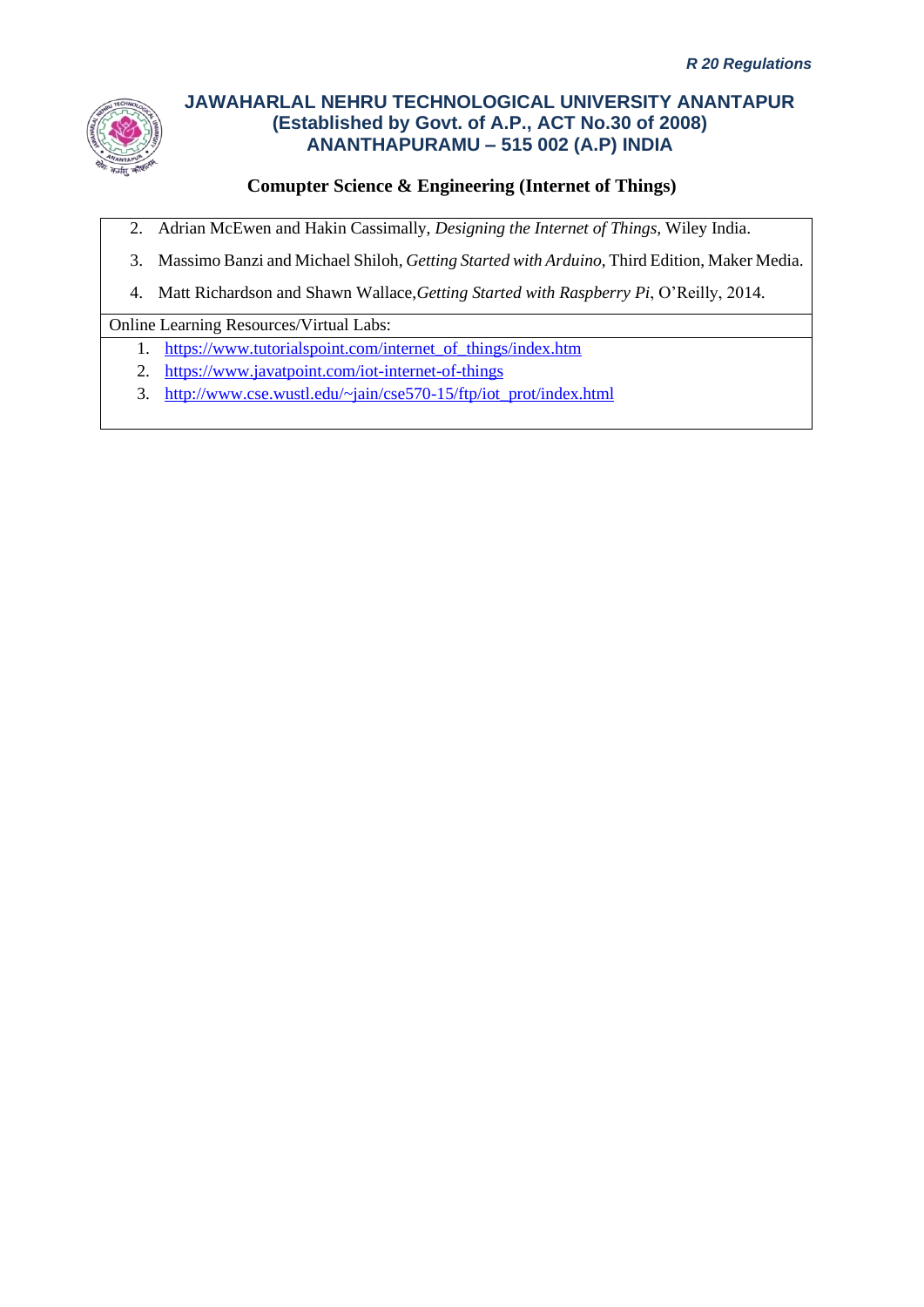

| <b>Course Code</b>                | <b>Programming Arduino</b>                                                                    |                 | L            | T        | ${\bf P}$        | $\mathbf C$      |
|-----------------------------------|-----------------------------------------------------------------------------------------------|-----------------|--------------|----------|------------------|------------------|
| 20A35302                          |                                                                                               |                 | $\mathbf{1}$ | $\bf{0}$ | $\boldsymbol{2}$ | $\boldsymbol{2}$ |
| Pre-requisite                     |                                                                                               | <b>Semester</b> | III          |          |                  |                  |
|                                   |                                                                                               |                 |              |          |                  |                  |
| Course Objectives:                |                                                                                               |                 |              |          |                  |                  |
| $\bullet$                         | To understand the fundamentals of Internet of Things and its building blocks along with their |                 |              |          |                  |                  |
| characteristics                   |                                                                                               |                 |              |          |                  |                  |
|                                   | To understand the recent application domains of IoT in day-to-day life                        |                 |              |          |                  |                  |
|                                   | To understand the protocols and standards designed for IoT                                    |                 |              |          |                  |                  |
| Course Outcomes (CO):             |                                                                                               |                 |              |          |                  |                  |
|                                   | After completion of the course, students will be able to                                      |                 |              |          |                  |                  |
| ٠                                 | Understand the programming of basic Arduino examples                                          |                 |              |          |                  |                  |
|                                   | Develop prototype circuits and connect them to the Arduino                                    |                 |              |          |                  |                  |
|                                   | Program the Arduino microcontroller to make the circuits work                                 |                 |              |          |                  |                  |
|                                   | Explore the given example code and online resources for extending knowledge about the         |                 |              |          |                  |                  |
|                                   | capabilities of the Arduino                                                                   |                 |              |          |                  |                  |
|                                   | <b>List of Experiments:</b>                                                                   |                 |              |          |                  |                  |
| <b>Module-1: Arduino</b>          |                                                                                               |                 |              |          |                  |                  |
| Introduction to Arduino           |                                                                                               |                 |              |          |                  |                  |
| $\bullet$                         | Pin configuration and architecture.                                                           |                 |              |          |                  |                  |
|                                   | Device and platform features.                                                                 |                 |              |          |                  |                  |
|                                   | Concept of digital and analog ports.                                                          |                 |              |          |                  |                  |
|                                   | Familiarizing with Arduino Interfacing Board                                                  |                 |              |          |                  |                  |
|                                   | Introduction to Embedded C and Arduino platform                                               |                 |              |          |                  |                  |
| <b>Module-2: Arduino Displays</b> |                                                                                               |                 |              |          |                  |                  |
|                                   | Working with Serial Monitor                                                                   |                 |              |          |                  |                  |
| $\bullet$                         | Line graph via serial monitor                                                                 |                 |              |          |                  |                  |
|                                   | Interfacing a 8 bit LCD to Arduino                                                            |                 |              |          |                  |                  |
|                                   | Fixed one-line static message display.                                                        |                 |              |          |                  |                  |
|                                   | Running message display.                                                                      |                 |              |          |                  |                  |
|                                   | Using the LCD Library of Arduino.                                                             |                 |              |          |                  |                  |
| <b>Module-3: Arduino Sensors</b>  |                                                                                               |                 |              |          |                  |                  |
|                                   | Arduino - Humidity Sensor                                                                     |                 |              |          |                  |                  |
|                                   | Arduino - Temperature Sensor                                                                  |                 |              |          |                  |                  |
|                                   | Arduino - Water Detector / Sensor                                                             |                 |              |          |                  |                  |
| Arduino - PIR Sensor              |                                                                                               |                 |              |          |                  |                  |
|                                   | Arduino - Ultrasonic Sensor                                                                   |                 |              |          |                  |                  |
|                                   | Arduino – Connecting Switch (Magnetic relay switches)                                         |                 |              |          |                  |                  |
|                                   |                                                                                               |                 |              |          |                  |                  |
|                                   | <b>Case Study-1: Arduino Ping Pong Game</b>                                                   |                 |              |          |                  |                  |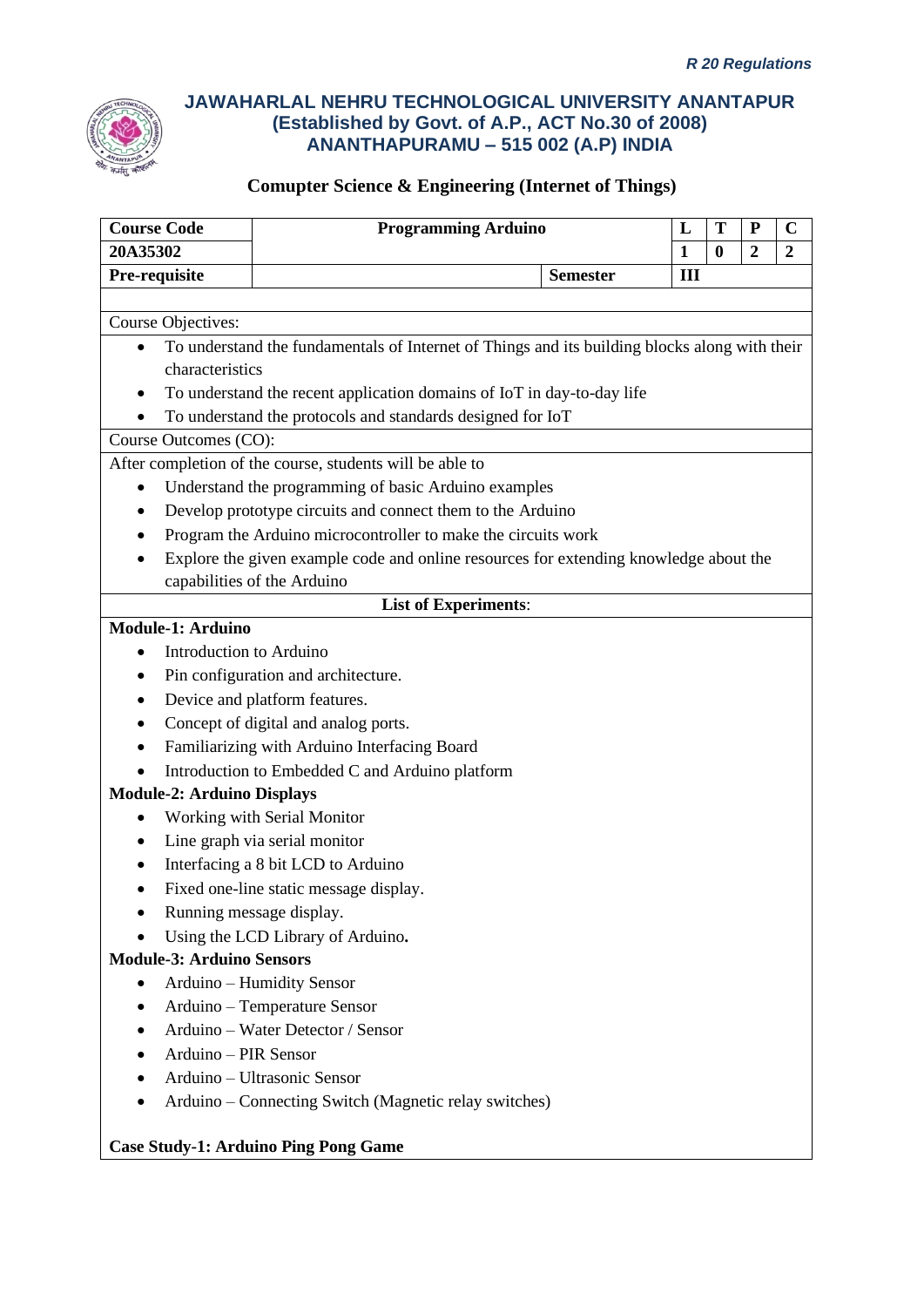

### **Comupter Science & Engineering (Internet of Things)**

Design ping pong game using an Arduino Uno and Colour OLED display. The main objective of this game is to gain the highest score. This game is an interesting addictive fun game. This is a human vs human two-player game, and the players have to play from both sides with the help of up and down keys. The game ends whenever the player fails to touch the ball and it touches the other part of the screen. Also, the player must play the game turn-wise and use some strategy to win the game. Source- <https://www.youtube.com/watch?v=ZRL0GUqebFs>

### **Case Study-2: Control Light & Fan with Clap using Arduino**

Design a IoT application which controls the home appliances like Fan, TV, light and etc using sound effect. This project is very useful for elderly and differently abled persons to control their room with depending one other.

Source link:<https://www.youtube.com/watch?v=hzUFnP3Xt7c>

### **Case Study -3: Rain Alert System using Arduino**

Design a system to alert the people when is raining. This system is very useful for vehicles to switch on the vipers as well as many places where the device working based on rain. Source link:<https://www.youtube.com/watch?v=YlIH1ti4Vy0>

### **Case Study -4: Theft Alert System using Arduino**

Design a system to alert the people using IR sensor when the motion is detected. This system is useful for high security areas. This system

Source link:<https://www.youtube.com/watch?v=zOmsl-dTq8M>

### **Case Study-5: Water Level Meter using Water Level Sensor**

Design a sensor which can sense the water levelin tanks where the motor pumps are used. There is no specific method to checkthe level of the water.

Source Link:<https://www.youtube.com/watch?v=n7WRi5U5lQk>

References:

- [https://www.tutorialspoint.com/internet\\_of\\_things/index.htm](https://www.tutorialspoint.com/internet_of_things/index.htm)
- <https://www.javatpoint.com/iot-internet-of-things>
- <https://www.guru99.com/iot-tutorial.html>

Online Learning Resources/Virtual Labs: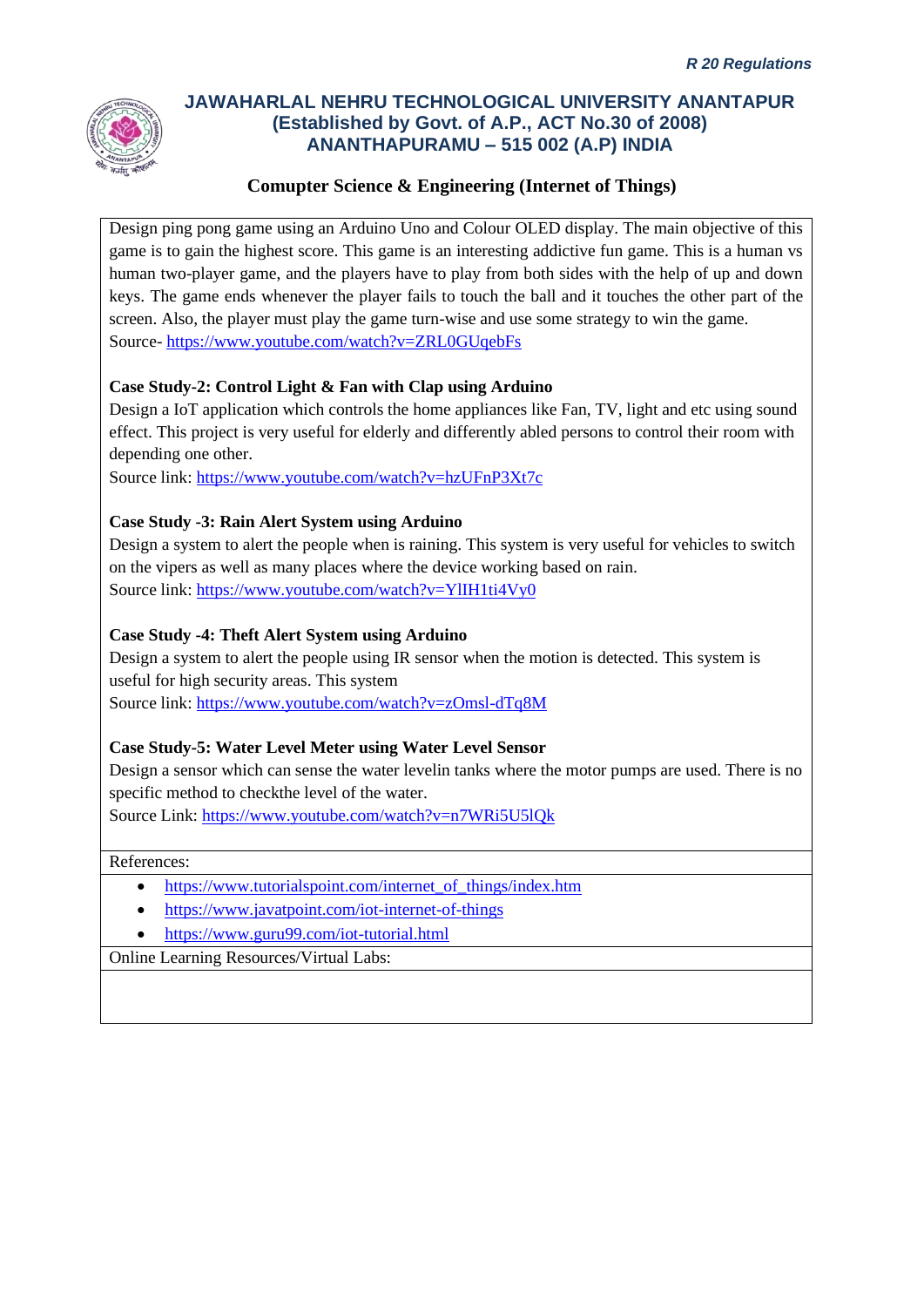

| <b>Course Code</b>                                                                                                                                                                                                                                                                                                                                                                                                                                                                                                                                                                                                                                                                                                                                                 | <b>ENVIRONMENTAL SCIENCE</b>                                                                                                                                                                                                                                                                                                                                                                                                                                                                                                                                       |                 | L                       | T            | ${\bf P}$ | $\mathbf C$  |
|--------------------------------------------------------------------------------------------------------------------------------------------------------------------------------------------------------------------------------------------------------------------------------------------------------------------------------------------------------------------------------------------------------------------------------------------------------------------------------------------------------------------------------------------------------------------------------------------------------------------------------------------------------------------------------------------------------------------------------------------------------------------|--------------------------------------------------------------------------------------------------------------------------------------------------------------------------------------------------------------------------------------------------------------------------------------------------------------------------------------------------------------------------------------------------------------------------------------------------------------------------------------------------------------------------------------------------------------------|-----------------|-------------------------|--------------|-----------|--------------|
| 20A99201                                                                                                                                                                                                                                                                                                                                                                                                                                                                                                                                                                                                                                                                                                                                                           | (Common to All Branches of Engineering)                                                                                                                                                                                                                                                                                                                                                                                                                                                                                                                            |                 | $\overline{\mathbf{3}}$ | $\mathbf{0}$ | $\bf{0}$  | $\mathbf{0}$ |
|                                                                                                                                                                                                                                                                                                                                                                                                                                                                                                                                                                                                                                                                                                                                                                    |                                                                                                                                                                                                                                                                                                                                                                                                                                                                                                                                                                    |                 |                         |              |           |              |
| Pre-requisite                                                                                                                                                                                                                                                                                                                                                                                                                                                                                                                                                                                                                                                                                                                                                      | <b>NIL</b>                                                                                                                                                                                                                                                                                                                                                                                                                                                                                                                                                         | <b>Semester</b> |                         |              | Ш         |              |
| <b>Course Objectives:</b>                                                                                                                                                                                                                                                                                                                                                                                                                                                                                                                                                                                                                                                                                                                                          |                                                                                                                                                                                                                                                                                                                                                                                                                                                                                                                                                                    |                 |                         |              |           |              |
| $\bullet$                                                                                                                                                                                                                                                                                                                                                                                                                                                                                                                                                                                                                                                                                                                                                          | To make the students to get awareness on environment                                                                                                                                                                                                                                                                                                                                                                                                                                                                                                               |                 |                         |              |           |              |
| ٠                                                                                                                                                                                                                                                                                                                                                                                                                                                                                                                                                                                                                                                                                                                                                                  | To understand the importance of protecting natural resources, ecosystems for future generations                                                                                                                                                                                                                                                                                                                                                                                                                                                                    |                 |                         |              |           |              |
|                                                                                                                                                                                                                                                                                                                                                                                                                                                                                                                                                                                                                                                                                                                                                                    | and pollution causes due to the day to day activities of human life                                                                                                                                                                                                                                                                                                                                                                                                                                                                                                |                 |                         |              |           |              |
| ٠                                                                                                                                                                                                                                                                                                                                                                                                                                                                                                                                                                                                                                                                                                                                                                  | To save earth from the inventions by the engineers.                                                                                                                                                                                                                                                                                                                                                                                                                                                                                                                |                 |                         |              |           |              |
|                                                                                                                                                                                                                                                                                                                                                                                                                                                                                                                                                                                                                                                                                                                                                                    |                                                                                                                                                                                                                                                                                                                                                                                                                                                                                                                                                                    |                 |                         |              |           |              |
| <b>Course Outcomes (CO):</b>                                                                                                                                                                                                                                                                                                                                                                                                                                                                                                                                                                                                                                                                                                                                       | At the end of the course, the student will be able to                                                                                                                                                                                                                                                                                                                                                                                                                                                                                                              |                 |                         |              |           |              |
|                                                                                                                                                                                                                                                                                                                                                                                                                                                                                                                                                                                                                                                                                                                                                                    | Grasp multidisciplinary nature of environmental studies and various renewable and nonrenewable                                                                                                                                                                                                                                                                                                                                                                                                                                                                     |                 |                         |              |           |              |
| resources.                                                                                                                                                                                                                                                                                                                                                                                                                                                                                                                                                                                                                                                                                                                                                         |                                                                                                                                                                                                                                                                                                                                                                                                                                                                                                                                                                    |                 |                         |              |           |              |
|                                                                                                                                                                                                                                                                                                                                                                                                                                                                                                                                                                                                                                                                                                                                                                    | Understand flow and bio-geo-chemical cycles and ecological pyramids.                                                                                                                                                                                                                                                                                                                                                                                                                                                                                               |                 |                         |              |           |              |
| $\bullet$                                                                                                                                                                                                                                                                                                                                                                                                                                                                                                                                                                                                                                                                                                                                                          | Understand various causes of pollution and solid waste management and related preventive                                                                                                                                                                                                                                                                                                                                                                                                                                                                           |                 |                         |              |           |              |
| measures.                                                                                                                                                                                                                                                                                                                                                                                                                                                                                                                                                                                                                                                                                                                                                          |                                                                                                                                                                                                                                                                                                                                                                                                                                                                                                                                                                    |                 |                         |              |           |              |
| reclamation.                                                                                                                                                                                                                                                                                                                                                                                                                                                                                                                                                                                                                                                                                                                                                       | About the rainwater harvesting, watershed management, ozone layer depletion and waste land                                                                                                                                                                                                                                                                                                                                                                                                                                                                         |                 |                         |              |           |              |
|                                                                                                                                                                                                                                                                                                                                                                                                                                                                                                                                                                                                                                                                                                                                                                    | • Casus of population explosion, value education and welfare programmes.                                                                                                                                                                                                                                                                                                                                                                                                                                                                                           |                 |                         |              |           |              |
| <b>UNIT - I</b>                                                                                                                                                                                                                                                                                                                                                                                                                                                                                                                                                                                                                                                                                                                                                    |                                                                                                                                                                                                                                                                                                                                                                                                                                                                                                                                                                    |                 |                         |              |           | 8 Hrs        |
|                                                                                                                                                                                                                                                                                                                                                                                                                                                                                                                                                                                                                                                                                                                                                                    | Multidisciplinary Nature Of Environmental Studies: - Definition, Scope and Importance - Need for                                                                                                                                                                                                                                                                                                                                                                                                                                                                   |                 |                         |              |           |              |
| Public Awareness.                                                                                                                                                                                                                                                                                                                                                                                                                                                                                                                                                                                                                                                                                                                                                  |                                                                                                                                                                                                                                                                                                                                                                                                                                                                                                                                                                    |                 |                         |              |           |              |
| Natural Resources : Renewable and non-renewable resources - Natural resources and associated<br>problems – Forest resources – Use and over – exploitation, deforestation, case studies – Timber extraction<br>- Mining, dams and other effects on forest and tribal people - Water resources - Use and over utilization<br>of surface and ground water – Floods, drought, conflicts over water, dams – benefits and problems –<br>Mineral resources: Use and exploitation, environmental effects of extracting and using mineral resources,<br>case studies – Food resources: World food problems, changes caused by agriculture and overgrazing,<br>effects of modern agriculture, fertilizer-pesticide problems, water logging, salinity, case studies. - Energy |                                                                                                                                                                                                                                                                                                                                                                                                                                                                                                                                                                    |                 |                         |              |           |              |
| resources:<br><b>UNIT - II</b>                                                                                                                                                                                                                                                                                                                                                                                                                                                                                                                                                                                                                                                                                                                                     |                                                                                                                                                                                                                                                                                                                                                                                                                                                                                                                                                                    |                 |                         |              |           | $12$ Hrs     |
|                                                                                                                                                                                                                                                                                                                                                                                                                                                                                                                                                                                                                                                                                                                                                                    | Ecosystems: Concept of an ecosystem. - Structure and function of an ecosystem - Producers, consumers                                                                                                                                                                                                                                                                                                                                                                                                                                                               |                 |                         |              |           |              |
| ecosystem:                                                                                                                                                                                                                                                                                                                                                                                                                                                                                                                                                                                                                                                                                                                                                         | and decomposers – Energy flow in the ecosystem – Ecological succession – Food chains, food webs and<br>ecological pyramids - Introduction, types, characteristic features, structure and function of the following                                                                                                                                                                                                                                                                                                                                                 |                 |                         |              |           |              |
| a.                                                                                                                                                                                                                                                                                                                                                                                                                                                                                                                                                                                                                                                                                                                                                                 | Forest ecosystem.                                                                                                                                                                                                                                                                                                                                                                                                                                                                                                                                                  |                 |                         |              |           |              |
|                                                                                                                                                                                                                                                                                                                                                                                                                                                                                                                                                                                                                                                                                                                                                                    | Grassland ecosystem<br>b.<br>Desert ecosystem                                                                                                                                                                                                                                                                                                                                                                                                                                                                                                                      |                 |                         |              |           |              |
| c.<br>d.                                                                                                                                                                                                                                                                                                                                                                                                                                                                                                                                                                                                                                                                                                                                                           | Aquatic ecosystems (ponds, streams, lakes, rivers, oceans, estuaries)                                                                                                                                                                                                                                                                                                                                                                                                                                                                                              |                 |                         |              |           |              |
|                                                                                                                                                                                                                                                                                                                                                                                                                                                                                                                                                                                                                                                                                                                                                                    |                                                                                                                                                                                                                                                                                                                                                                                                                                                                                                                                                                    |                 |                         |              |           |              |
| and Ex-situ conservation of biodiversity.                                                                                                                                                                                                                                                                                                                                                                                                                                                                                                                                                                                                                                                                                                                          | Biodiversity And Its Conservation : Introduction 0 Definition: genetic, species and ecosystem diversity<br>- Bio-geographical classification of India - Value of biodiversity: consumptive use, Productive use, social,<br>ethical, aesthetic and option values - Biodiversity at global, National and local levels - India as a mega-<br>diversity nation – Hot-sports of biodiversity – Threats to biodiversity: habitat loss, poaching of wildlife,<br>man-wildlife conflicts – Endangered and endemic species of India – Conservation of biodiversity: In-situ |                 |                         |              |           |              |
| UNIT - III                                                                                                                                                                                                                                                                                                                                                                                                                                                                                                                                                                                                                                                                                                                                                         |                                                                                                                                                                                                                                                                                                                                                                                                                                                                                                                                                                    |                 |                         |              |           | 8 Hrs        |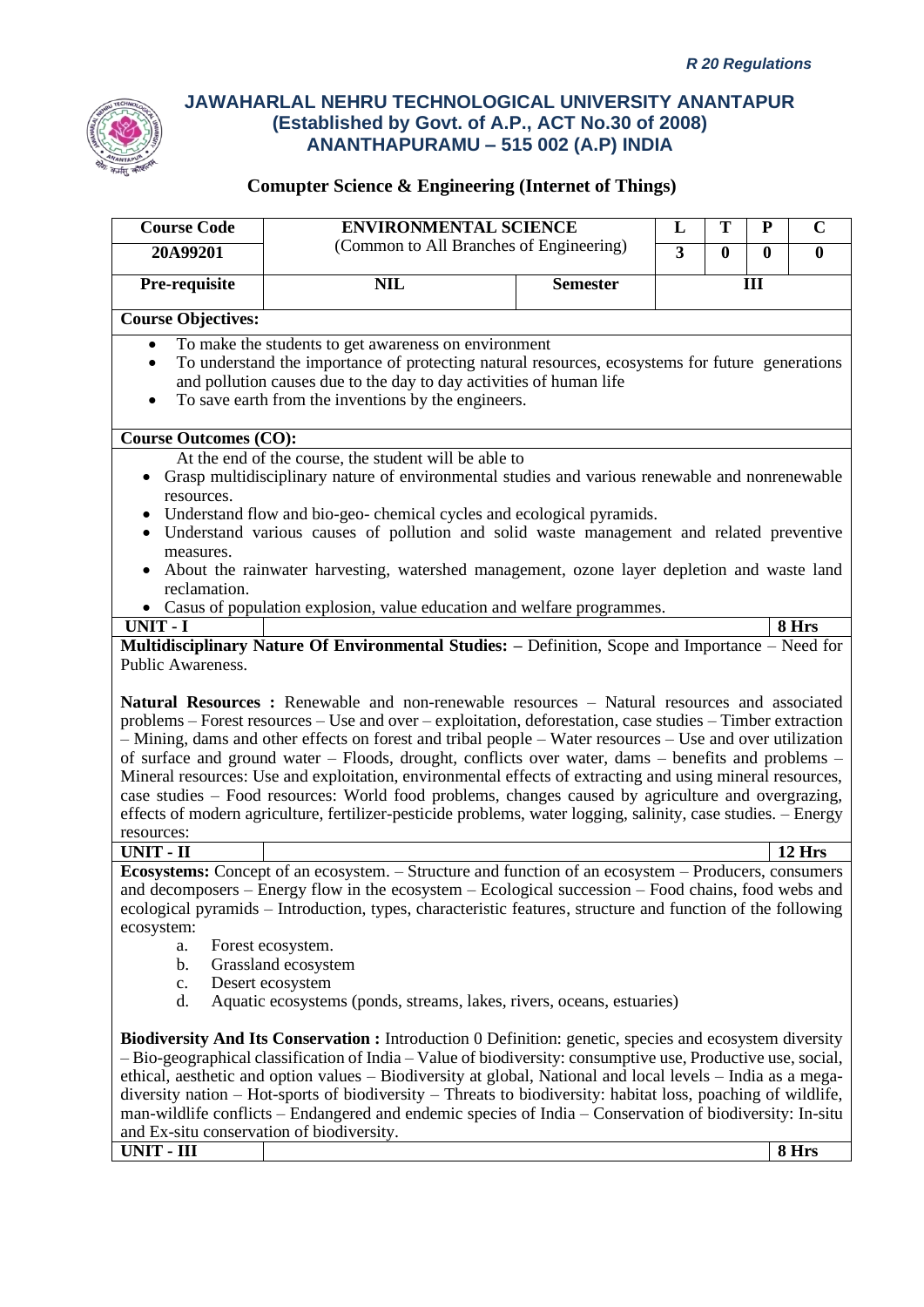

### **Comupter Science & Engineering (Internet of Things)**

**Environmental Pollution:** Definition, Cause, effects and control measures of :

- a. Air Pollution.
- b. Water pollution
- c. Soil pollution
- d. Marine pollution
- e. Noise pollution
- f. Thermal pollution
- g. Nuclear hazards

**Solid Waste Management:** Causes**,** effects and control measures of urban and industrial wastes – Role of an individual in prevention of pollution – Pollution case studies – Disaster management: floods, earthquake, cyclone and landslides.

#### **UNIT - IV 10 Hrs**

**Social Issues and the Environment:** From Unsustainable to Sustainable development – Urban problems related to energy – Water conservation, rain water harvesting, watershed management – Resettlement and rehabilitation of people; its problems and concerns. Case studies – Environmental ethics: Issues and possible solutions – Climate change, global warming, acid rain, ozone layer depletion, nuclear accidents and holocaust. Case Studies – Wasteland reclamation. – Consumerism and waste products. – Environment Protection Act. – Air (Prevention and Control of Pollution) Act. – Water (Prevention and control of Pollution) Act – Wildlife Protection Act – Forest Conservation Act – Issues involved in enforcement of environmental legislation – Public awareness.

#### **UNIT - V 8 Hrs**

**Human Population And The Environment:** Population growth, variation among nations. Population explosion – Family Welfare Programmes. – Environment and human health – Human Rights – Value Education – HIV/AIDS – Women and Child Welfare – Role of information Technology in Environment and human health – Case studies.

**Field Work:** Visit to a local area to document environmental assets River/forest grassland/hill/mountain – Visit to a local polluted site-Urban/Rural/Industrial/Agricultural Study of common plants, insects, and birds – river, hill slopes, etc..

### **Textbooks:**

- 1. Text book of Environmental Studies for Undergraduate Courses ErachBharucha for University Grants Commission, Universities Press.
- 2. Palaniswamy, "Environmental Studies", Pearson education
- 3. S.AzeemUnnisa, "Environmental Studies" Academic Publishing Company
- 4. K.Raghavan Nambiar, "Text book of Environmental Studies for Undergraduate Courses as per UGC model syllabus", Scitech Publications (India), Pvt. Ltd.

#### **Reference Books:**

- 1. Deeksha Dave and E.Sai Baba Reddy, "Textbook of Environmental Science", Cengage Publications.
- 2. M.Anji Reddy, "Text book of Environmental Sciences and Technology", BS Publication.
- 3. J.P.Sharma, Comprehensive Environmental studies, Laxmi publications.
- 4. J. Glynn Henry and Gary W. Heinke, "Environmental Sciences and Engineering", Prentice hall of India Private limited
- 5. G.R.Chatwal, "A Text Book of Environmental Studies" Himalaya Publishing House
- 6. Gilbert M. Masters and Wendell P. Ela, "Introduction to Environmental Engineering and Science, Prentice hall of India Private limited.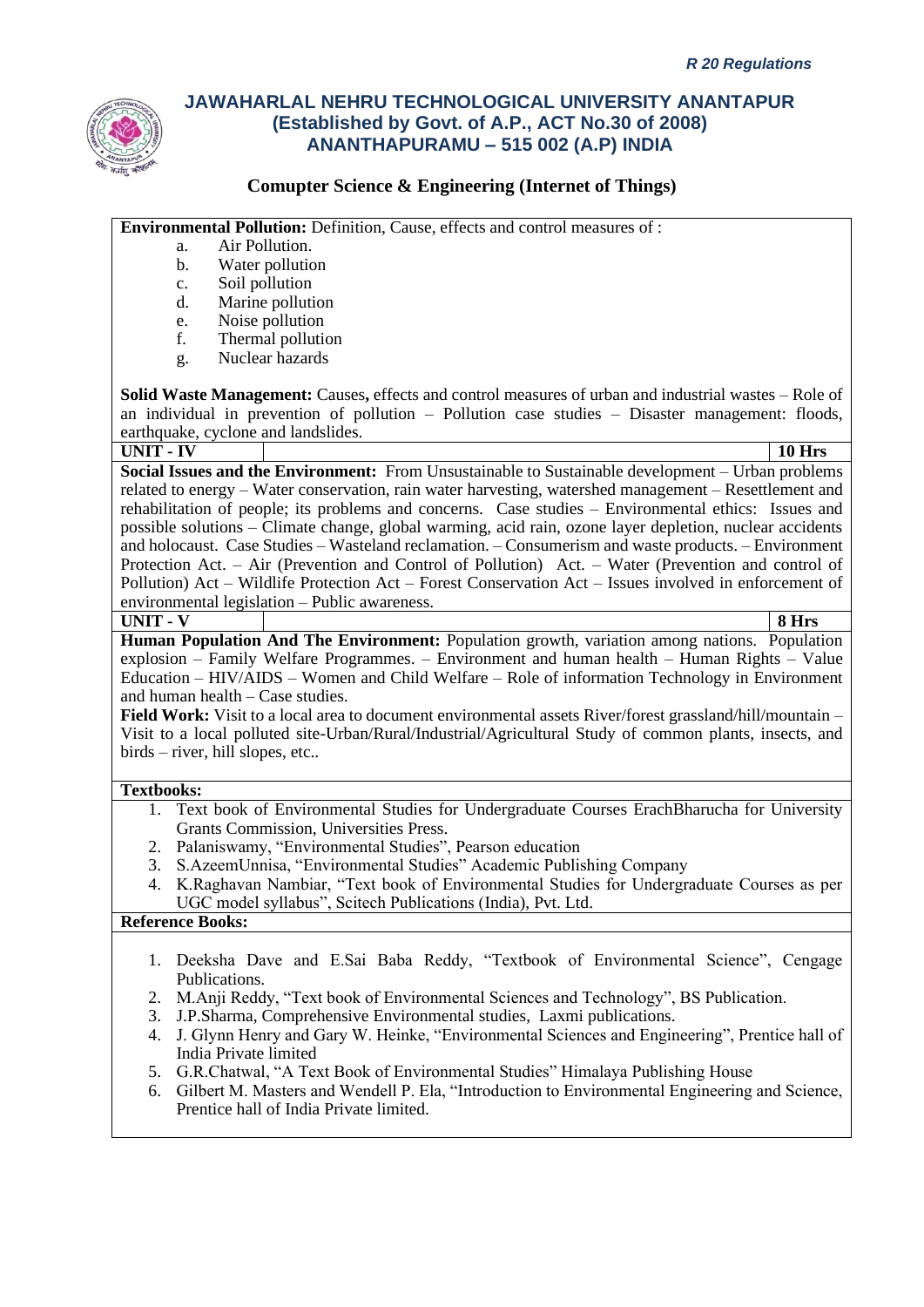

| <b>Course Code</b><br><b>Mathematical Modelling &amp; Simulation</b><br>T<br>L<br>${\bf P}$ |                                                                                                        |                 |          | $\mathbf C$ |          |              |
|---------------------------------------------------------------------------------------------|--------------------------------------------------------------------------------------------------------|-----------------|----------|-------------|----------|--------------|
| 20A54406                                                                                    | <b>CSE</b> (Internet of Things)                                                                        |                 | $\bf{0}$ | 3           | $\bf{0}$ | $\mathbf{3}$ |
|                                                                                             |                                                                                                        |                 |          |             |          |              |
| Pre-requisite                                                                               |                                                                                                        | <b>Semester</b> | IV       |             |          |              |
|                                                                                             |                                                                                                        |                 |          |             |          |              |
| <b>Course Objectives:</b>                                                                   |                                                                                                        |                 |          |             |          |              |
|                                                                                             | This course focuses on what is needed to build simulation software environments, and not just building |                 |          |             |          |              |
| simulations using preexisting packages.                                                     |                                                                                                        |                 |          |             |          |              |
|                                                                                             | Course Outcomes (CO): Student will be able to                                                          |                 |          |             |          |              |
| $\bullet$                                                                                   | understand basic Model Forms.                                                                          |                 |          |             |          |              |
|                                                                                             | understand basic Simulation Approaches.                                                                |                 |          |             |          |              |
|                                                                                             | evaluate handling Stepped and Event-based Time in Simulations.                                         |                 |          |             |          |              |
|                                                                                             | distinguish Discrete versus Continuous Modeling.                                                       |                 |          |             |          |              |
|                                                                                             | apply Numerical Techniques.                                                                            |                 |          |             |          |              |
|                                                                                             | calculate Sources and Propagation of Error.                                                            |                 |          |             |          |              |
| UNIT - I                                                                                    |                                                                                                        |                 | 8 Hrs    |             |          |              |
|                                                                                             | Simulation Basics-Handling Stepped and Event-based Time in Simulations-Discrete versus                 |                 |          |             |          |              |
|                                                                                             | Continuous Modelling-Numerical Techniques-Sources and Propagation of Error                             |                 |          |             |          |              |
|                                                                                             |                                                                                                        |                 |          |             |          |              |
| $UNIT - II$                                                                                 |                                                                                                        |                 | 9 Hrs    |             |          |              |
|                                                                                             | Dynamical, Finite State, and Complex Model Simulations-Graph or Network Transitions Based              |                 |          |             |          |              |
|                                                                                             | Simulations-Actor Based Simulations-Mesh Based Simulations-Hybrid Simulations                          |                 |          |             |          |              |
|                                                                                             |                                                                                                        |                 |          |             |          |              |
| <b>UNIT - III</b>                                                                           |                                                                                                        |                 | 8 Hrs    |             |          |              |
|                                                                                             | Converting to Parallel and Distributed Simulations-Partitioning the Data-Partitioning the Algorithms-  |                 |          |             |          |              |
| Handling Inter-partition Dependencies                                                       |                                                                                                        |                 |          |             |          |              |
|                                                                                             |                                                                                                        |                 |          |             |          |              |
|                                                                                             |                                                                                                        |                 |          |             |          |              |
| <b>UNIT - IV</b>                                                                            |                                                                                                        |                 | 8 Hrs    |             |          |              |
|                                                                                             | Probability and Statistics for Simulations and Analysis-Introduction to Queues and Random Noise-       |                 |          |             |          |              |
|                                                                                             | Random Variates Generation-Sensitivity Analysis                                                        |                 |          |             |          |              |
|                                                                                             |                                                                                                        |                 |          |             |          |              |
| <b>UNIT - V</b>                                                                             |                                                                                                        |                 | 9 Hrs    |             |          |              |
| Simulations<br>Results                                                                      | Analysis and Viewing Tools-Display Forms:                                                              |                 | Tables,  | Graphs,     |          | and          |
|                                                                                             | Multidimensional Visualization-Terminals, X and MS Windows, and Web Interfaces-Validation of           |                 |          |             |          |              |
| Model Results.                                                                              |                                                                                                        |                 |          |             |          |              |
| Textbooks:                                                                                  |                                                                                                        |                 |          |             |          |              |
| 1.                                                                                          | Mathematical modeling, JN Kapur, Newage publishers                                                     |                 |          |             |          |              |
| 2.                                                                                          | Mathematical Modeling and Simulation: Introduction for Scientists and Engineers                        |                 |          |             |          |              |
|                                                                                             | by Kai Velten, Wiley Publishers                                                                        |                 |          |             |          |              |
| Reference Books:                                                                            |                                                                                                        |                 |          |             |          |              |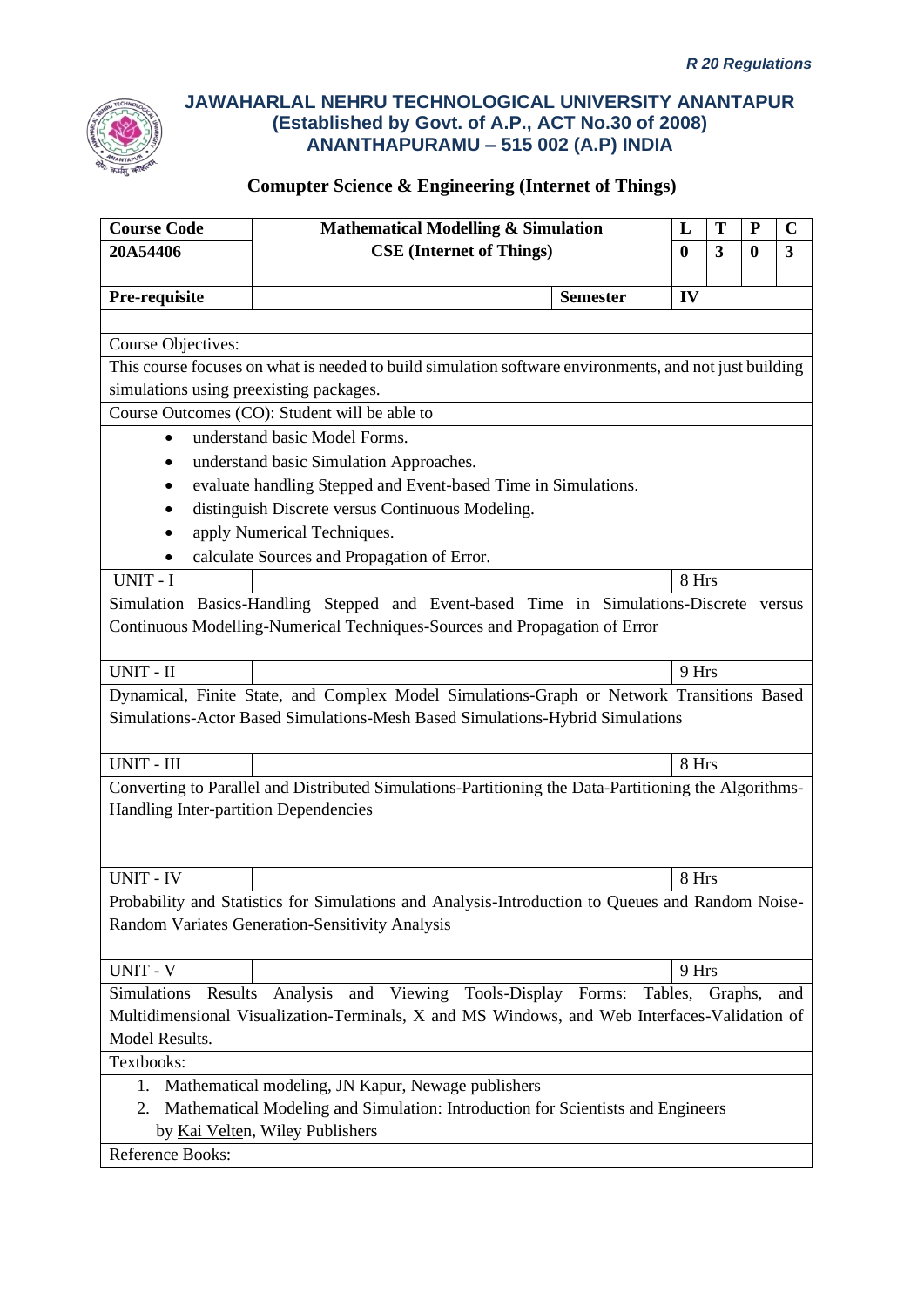

## **Comupter Science & Engineering (Internet of Things)**

1. Introduction to Mathematical Modeling and Computer Simulations By Vladimir Mityushev[,Wojciech Nawalaniec](https://www.routledge.com/search?author=Wojciech%20Nawalaniec)[Natalia RylkoP](https://www.routledge.com/search?author=Natalia%20Rylko)ublished by Chapman and Hall/CRC.

Online Learning Resources:

<http://www.cse.chalmers.se/~dag/docs/matmodReport6.pdf>

<https://www.slideshare.net/arupparia/introduction-to-mathematical-modelling-42588379>

<https://www.slideshare.net/mailrenuka/simulation-for-queuing-problems-using-random-numbers>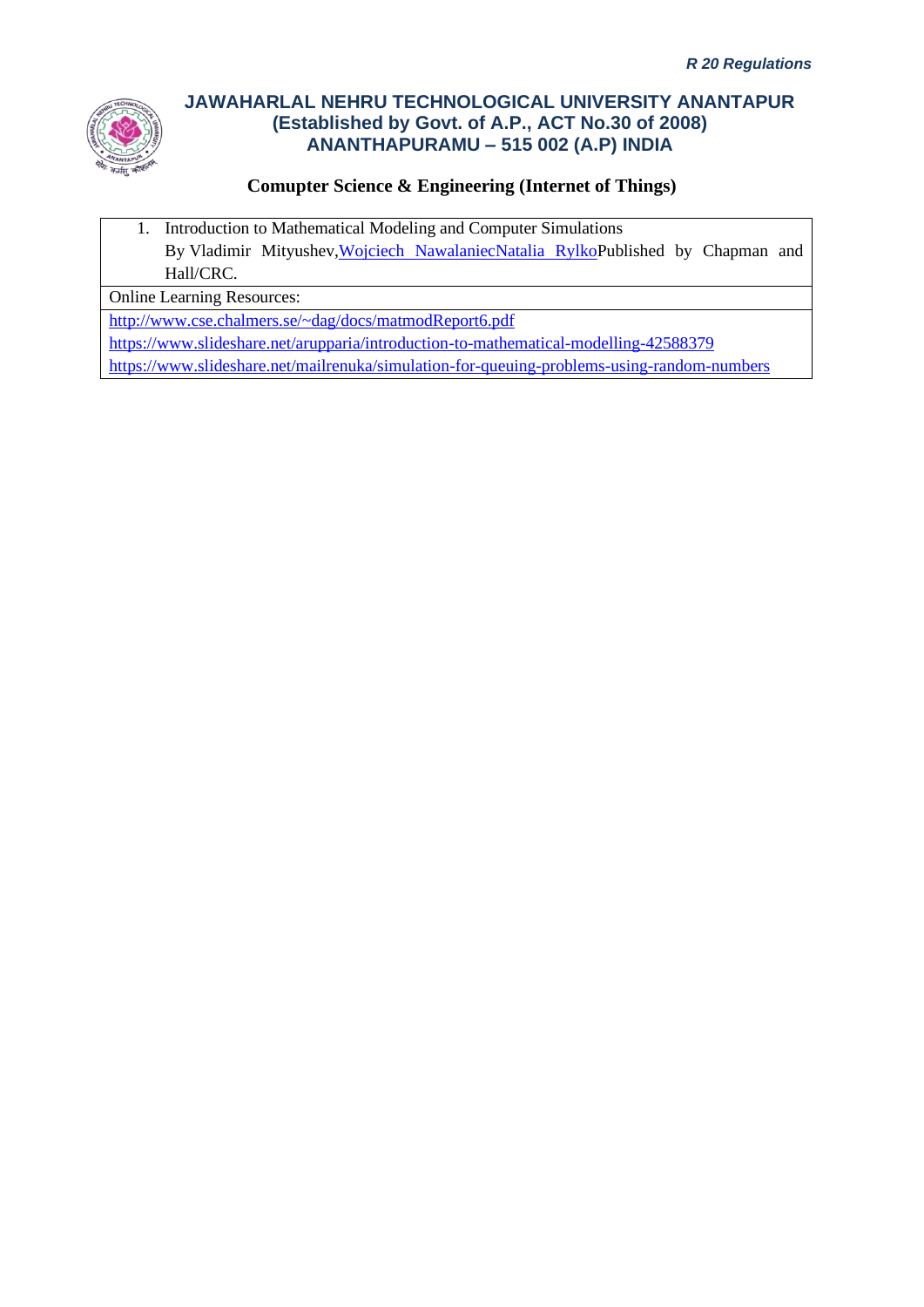

| <b>Course Code</b>                                                                                                 | DATABASE MANAGEMENT SYSTEMS                                                                                        | L     | T | ${\bf P}$ | $\mathbf C$ |
|--------------------------------------------------------------------------------------------------------------------|--------------------------------------------------------------------------------------------------------------------|-------|---|-----------|-------------|
| 20A05401T                                                                                                          | (Common to CSE, IT, CSE(DS), CSE (IoT), CSE (AI),<br>$\mathbf{3}$<br>$\mathbf{0}$<br>$\mathbf{0}$                  |       |   |           | 3           |
|                                                                                                                    | $CSE$ (AI & ML) and AI & DS)                                                                                       |       |   |           |             |
| Pre-requisite                                                                                                      | <b>NIL</b><br><b>Semester</b>                                                                                      |       |   | IV        |             |
|                                                                                                                    |                                                                                                                    |       |   |           |             |
| <b>Course Objectives:</b>                                                                                          |                                                                                                                    |       |   |           |             |
| This course is designed to:                                                                                        |                                                                                                                    |       |   |           |             |
| $\bullet$                                                                                                          | Train in the fundamental concepts of database management systems, database modeling and design,                    |       |   |           |             |
|                                                                                                                    | SQL, PL/SQL and system implementation techniques.                                                                  |       |   |           |             |
| ٠                                                                                                                  | Enable students to model ER diagrams for any customized application                                                |       |   |           |             |
| $\bullet$                                                                                                          | Inducting appropriate strategies for optimization of queries.                                                      |       |   |           |             |
| $\bullet$                                                                                                          | Provide knowledge on concurrency techniques                                                                        |       |   |           |             |
|                                                                                                                    | Demonstrate the organization of Databases                                                                          |       |   |           |             |
| <b>Course Outcomes (CO):</b>                                                                                       |                                                                                                                    |       |   |           |             |
|                                                                                                                    | After completion of the course, students will be able to                                                           |       |   |           |             |
| $\bullet$                                                                                                          | Design a database for a real-world information system                                                              |       |   |           |             |
| ٠                                                                                                                  | Define transactions that preserve the integrity of the database                                                    |       |   |           |             |
| $\bullet$                                                                                                          | Generate tables for a database                                                                                     |       |   |           |             |
|                                                                                                                    | Organize the data to prevent redundancy                                                                            |       |   |           |             |
|                                                                                                                    | Pose queries to retrieve the information from the database.                                                        |       |   |           |             |
| UNIT - I                                                                                                           | <b>Introduction, Introduction to Relational Model</b>                                                              | 9Hrs  |   |           |             |
|                                                                                                                    | <b>Introduction:</b> Database systems applications, Purpose of Database Systems, view of Data, Database Languages, |       |   |           |             |
|                                                                                                                    | Relational Databases, Database Design, Data Storage and Querying, Transaction Management, Database                 |       |   |           |             |
|                                                                                                                    | Architecture, Data Mining and Information Retrieval, Specialty Databases, Database users and Administrators,       |       |   |           |             |
|                                                                                                                    | Introduction to Relational Model: Structure of Relational Databases, Database Schema, Keys, Schema                 |       |   |           |             |
|                                                                                                                    | Diagrams, Relational Query Languages, Relational Operations                                                        |       |   |           |             |
| UNIT - II                                                                                                          | <b>Introduction to SQL, Advanced SQL</b>                                                                           | 9 Hrs |   |           |             |
|                                                                                                                    | Introduction to SQL: Overview of the SQL Query Language, SQL Data Definition, Basic Structure of SQL               |       |   |           |             |
|                                                                                                                    | Queries, Additional Basic Operations, Set Operations, Null Values, Aggregate Functions, Nested Sub-queries,        |       |   |           |             |
|                                                                                                                    | Modification of the Database. Intermediate SQL: Joint Expressions, Views, Transactions, Integrity Constraints,     |       |   |           |             |
| SQL Data types and schemas, Authorization.                                                                         |                                                                                                                    |       |   |           |             |
| Advanced SQL: Accessing SQL from a Programming Language, Functions and Procedures, Triggers, Recursive             |                                                                                                                    |       |   |           |             |
| Queries, OLAP, Formal relational query languages.                                                                  |                                                                                                                    |       |   |           |             |
| UNIT - III<br>Database Design and the E-R Model, Relational Database Design<br>8Hrs                                |                                                                                                                    |       |   |           |             |
|                                                                                                                    | Database Design and the E-R Model: Overview of the Design Process, The Entity-Relationship Model,                  |       |   |           |             |
| Constraints, Removing Redundant Attributes in Entity Sets, Entity-Relationship Diagrams, Reduction to              |                                                                                                                    |       |   |           |             |
| Relational Schemas, Entity-Relationship Design Issues.                                                             |                                                                                                                    |       |   |           |             |
| <b>Relational Database Design:</b>                                                                                 |                                                                                                                    |       |   |           |             |
|                                                                                                                    | Features of Good Relational Designs, Atomic Domains and First Normal Form, Decomposition Using Functional          |       |   |           |             |
| Dependencies, Functional-Dependency Theory, Algorithms for Decomposition, Decomposition Using                      |                                                                                                                    |       |   |           |             |
|                                                                                                                    | Multivalued Dependencies, More Normal Forms.                                                                       |       |   |           |             |
| <b>UNIT - IV</b>                                                                                                   | <b>Query Processing, Query optimization</b>                                                                        | 8 Hrs |   |           |             |
|                                                                                                                    | Query Processing: Overview, Measures of Query cost, Selection operation, sorting, Join Operation, other            |       |   |           |             |
| operations, Evaluation of Expressions.                                                                             |                                                                                                                    |       |   |           |             |
| <b>Query optimization:</b> Overview, Transformation of Relational Expressions, Estimating statistics of Expression |                                                                                                                    |       |   |           |             |
| results, Choice of Evaluation Plans, Materialized views, Advanced Topics in Query Optimization.                    |                                                                                                                    |       |   |           |             |
| UNIT - V                                                                                                           | Transaction Management, Concurrency Control, Recovery                                                              | 10Hrs |   |           |             |
|                                                                                                                    | <b>System</b>                                                                                                      |       |   |           |             |
| <b>Transaction Management:</b>                                                                                     |                                                                                                                    |       |   |           |             |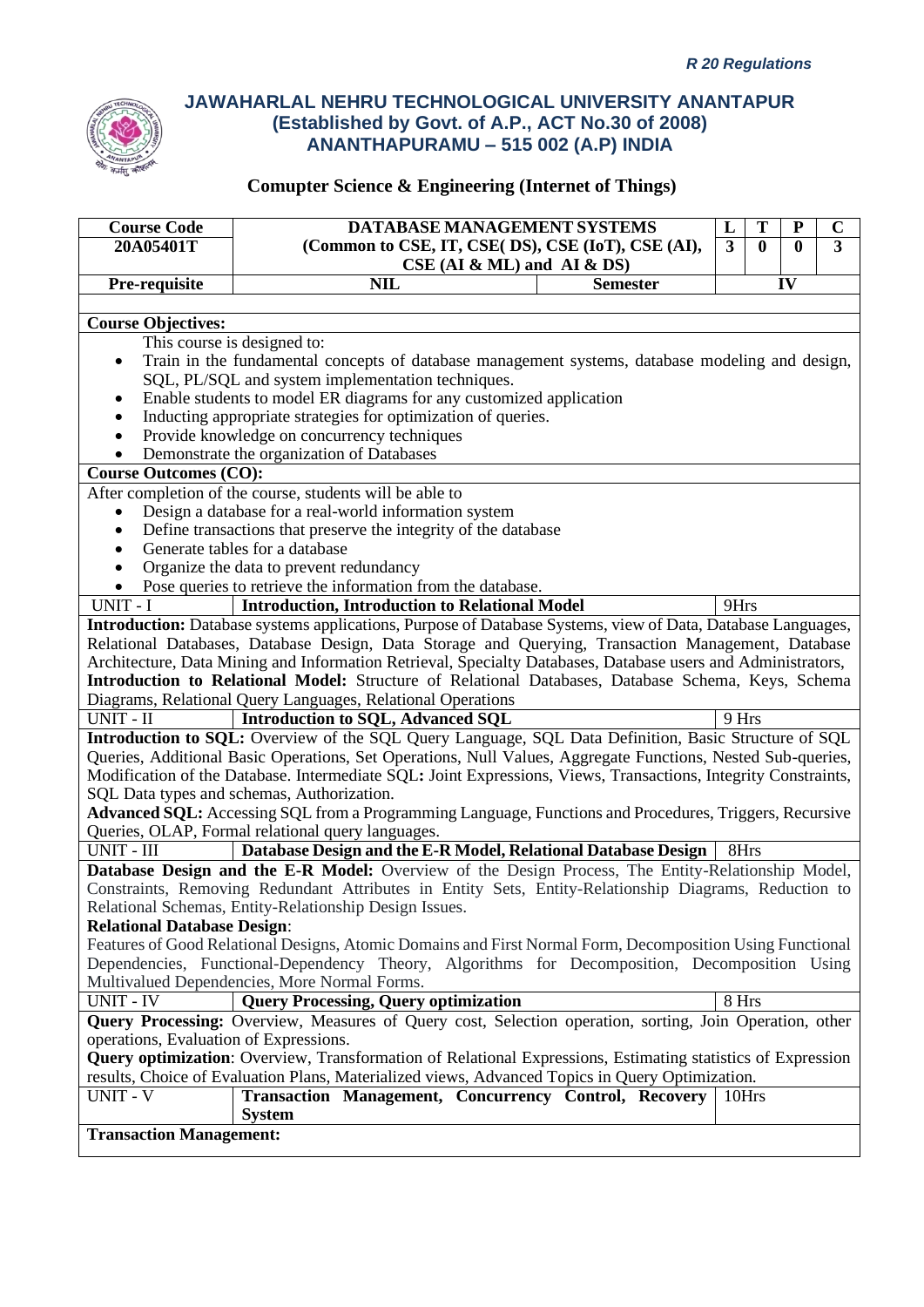

### **Comupter Science & Engineering (Internet of Things)**

Transactions: Concept, A Simple Transactional Model, Storage Structures, Transaction Atomicity and Durability, Transaction Isolation, Serializability, Isolation and Atomicity, Transaction Isolation Levels, Implementation of Isolation Levels, Transactions as SQL Statements.

**Concurrency Control:** Lock-based Protocols, Deadlock Handling, Multiple granularity, Timestamp-based Protocols, and Validation-based Protocols.

**Recovery System:** Failure Classification, Storage, Recovery and Atomicity, Recovery Algorithm, Buffer Management, Failure with Loss of Nonvolatile Storage, Early Lock Release and Logical Undo Operations. Textbooks:

1. A.Silberschatz, H.F.Korth, S.Sudarshan, "Database System Concepts",6/e, TMH 2019

Reference Books:

1. Database Management System, 6/e RamezElmasri, Shamkant B. Navathe, PEA

2. Database Principles Fundamentals of Design Implementation and Management, Carlos Coronel, Steven Morris, Peter Robb, Cengage Learning.

3.Database Management Systems, 3/e, Raghurama Krishnan, Johannes Gehrke,TMH

Online Learning Resources:

https://onlinecourses.nptel.ac.in/noc21\_cs04/preview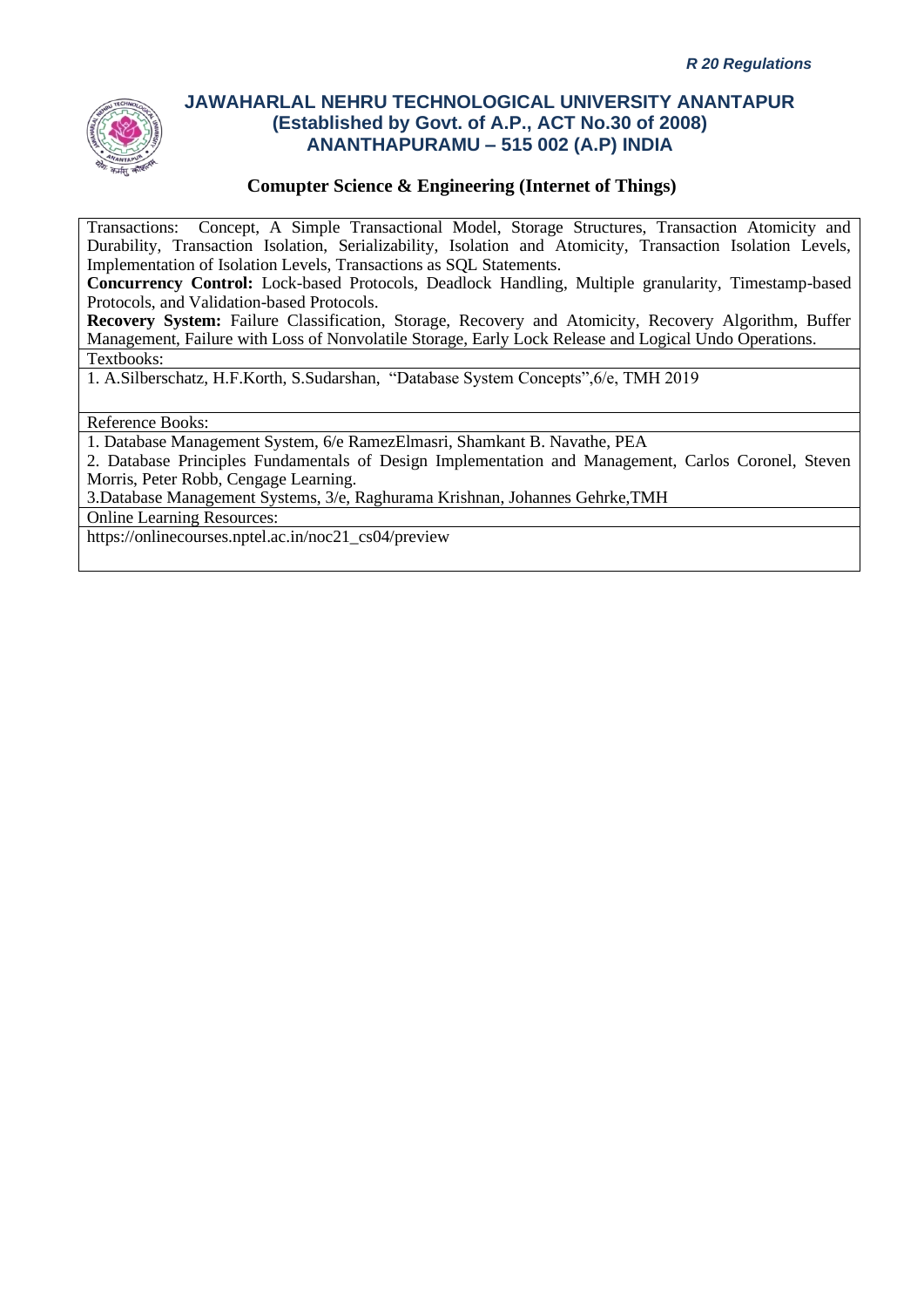

| <b>Course Code</b>                                                                                        | <b>OPERATING SYSTEMS</b>                                                                                                            | L              | T            | ${\bf P}$ | $\mathbf C$    |
|-----------------------------------------------------------------------------------------------------------|-------------------------------------------------------------------------------------------------------------------------------------|----------------|--------------|-----------|----------------|
| 20A05402T                                                                                                 | (Common to CSE, IT, CSE(DS), CSE (IoT), CSE                                                                                         | $\overline{3}$ | $\bf{0}$     | $\bf{0}$  | $\overline{3}$ |
|                                                                                                           | $(AI)$ , CSE $(AI & ML)$ and $AI & DS$                                                                                              |                |              |           |                |
| Pre-requisite                                                                                             | <b>Basics of CO and DBMS</b><br><b>Semester</b>                                                                                     |                |              | IV        |                |
|                                                                                                           |                                                                                                                                     |                |              |           |                |
| <b>Course Objectives:</b>                                                                                 |                                                                                                                                     |                |              |           |                |
|                                                                                                           | The course is designed to                                                                                                           |                |              |           |                |
|                                                                                                           | Understand basic concepts and functions of operating systems                                                                        |                |              |           |                |
|                                                                                                           | Understand the processes, threads and scheduling algorithms.                                                                        |                |              |           |                |
| $\bullet$                                                                                                 | Provide good insight on various memory management techniques<br>Expose the students with different techniques of handling deadlocks |                |              |           |                |
| ٠                                                                                                         | Explore the concept of file-system and its implementation issues                                                                    |                |              |           |                |
| ٠                                                                                                         | Familiarize with the basics of the Linux operating system                                                                           |                |              |           |                |
|                                                                                                           | Implement various schemes for achieving system protection and security                                                              |                |              |           |                |
| <b>Course Outcomes (CO):</b>                                                                              |                                                                                                                                     |                |              |           |                |
|                                                                                                           | After completion of the course, students will be able to                                                                            |                |              |           |                |
| $\bullet$                                                                                                 | Realize how applications interact with the operating system                                                                         |                |              |           |                |
| ٠                                                                                                         | Analyze the functioning of a kernel in an Operating system.                                                                         |                |              |           |                |
| ٠                                                                                                         | Summarize resource management in operating systems                                                                                  |                |              |           |                |
| $\bullet$                                                                                                 | Analyze various scheduling algorithms                                                                                               |                |              |           |                |
| $\bullet$                                                                                                 | Examine concurrency mechanism in Operating Systems                                                                                  |                |              |           |                |
| $\bullet$                                                                                                 | Apply memory management techniques in the design of operating systems                                                               |                |              |           |                |
| ٠                                                                                                         | Understand the functionality of the file system                                                                                     |                |              |           |                |
| $\bullet$                                                                                                 | Compare and contrast memory management techniques.                                                                                  |                |              |           |                |
| $\bullet$                                                                                                 | Understand deadlock prevention and avoidance.                                                                                       |                |              |           |                |
| $\bullet$                                                                                                 | Perform administrative tasks on Linux based systems.                                                                                |                |              |           |                |
| UNIT - I                                                                                                  | <b>Operating Systems Overview, System Structures</b>                                                                                | 8Hrs           |              |           |                |
|                                                                                                           | Operating Systems Overview: Introduction, Operating system functions, Operating systems operations,                                 |                |              |           |                |
|                                                                                                           | Computing environments, Open-Source Operating Systems                                                                               |                |              |           |                |
| System Structures: Operating System Services, User and Operating-System Interface, systems calls, Types   |                                                                                                                                     |                |              |           |                |
| of System Calls, system programs, Operating system Design and Implementation, Operating system structure, |                                                                                                                                     |                |              |           |                |
| Operating system debugging, System Boot.                                                                  |                                                                                                                                     |                |              |           |                |
| UNIT - II                                                                                                 | Process Concept, Multithreaded Programming, Process                                                                                 | 10Hrs          |              |           |                |
|                                                                                                           | <b>Scheduling, Inter-process Communication</b>                                                                                      |                |              |           |                |
|                                                                                                           | Process Concept: Process scheduling,<br>Operations on processes, Inter-process communication,                                       |                |              |           |                |
|                                                                                                           | Communication in client server systems.                                                                                             |                |              |           |                |
|                                                                                                           | Multithreaded Programming: Multithreading models, Thread libraries, Threading issues, Examples.                                     |                |              |           |                |
|                                                                                                           | Process Scheduling: Basic concepts, Scheduling criteria, Scheduling algorithms, Multiple processor                                  |                |              |           |                |
|                                                                                                           | scheduling, Thread scheduling, Examples.                                                                                            |                |              |           |                |
|                                                                                                           | Inter-process Communication: Race conditions, Critical Regions, Mutual exclusion with busy waiting,                                 |                |              |           |                |
| Sleep and wakeup, Semaphores, Mutexes, Monitors, Message passing, Barriers, Classical IPC Problems -      |                                                                                                                                     |                |              |           |                |
| Dining philosophers problem, Readers and writers problem.                                                 |                                                                                                                                     |                |              |           |                |
| UNIT - III                                                                                                | <b>Memory-Management</b><br>Strategies,<br><b>Virtual</b><br><b>Memory</b>                                                          |                | Lecture 8Hrs |           |                |
|                                                                                                           | <b>Management</b>                                                                                                                   |                |              |           |                |
|                                                                                                           | Memory-Management Strategies: Introduction, Swapping, Contiguous memory allocation, Paging,                                         |                |              |           |                |
| Segmentation, Examples.                                                                                   |                                                                                                                                     |                |              |           |                |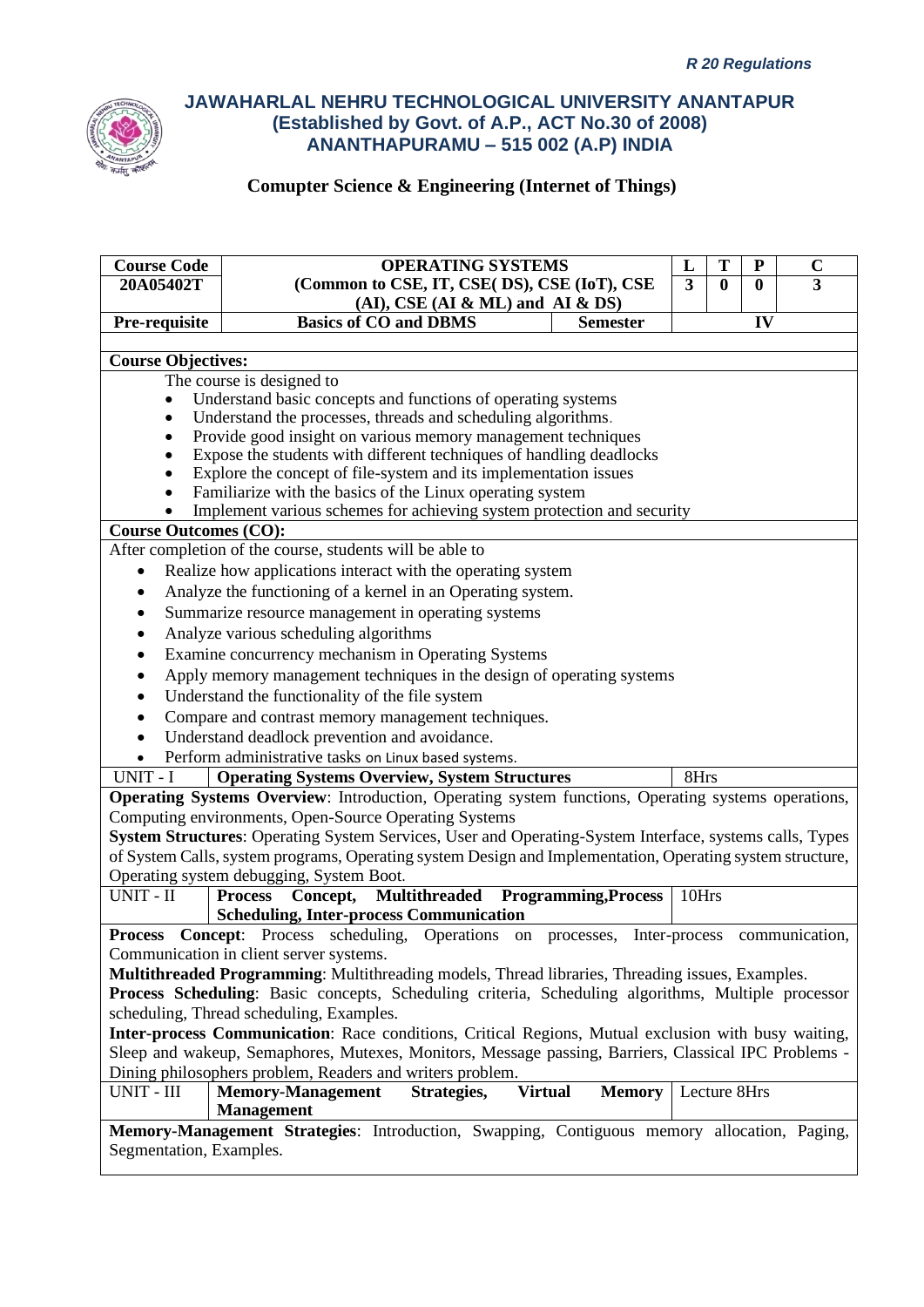

### **Comupter Science & Engineering (Internet of Things)**

**Virtual Memory Management**: Introduction, Demand paging, Copy on-write, Page replacement, Frame allocation, Thrashing, Memory-mapped files, Kernel memory allocation, Examples. UNIT - IV **Deadlocks, File Systems** Lecture 9Hrs **Deadlocks**: Resources, Conditions for resource deadlocks, Ostrich algorithm, Deadlock detection And recovery, Deadlock avoidance, Deadlock prevention. **File Systems**: Files, Directories, File system implementation, management and optimization. Secondary-Storage Structure: Overview of disk structure, and attachment, Disk scheduling, RAID structure, Stable storage implementation. UNIT - V **System Protection, System Security** Lecture 8Hrs **System Protection**: Goals of protection, Principles and domain of protection, Access matrix, Access control, Revocation of access rights. **System Security:** Introduction, Program threats, System and network threats, Cryptography as a security, User authentication, implementing security defenses, firewalling to protect systems and networks, Computer security classification. Case Studies: Linux, Microsoft Windows. Textbooks: 1. Silberschatz A, Galvin P B, and Gagne G, Operating System Concepts, 9th edition, Wiley, 2016. 2. Tanenbaum A S, Modern Operating Systems, 3rd edition, Pearson Education, 2008. (Topics: Inter-process Communication and File systems.) Reference Books: 1. Tanenbaum A S, Woodhull A S, Operating Systems Design and Implementation, 3rd edition, PHI, 2006. 2. Dhamdhere D M, Operating Systems A Concept Based Approach, 3rd edition, Tata McGraw-Hill, 2012. 3. Stallings W, Operating Systems -Internals and Design Principles, 6th edition, Pearson Education, 2009 4. Nutt G, Operating Systems, 3rd edition, Pearson Education, 2004 Online Learning Resources: <https://nptel.ac.in/courses/106/106/106106144/> <http://peterindia.net/OperatingSystems.html>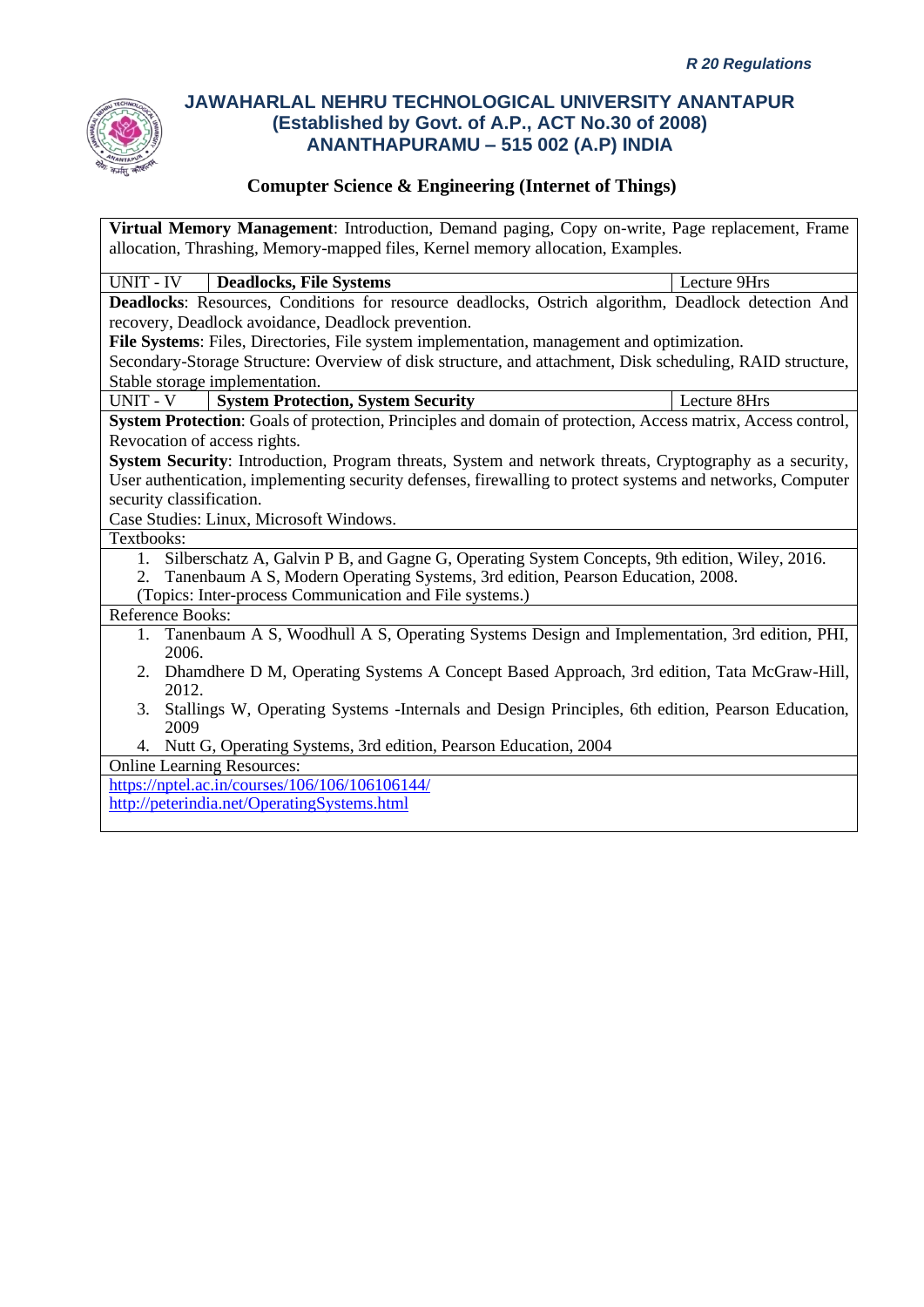

| <b>Course Code</b>                                                                               | <b>Software Engineering</b>                                                                                                                                                                              |                 | T<br>L                   | ${\bf P}$ | $\mathbf C$ |
|--------------------------------------------------------------------------------------------------|----------------------------------------------------------------------------------------------------------------------------------------------------------------------------------------------------------|-----------------|--------------------------|-----------|-------------|
| 20A05403T                                                                                        | (Common to CSE, IT, CSE(DS), CSE (IoT))                                                                                                                                                                  |                 | $\mathbf{3}$<br>$\bf{0}$ | $\bf{0}$  | 3           |
| Pre-requisite                                                                                    |                                                                                                                                                                                                          | <b>Semester</b> | IV                       |           |             |
|                                                                                                  |                                                                                                                                                                                                          |                 |                          |           |             |
| Course Objectives:                                                                               |                                                                                                                                                                                                          |                 |                          |           |             |
| $\bullet$                                                                                        | To learn the basic concepts of software engineering and life cycle models                                                                                                                                |                 |                          |           |             |
|                                                                                                  | To explore the issues in software requirements specification and enable to write SRS                                                                                                                     |                 |                          |           |             |
|                                                                                                  | documents for software development problems                                                                                                                                                              |                 |                          |           |             |
|                                                                                                  | To elucidate the basic concepts of software design and enable to carry out procedural and                                                                                                                |                 |                          |           |             |
|                                                                                                  | object oriented design of software development problems                                                                                                                                                  |                 |                          |           |             |
|                                                                                                  | To understand the basic concepts of black box and white box software testing and enable to                                                                                                               |                 |                          |           |             |
| design test cases for unit, integration, and system testing                                      |                                                                                                                                                                                                          |                 |                          |           |             |
|                                                                                                  | To reveal the basic concepts in software project management                                                                                                                                              |                 |                          |           |             |
| Course Outcomes (CO):                                                                            |                                                                                                                                                                                                          |                 |                          |           |             |
|                                                                                                  | After completion of the course, students will be able to                                                                                                                                                 |                 |                          |           |             |
|                                                                                                  | Obtain basic software life cycle activity skills.                                                                                                                                                        |                 |                          |           |             |
|                                                                                                  | Design software requirements specifications for given problems.                                                                                                                                          |                 |                          |           |             |
|                                                                                                  | Implement structure, object oriented analysis and design for given problems.                                                                                                                             |                 |                          |           |             |
|                                                                                                  | Design test cases for given problems.                                                                                                                                                                    |                 |                          |           |             |
|                                                                                                  | Apply quality management concepts at the application level.                                                                                                                                              |                 |                          |           |             |
| UNIT - I                                                                                         | Basic concepts in software engineering and software                                                                                                                                                      |                 | Lecture 8Hrs             |           |             |
|                                                                                                  | project management                                                                                                                                                                                       |                 |                          |           |             |
| Basic concepts: abstraction versus decomposition, evolution of software engineering techniques,  |                                                                                                                                                                                                          |                 |                          |           |             |
|                                                                                                  | Software development life cycle (SDLC) models: Iterative waterfall model, Prototype model,                                                                                                               |                 |                          |           |             |
|                                                                                                  | Evolutionary model, Spiral model, RAD model, Agile models, software project management: project                                                                                                          |                 |                          |           |             |
|                                                                                                  | planning, project estimation, COCOMO, Halstead's Software Science, project scheduling, staffing,                                                                                                         |                 |                          |           |             |
| UNIT - II                                                                                        | Organization and team structure, risk management, configuration management.                                                                                                                              |                 | Lecture 8Hrs             |           |             |
|                                                                                                  | Requirements analysis and specification                                                                                                                                                                  |                 |                          |           |             |
|                                                                                                  | The nature of software, The Unique nature of Webapps, Software Myths, Requirements gathering and<br>analysis, software requirements specification, Traceability, Characteristics of a Good SRS Document, |                 |                          |           |             |
|                                                                                                  | IEEE 830 guidelines, representing complex requirements using decision tables and decision trees,                                                                                                         |                 |                          |           |             |
|                                                                                                  | overview of formal system development techniques, axiomatic specification, algebraic specification.                                                                                                      |                 |                          |           |             |
| UNIT - III                                                                                       | <b>Software Design</b>                                                                                                                                                                                   |                 | Lecture 9Hrs             |           |             |
|                                                                                                  |                                                                                                                                                                                                          |                 |                          |           |             |
|                                                                                                  | Good Software Design, Cohesion and coupling, Control Hierarchy: Layering, Control Abstraction,<br>Depth and width, Fan-out, Fan-in, Software design approaches, object oriented vs. function oriented    |                 |                          |           |             |
| design. Overview of SA/SD methodology, structured analysis, Data flow diagram, Extending DFD     |                                                                                                                                                                                                          |                 |                          |           |             |
| technique to real life systems, Basic Object oriented concepts, UML Diagrams, Structured design, |                                                                                                                                                                                                          |                 |                          |           |             |
|                                                                                                  | Detailed design, Design review, Characteristics of a good user interface, User Guidance and Online                                                                                                       |                 |                          |           |             |
|                                                                                                  | Help, Mode-based vs Mode-less Interface, Types of user interfaces, Component-based GUI                                                                                                                   |                 |                          |           |             |
|                                                                                                  | development, User interface design methodology: GUI design methodology.                                                                                                                                  |                 |                          |           |             |
| UNIT - IV                                                                                        | <b>Coding and Testing</b>                                                                                                                                                                                |                 | Lecture 9Hrs             |           |             |
|                                                                                                  | Coding standards and guidelines, code review, software documentation, Testing, Black Box Testing,                                                                                                        |                 |                          |           |             |
|                                                                                                  | White Box Testing, debugging, integration testing, Program Analysis Tools, system testing,                                                                                                               |                 |                          |           |             |
|                                                                                                  | performance testing, regression testing, Testing Object Oriented Programs.                                                                                                                               |                 |                          |           |             |
| <b>UNIT - V</b>                                                                                  | Software quality, reliability, and other issues                                                                                                                                                          |                 | Lecture 9Hrs             |           |             |
|                                                                                                  | Software reliability, Statistical testing, Software quality and management, ISO 9000, SEI capability                                                                                                     |                 |                          |           |             |
|                                                                                                  | maturity model (CMM), Personal software process (PSP), Six sigma, Software quality metrics, CASE                                                                                                         |                 |                          |           |             |
|                                                                                                  | and its scope, CASE environment, CASE support in software life cycle, Characteristics of software                                                                                                        |                 |                          |           |             |
|                                                                                                  | maintenance, Software reverse engineering, Software maintenance processes model, Estimation                                                                                                              |                 |                          |           |             |
|                                                                                                  | maintenance cost. Basic issues in any reuse program, Reuse approach, Reuse at organization level.                                                                                                        |                 |                          |           |             |
| Textbooks:                                                                                       |                                                                                                                                                                                                          |                 |                          |           |             |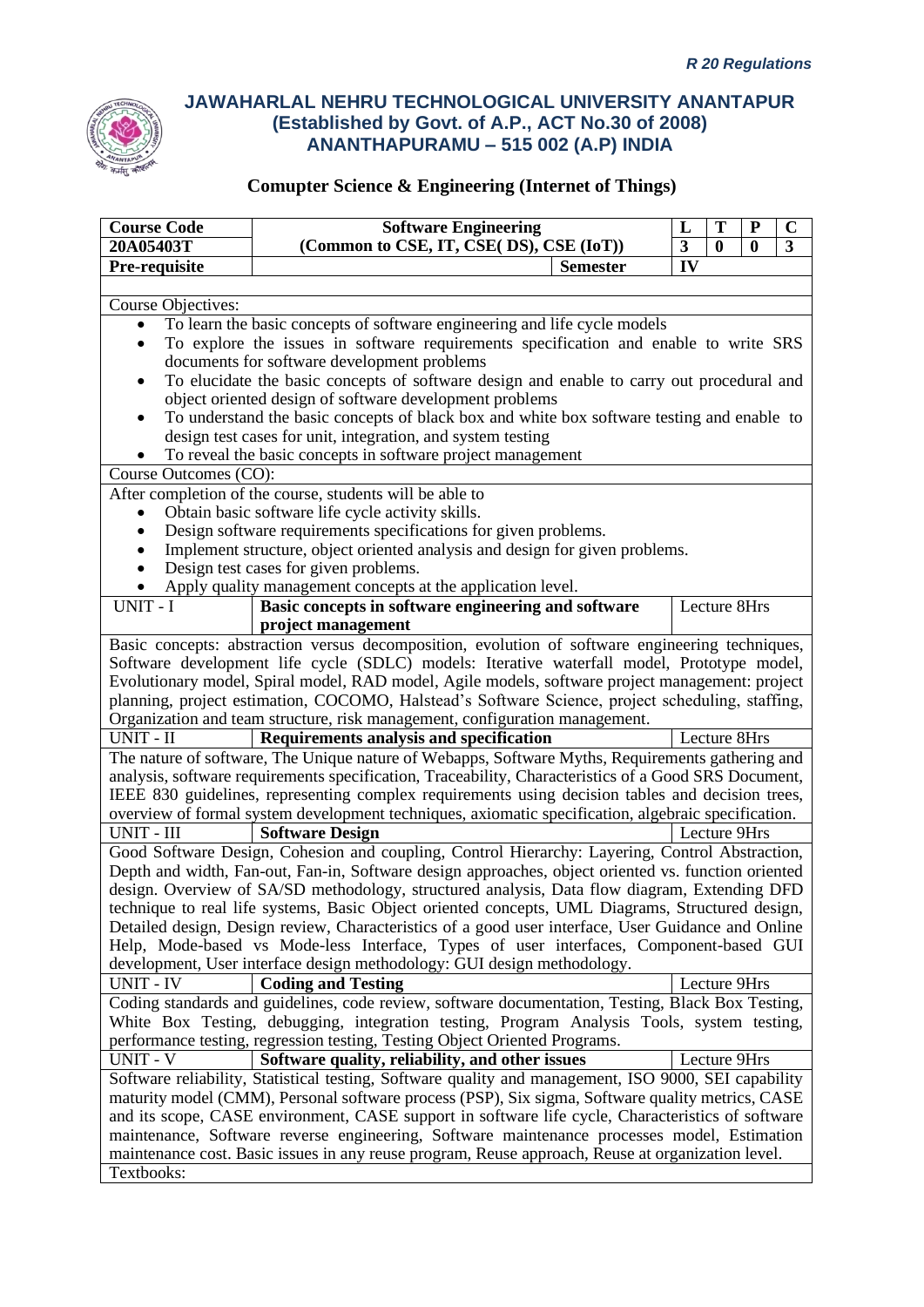

### **Comupter Science & Engineering (Internet of Things)**

- 1. Rajib Mall, "Fundamentals of Software Engineering", 5th Edition, PHI, 2018.
- 2. Pressman R, "Software Engineering- Practioner Approach", McGraw Hill.

#### Reference Books:

- 1. Somerville, "Software Engineering", Pearson 2.
- 2. Richard Fairley, "Software Engineering Concepts", Tata McGraw Hill.
- 3. JalotePankaj, "An integrated approach to Software Engineering", Narosa

Online Learning Resources:

<https://nptel.ac.in/courses/106/105/106105182/> <http://peterindia.net/SoftwareDevelopment.html>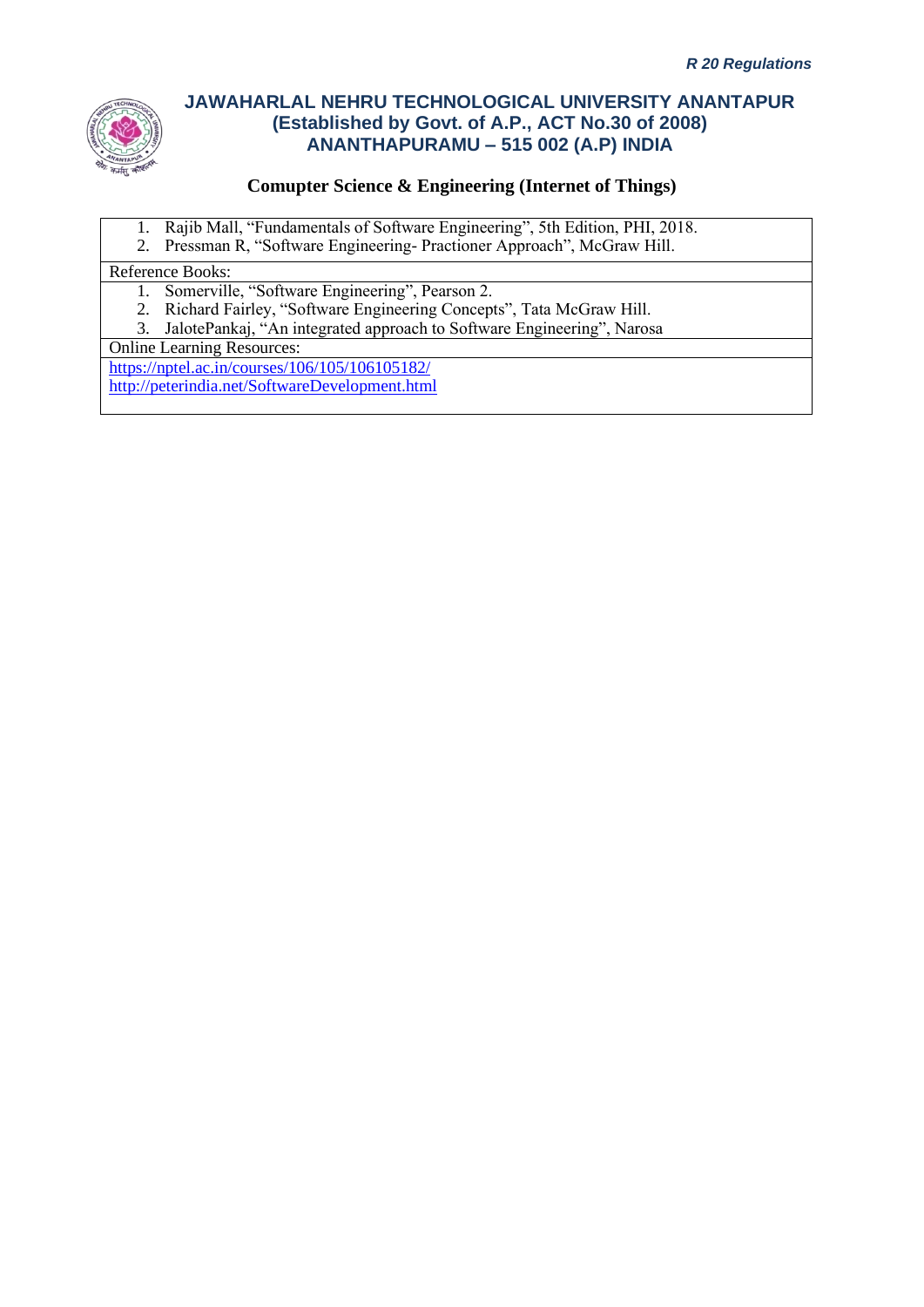

| <b>Course Code</b>                                                                                                                                                                                 | <b>MANAGERIAL ECONOMICS AND FINANCIAL</b><br>T<br>L<br>P                                                                              |                 |   |     | $\mathbf C$ |  |
|----------------------------------------------------------------------------------------------------------------------------------------------------------------------------------------------------|---------------------------------------------------------------------------------------------------------------------------------------|-----------------|---|-----|-------------|--|
| 20A52301                                                                                                                                                                                           | <b>ANALYSIS</b><br>3<br>0                                                                                                             |                 | 0 | 3   |             |  |
|                                                                                                                                                                                                    | (Common to All branches of Engineering)                                                                                               |                 |   |     |             |  |
| Pre-requisite                                                                                                                                                                                      | <b>NIL</b>                                                                                                                            | <b>Semester</b> |   | III |             |  |
|                                                                                                                                                                                                    |                                                                                                                                       |                 |   |     |             |  |
| <b>Course Objectives:</b>                                                                                                                                                                          |                                                                                                                                       |                 |   |     |             |  |
| $\bullet$                                                                                                                                                                                          | To inculcate the basic knowledge of micro economics and financial accounting                                                          |                 |   |     |             |  |
| $\bullet$                                                                                                                                                                                          | To make the students learn how demand is estimated for different products, input-output                                               |                 |   |     |             |  |
|                                                                                                                                                                                                    | relationship for optimizing production and cost                                                                                       |                 |   |     |             |  |
|                                                                                                                                                                                                    | To Know the Various types of market structure and pricing methods and strategy                                                        |                 |   |     |             |  |
| $\bullet$                                                                                                                                                                                          | To give an overview on investment appraisal methods to promote the students to learn how to                                           |                 |   |     |             |  |
|                                                                                                                                                                                                    | plan long-term investment decisions.<br>To provide fundamental skills on accounting and to explain the process of preparing financial |                 |   |     |             |  |
|                                                                                                                                                                                                    |                                                                                                                                       |                 |   |     |             |  |
| statements<br><b>Course Outcomes (CO):</b>                                                                                                                                                         |                                                                                                                                       |                 |   |     |             |  |
| $\bullet$                                                                                                                                                                                          | Define the concepts related to Managerial Economics, financial accounting and management.                                             |                 |   |     |             |  |
| $\bullet$                                                                                                                                                                                          | Understand the fundamentals of Economics viz., Demand, Production, cost, revenue and                                                  |                 |   |     |             |  |
| markets                                                                                                                                                                                            |                                                                                                                                       |                 |   |     |             |  |
|                                                                                                                                                                                                    | Apply the Concept of Production cost and revenues for effective Business decision                                                     |                 |   |     |             |  |
| $\bullet$                                                                                                                                                                                          | Analyze how to invest their capital and maximize returns                                                                              |                 |   |     |             |  |
| $\bullet$                                                                                                                                                                                          | Evaluate the capital budgeting techniques                                                                                             |                 |   |     |             |  |
|                                                                                                                                                                                                    | Develop the accounting statements and evaluate the financial performance of business entity.                                          |                 |   |     |             |  |
| $UNIT - I$                                                                                                                                                                                         | <b>Managerial Economics</b>                                                                                                           |                 |   |     |             |  |
|                                                                                                                                                                                                    |                                                                                                                                       |                 |   |     |             |  |
|                                                                                                                                                                                                    | Introduction - Nature, meaning, significance, functions, and advantages. Demand-Concept, Function,                                    |                 |   |     |             |  |
|                                                                                                                                                                                                    | Law of Demand - Demand Elasticity-Types - Measurement. Demand Forecasting-Factors governing                                           |                 |   |     |             |  |
|                                                                                                                                                                                                    | Forecasting, Methods. Managerial Economics and Financial Accounting and Management.                                                   |                 |   |     |             |  |
|                                                                                                                                                                                                    |                                                                                                                                       |                 |   |     |             |  |
| UNIT - II                                                                                                                                                                                          | <b>Production and Cost Analysis</b>                                                                                                   |                 |   |     |             |  |
|                                                                                                                                                                                                    |                                                                                                                                       |                 |   |     |             |  |
|                                                                                                                                                                                                    | Introduction - Nature, meaning, significance, functions and advantages. Production Function-Least-                                    |                 |   |     |             |  |
|                                                                                                                                                                                                    | cost combination- Short run and Long run Production Function- Isoquants and Isocosts, MRTS -                                          |                 |   |     |             |  |
|                                                                                                                                                                                                    | Cobb-Douglas Production Function - Laws of Returns - Internal and External Economies of scale. Cost                                   |                 |   |     |             |  |
|                                                                                                                                                                                                    | & Break-Even Analysis - Cost concepts and Cost behavior- Break-Even Analysis (BEA) -                                                  |                 |   |     |             |  |
|                                                                                                                                                                                                    | Determination of Break-Even Point (Simple Problems)-Managerial significance and limitations of                                        |                 |   |     |             |  |
| Break-Even Analysis.                                                                                                                                                                               |                                                                                                                                       |                 |   |     |             |  |
| UNIT - III                                                                                                                                                                                         | <b>Business Organizations and Markets</b>                                                                                             |                 |   |     |             |  |
|                                                                                                                                                                                                    | Introduction - Nature, meaning, significance, functions and advantages. Forms of Business                                             |                 |   |     |             |  |
|                                                                                                                                                                                                    | Organizations- Sole Proprietary - Partnership - Joint Stock Companies - Public Sector Enterprises.                                    |                 |   |     |             |  |
|                                                                                                                                                                                                    |                                                                                                                                       |                 |   |     |             |  |
| Types of Markets - Perfect and Imperfect Competition - Features of Perfect Competition Monopoly-<br>Monopolistic Competition-Oligopoly-Price-Output Determination - Pricing Methods and Strategies |                                                                                                                                       |                 |   |     |             |  |
| <b>UNIT - IV</b>                                                                                                                                                                                   | <b>Capital Budgeting</b>                                                                                                              |                 |   |     |             |  |
|                                                                                                                                                                                                    | Introduction - Nature, meaning, significance, functions and advantages. Types of Working Capital,                                     |                 |   |     |             |  |
| Components, Sources of Short-term and Long-term<br>Capital, Estimating Working capital                                                                                                             |                                                                                                                                       |                 |   |     |             |  |
| requirements. Capital Budgeting-Features, Proposals, Methods and Evaluation. Projects - Pay Back                                                                                                   |                                                                                                                                       |                 |   |     |             |  |
|                                                                                                                                                                                                    | Method, Accounting Rate of Return (ARR) Net Present Value (NPV) Internal Rate Return (IRR)                                            |                 |   |     |             |  |
| Method (sample problems)                                                                                                                                                                           |                                                                                                                                       |                 |   |     |             |  |
| UNIT - V                                                                                                                                                                                           | <b>Financial Accounting and Analysis</b>                                                                                              |                 |   |     |             |  |
|                                                                                                                                                                                                    |                                                                                                                                       |                 |   |     |             |  |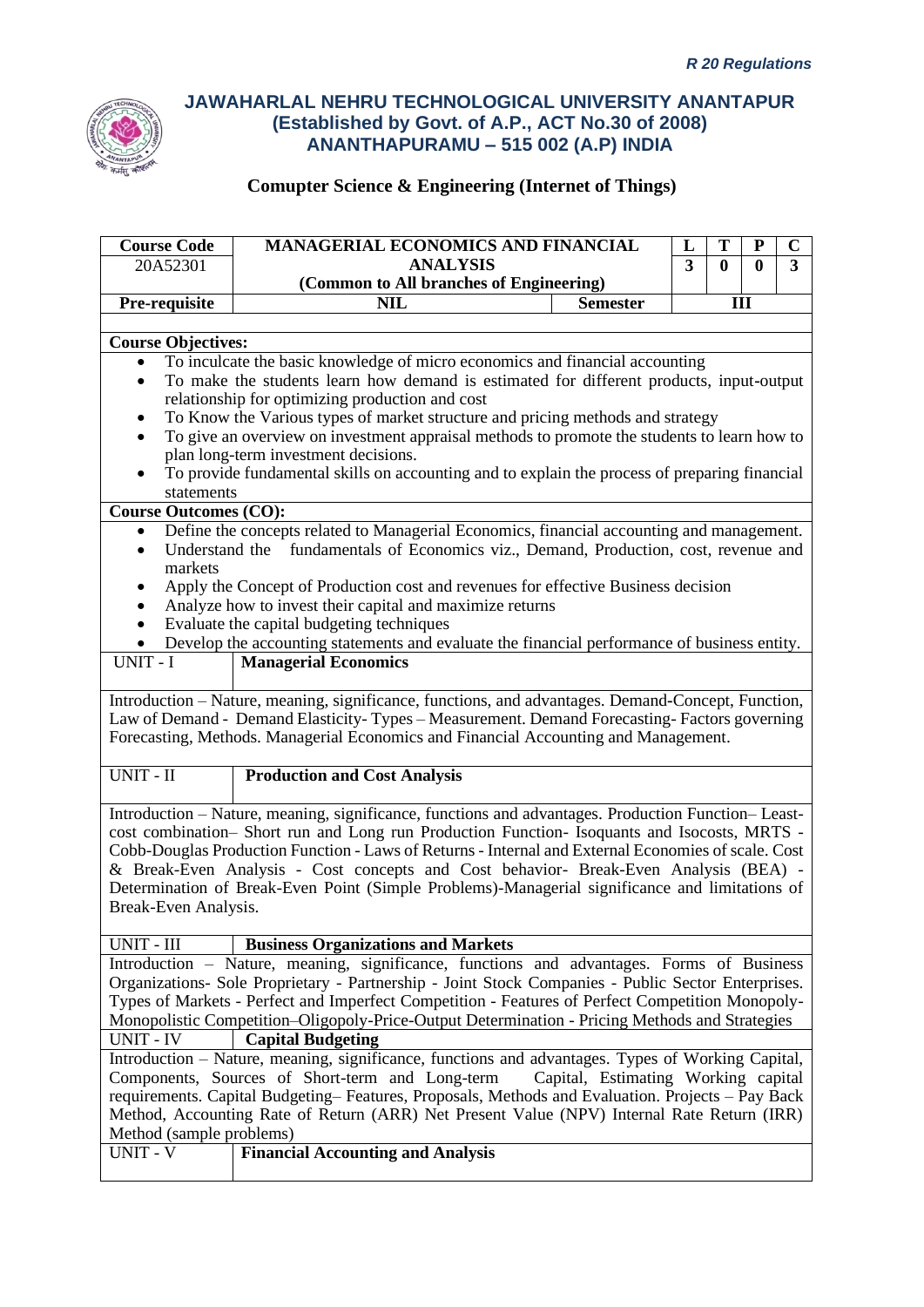

### **Comupter Science & Engineering (Internet of Things)**

Introduction – Nature, meaning, significance, functions and advantages. Concepts and Conventions-Double-Entry Book Keeping, Journal, Ledger, Trial Balance- Final Accounts (Trading Account, Profit and Loss Account and Balance Sheet with simple adjustments). *Financial Analysis -* Analysis and Interpretation of Liquidity Ratios, Activity Ratios, and Capital structure Ratios and Profitability.

#### **Textbooks:**

- 1. Varshney&Maheswari: Managerial Economics, Sultan Chand, 2013.
- 2. Aryasri: Business Economics and Financial Analysis, 4/e, MGH, 2019

#### **Reference Books:**

- 1. Ahuja Hl Managerial economics Schand, 3/e, 2013<br>2. S.A. Siddiaui and A.S. Siddiaui: Managerial Eco
- 2. S.A. Siddiqui and A.S. Siddiqui: Managerial Economics and Financial Analysis, New Age International, 2013.
- 3. Joseph G. Nellis and David Parker: Principles of Business Economics, Pearson, 2/e, New Delhi.
- 4. Domnick Salvatore: Managerial Economics in a Global Economy, Cengage, 2013.

#### **Online Learning Resources:**

**<https://www.slideshare.net/123ps/managerial-economics-ppt>** <https://www.slideshare.net/rossanz/production-and-cost-45827016> <https://www.slideshare.net/darkyla/business-organizations-19917607> <https://www.slideshare.net/balarajbl/market-and-classification-of-market> <https://www.slideshare.net/ruchi101/capital-budgeting-ppt-59565396> <https://www.slideshare.net/ashu1983/financial-accounting>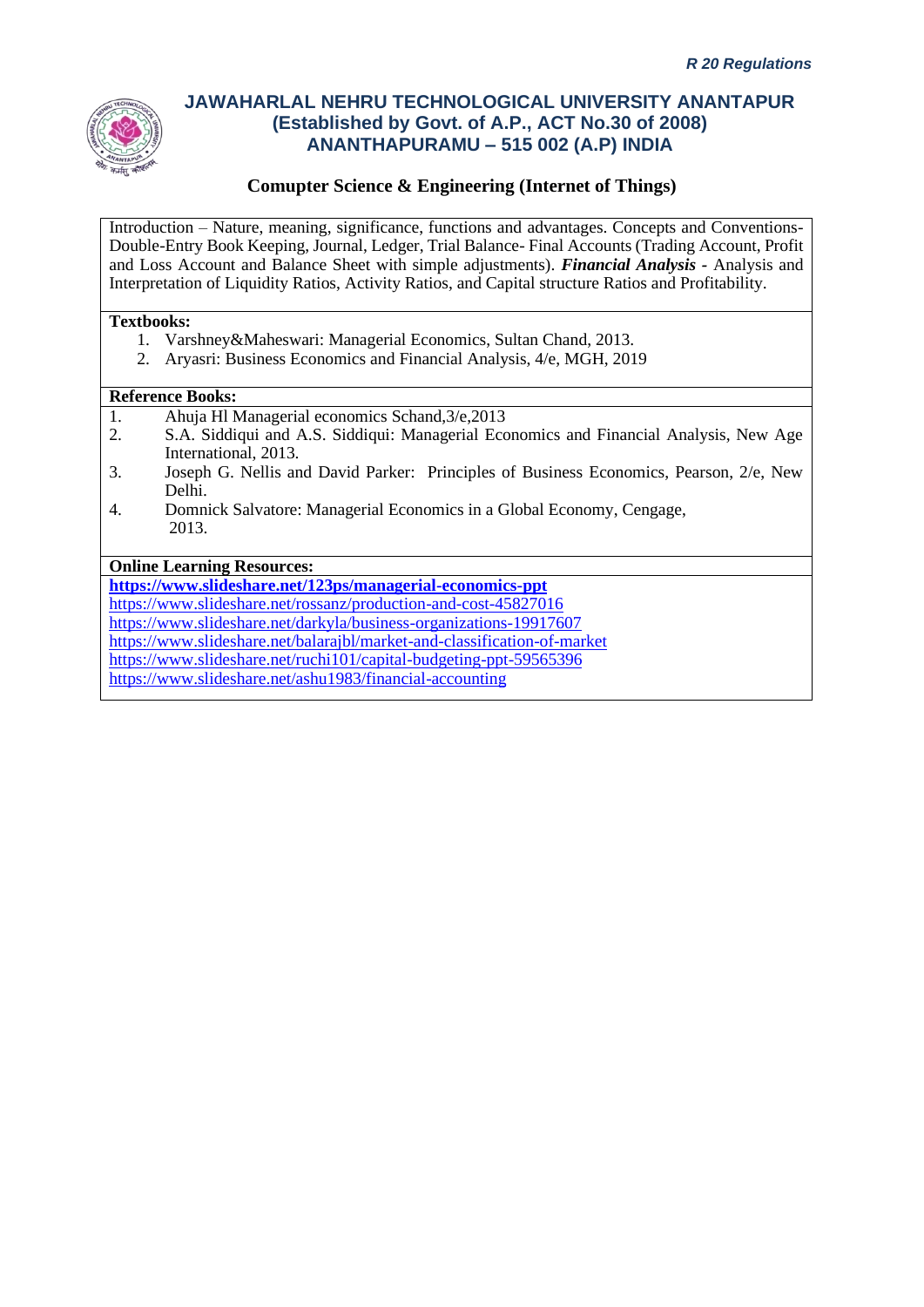

| <b>Course Code</b>                                                                                                                                                                   | ORGANISATIONAL BEHAVIOUR<br>T<br>L<br>${\bf P}$                                                                                                                               |  |  |  | $\mathbf C$ |  |
|--------------------------------------------------------------------------------------------------------------------------------------------------------------------------------------|-------------------------------------------------------------------------------------------------------------------------------------------------------------------------------|--|--|--|-------------|--|
| 20A52302                                                                                                                                                                             | (Common to All branches of Engineering)<br>$\overline{\mathbf{3}}$<br>$\overline{\mathbf{3}}$<br>$\bf{0}$<br>$\bf{0}$                                                         |  |  |  |             |  |
| Pre-requisite                                                                                                                                                                        | <b>NIL</b><br>III<br><b>Semester</b>                                                                                                                                          |  |  |  |             |  |
| <b>Course Objectives:</b>                                                                                                                                                            |                                                                                                                                                                               |  |  |  |             |  |
| $\bullet$                                                                                                                                                                            | To enable student's comprehension of organizational behavior                                                                                                                  |  |  |  |             |  |
|                                                                                                                                                                                      | To offer knowledge to students on self-motivation, leadership and management                                                                                                  |  |  |  |             |  |
|                                                                                                                                                                                      | To facilitate them to become powerful leaders                                                                                                                                 |  |  |  |             |  |
|                                                                                                                                                                                      | To Impart knowledge about group dynamics                                                                                                                                      |  |  |  |             |  |
|                                                                                                                                                                                      | To make them understand the importance of change and development                                                                                                              |  |  |  |             |  |
| <b>Course Outcomes (CO):</b>                                                                                                                                                         |                                                                                                                                                                               |  |  |  |             |  |
| Define the Organizational Behaviour, its nature and scope.<br>٠                                                                                                                      |                                                                                                                                                                               |  |  |  |             |  |
|                                                                                                                                                                                      | Understand the nature and concept of Organizational behaviour                                                                                                                 |  |  |  |             |  |
|                                                                                                                                                                                      | Apply theories of motivation to analyse the performance problems                                                                                                              |  |  |  |             |  |
|                                                                                                                                                                                      | Analyse the different theories of leadership                                                                                                                                  |  |  |  |             |  |
| Evaluate group dynamics                                                                                                                                                              |                                                                                                                                                                               |  |  |  |             |  |
|                                                                                                                                                                                      | Develop as powerful leader                                                                                                                                                    |  |  |  |             |  |
| UNIT - I                                                                                                                                                                             | <b>Introduction to Organizational Behavior</b>                                                                                                                                |  |  |  |             |  |
|                                                                                                                                                                                      | Meaning, definition, nature, scope and functions - Organizing Process - Making organizing effective                                                                           |  |  |  |             |  |
|                                                                                                                                                                                      | -Understanding Individual Behaviour - Attitude - Perception - Learning - Personality.                                                                                         |  |  |  |             |  |
|                                                                                                                                                                                      |                                                                                                                                                                               |  |  |  |             |  |
| UNIT - II                                                                                                                                                                            | <b>Motivation and Leading</b>                                                                                                                                                 |  |  |  |             |  |
|                                                                                                                                                                                      | Theories of Motivation- Maslow's Hierarchy of Needs - Hertzberg's Two Factor Theory - Vroom's                                                                                 |  |  |  |             |  |
|                                                                                                                                                                                      | theory of expectancy – Mc Cleland's theory of needs–Mc Gregor's theory $X$ and theory $Y$ – Adam's                                                                            |  |  |  |             |  |
|                                                                                                                                                                                      | equity theory - Locke's goal setting theory-Alderfer's ERG theory.                                                                                                            |  |  |  |             |  |
| UNIT - III                                                                                                                                                                           | <b>Organizational Culture</b>                                                                                                                                                 |  |  |  |             |  |
|                                                                                                                                                                                      | Introduction - Meaning, scope, definition, Nature - Organizational Climate - Leadership - Traits                                                                              |  |  |  |             |  |
|                                                                                                                                                                                      |                                                                                                                                                                               |  |  |  |             |  |
|                                                                                                                                                                                      | Theory–Managerial Grid - Transactional Vs Transformational Leadership - Qualities of good Leader<br>- Conflict Management -Evaluating Leader- Women and Corporate leadership. |  |  |  |             |  |
| <b>UNIT - IV</b>                                                                                                                                                                     | <b>Group Dynamics</b>                                                                                                                                                         |  |  |  |             |  |
|                                                                                                                                                                                      | Introduction - Meaning, scope, definition, Nature-Types of groups - Determinants of group behavior                                                                            |  |  |  |             |  |
|                                                                                                                                                                                      |                                                                                                                                                                               |  |  |  |             |  |
| - Group process - Group Development - Group norms - Group cohesiveness - Small Groups - Group<br>decision making - Team building - Conflict in the organization- Conflict resolution |                                                                                                                                                                               |  |  |  |             |  |
| <b>UNIT - V</b>                                                                                                                                                                      | <b>Organizational Change and Development</b>                                                                                                                                  |  |  |  |             |  |
|                                                                                                                                                                                      | Introduction -Nature, Meaning, scope, definition and functions- Organizational Culture - Changing                                                                             |  |  |  |             |  |
|                                                                                                                                                                                      |                                                                                                                                                                               |  |  |  |             |  |
| the Culture - Change Management - Work Stress Management - Organizational management -<br>Managerial implications of organization's change and development                           |                                                                                                                                                                               |  |  |  |             |  |
| <b>Textbooks:</b>                                                                                                                                                                    |                                                                                                                                                                               |  |  |  |             |  |
| 1. Luthans, Fred, Organisational Behaviour, McGraw-Hill, 12 Th edition 2011                                                                                                          |                                                                                                                                                                               |  |  |  |             |  |
|                                                                                                                                                                                      | 2. P Subba Ran, Organisational Behaviour, Himalya Publishing House 2017                                                                                                       |  |  |  |             |  |
|                                                                                                                                                                                      |                                                                                                                                                                               |  |  |  |             |  |
| <b>Reference Books:</b>                                                                                                                                                              |                                                                                                                                                                               |  |  |  |             |  |
| McShane, Organizational Behaviour, TMH 2009                                                                                                                                          |                                                                                                                                                                               |  |  |  |             |  |
| Nelson, Organisational Behaviour, Thomson, 2009.                                                                                                                                     |                                                                                                                                                                               |  |  |  |             |  |
| Robbins, P. Stephen, Timothy A. Judge, Organisational Behaviour, Pearson 2009.                                                                                                       |                                                                                                                                                                               |  |  |  |             |  |
| Aswathappa, Organisational Behaviour, Himalaya, 2009                                                                                                                                 |                                                                                                                                                                               |  |  |  |             |  |
| <b>Online Learning Resources:</b>                                                                                                                                                    |                                                                                                                                                                               |  |  |  |             |  |
|                                                                                                                                                                                      | httphttps://www.slideshare.net/Knight1040/organizational-culture-                                                                                                             |  |  |  |             |  |
| 9608857s://www.slideshare.net/AbhayRajpoot3/motivation-165556714                                                                                                                     |                                                                                                                                                                               |  |  |  |             |  |
|                                                                                                                                                                                      | https://www.slideshare.net/harshrastogi1/group-dynamics-159412405                                                                                                             |  |  |  |             |  |
|                                                                                                                                                                                      | https://www.slideshare.net/vanyasingla1/organizational-change-development-26565951                                                                                            |  |  |  |             |  |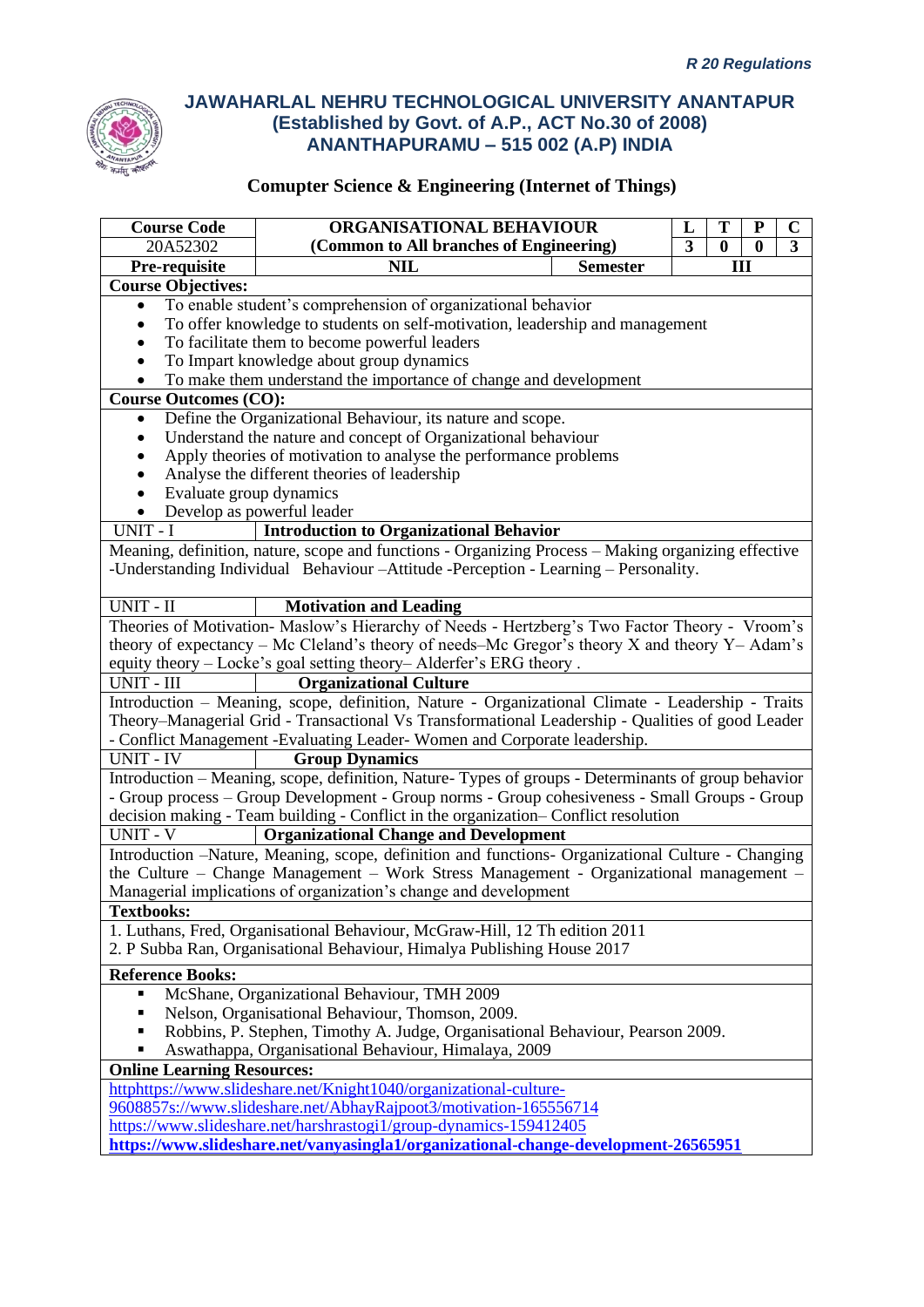

| <b>Course Code</b>                     | <b>Business Environment</b><br>T<br>${\bf P}$<br>L                                                                                                                                                |  |  |  | $\mathbf C$ |  |
|----------------------------------------|---------------------------------------------------------------------------------------------------------------------------------------------------------------------------------------------------|--|--|--|-------------|--|
| 20A52303                               | $\overline{3}$<br>(Common to All branches of Engineering)<br>$\bf{0}$<br>$\bf{0}$                                                                                                                 |  |  |  | 3           |  |
| Pre-requisite                          | <b>NIL</b><br><b>Semester</b><br>III                                                                                                                                                              |  |  |  |             |  |
|                                        |                                                                                                                                                                                                   |  |  |  |             |  |
| <b>Course Objectives:</b>              |                                                                                                                                                                                                   |  |  |  |             |  |
|                                        | To make the student to understand about the business environment                                                                                                                                  |  |  |  |             |  |
|                                        | To enable them in knowing the importance of fiscal and monitory policy                                                                                                                            |  |  |  |             |  |
|                                        | To facilitate them in understanding the export policy of the country                                                                                                                              |  |  |  |             |  |
| $\bullet$                              | To Impart knowledge about the functioning and role of WTO                                                                                                                                         |  |  |  |             |  |
| $\bullet$                              | To Encourage the student in knowing the structure of stock markets                                                                                                                                |  |  |  |             |  |
| <b>Course Outcomes (CO):</b>           |                                                                                                                                                                                                   |  |  |  |             |  |
| $\bullet$                              | Define Business Environment and its Importance.                                                                                                                                                   |  |  |  |             |  |
| ٠                                      | Understand various types of business environment.                                                                                                                                                 |  |  |  |             |  |
|                                        | Apply the knowledge of Money markets in future investment                                                                                                                                         |  |  |  |             |  |
| ٠                                      | Analyse India's Trade Policy                                                                                                                                                                      |  |  |  |             |  |
| $\bullet$                              | Evaluate fiscal and monitory policy                                                                                                                                                               |  |  |  |             |  |
| $\bullet$                              | Develop a personal synthesis and approach for identifying business opportunities                                                                                                                  |  |  |  |             |  |
|                                        |                                                                                                                                                                                                   |  |  |  |             |  |
| UNIT - I                               | <b>Overview of Business Environment</b>                                                                                                                                                           |  |  |  |             |  |
|                                        | Introduction - meaning Nature, Scope, significance, functions and advantages. Types-Internal                                                                                                      |  |  |  |             |  |
|                                        | & External, Micro and Macro. Competitive structure of industries - Environmental analysis-advantages                                                                                              |  |  |  |             |  |
|                                        | & limitations of environmental analysis & Characteristics of business.                                                                                                                            |  |  |  |             |  |
|                                        |                                                                                                                                                                                                   |  |  |  |             |  |
| UNIT - II                              | <b>Fiscal &amp; Monetary Policy</b>                                                                                                                                                               |  |  |  |             |  |
|                                        | Introduction - Nature, meaning, significance, functions and advantages. Public Revenues - Public                                                                                                  |  |  |  |             |  |
|                                        | Expenditure - Evaluation of recent fiscal policy of GOI. Highlights of Budget- Monetary Policy -                                                                                                  |  |  |  |             |  |
|                                        | Demand and Supply of Money -RBI -Objectives of monetary and credit policy - Recent trends- Role                                                                                                   |  |  |  |             |  |
| of Finance Commission.                 |                                                                                                                                                                                                   |  |  |  |             |  |
| UNIT - III                             | <b>India's Trade Policy</b>                                                                                                                                                                       |  |  |  |             |  |
|                                        | Introduction - Nature, meaning, significance, functions and advantages. Magnitude and direction of                                                                                                |  |  |  |             |  |
|                                        |                                                                                                                                                                                                   |  |  |  |             |  |
|                                        | Indian International Trade - Bilateral and Multilateral Trade Agreements - EXIM policy and role of<br>EXIM bank -Balance of Payments- Structure & Major components - Causes for Disequilibrium in |  |  |  |             |  |
|                                        | Balance of Payments - Correction measures.                                                                                                                                                        |  |  |  |             |  |
|                                        |                                                                                                                                                                                                   |  |  |  |             |  |
| UNIT - IV                              | <b>World Trade Organization</b>                                                                                                                                                                   |  |  |  |             |  |
|                                        | Introduction - Nature, significance, functions and advantages. Organization and Structure - Role and                                                                                              |  |  |  |             |  |
|                                        | functions of WTO in promoting world trade - GATT -Agreements in the Uruguay Round –TRIPS,                                                                                                         |  |  |  |             |  |
|                                        | TRIMS - Disputes Settlement Mechanism - Dumping and Anti-dumping Measures.                                                                                                                        |  |  |  |             |  |
|                                        |                                                                                                                                                                                                   |  |  |  |             |  |
| <b>UNIT - V</b>                        | <b>Money Markets and Capital Markets</b>                                                                                                                                                          |  |  |  |             |  |
|                                        | Introduction - Nature, meaning, significance, functions and advantages. Features and components of                                                                                                |  |  |  |             |  |
|                                        | Indian financial systems - Objectives, features and structure of money markets and capital markets -                                                                                              |  |  |  |             |  |
|                                        | Reforms and recent development – SEBI – Stock Exchanges - Investor protection and role of SEBI,                                                                                                   |  |  |  |             |  |
| Introduction to international finance. |                                                                                                                                                                                                   |  |  |  |             |  |
|                                        |                                                                                                                                                                                                   |  |  |  |             |  |
| <b>Textbooks:</b>                      |                                                                                                                                                                                                   |  |  |  |             |  |
|                                        | 1. Francis Cherunilam (2009), International Business: Text and Cases, Prentice Hall of India.                                                                                                     |  |  |  |             |  |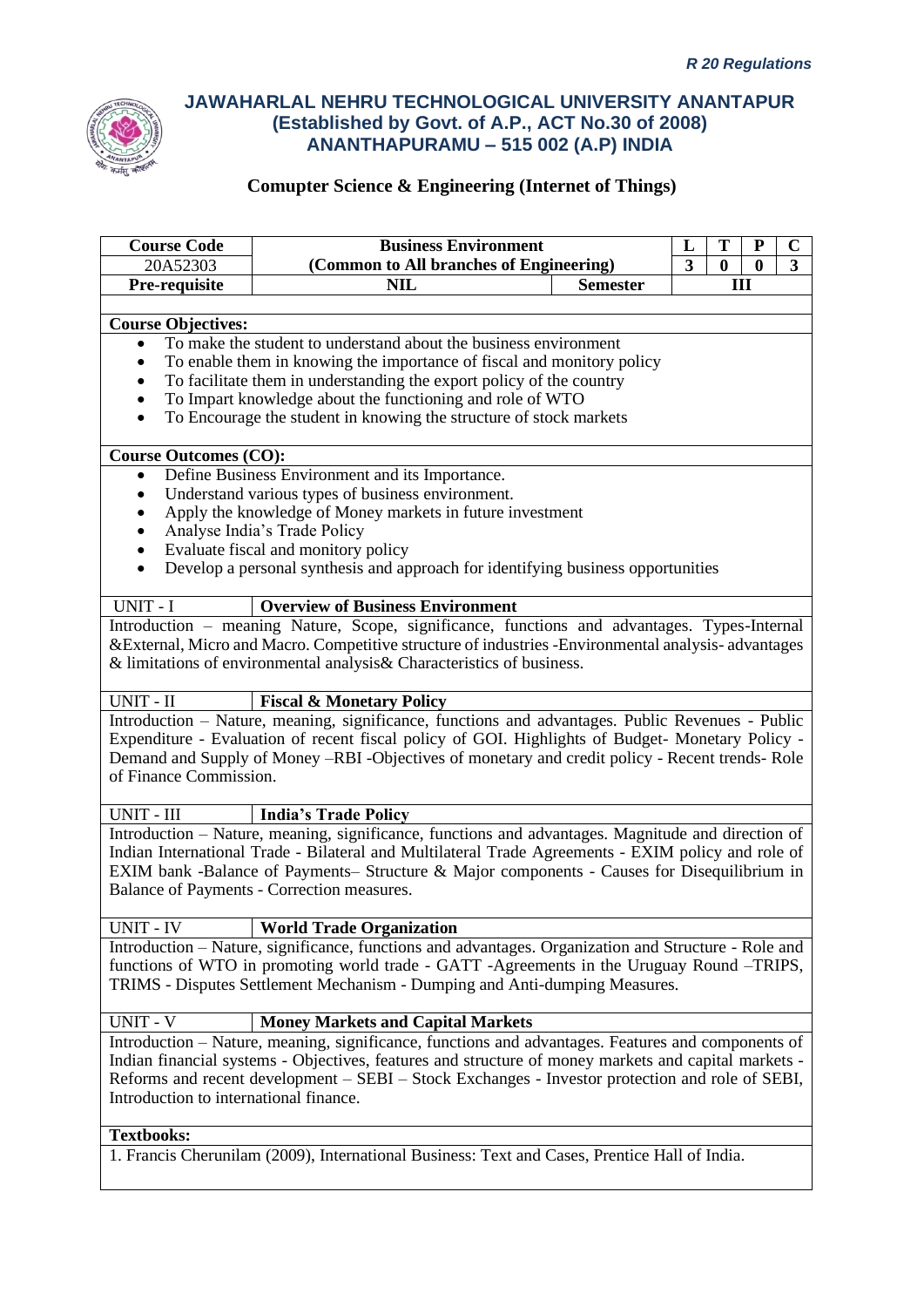

### **Comupter Science & Engineering (Internet of Things)**

2. K. Aswathappa, Essentials of Business Environment: Texts and Cases & Exercises 13th Revised Edition.HPH2016

#### **Reference Books:**

1.K. V. Sivayya, V. B. M Das (2009), Indian Industrial Economy, Sultan Chand Publishers,

New Delhi, India.

2. Sundaram, Black (2009), International Business Environment Text and Cases, Prentice Hall of India, New Delhi, India.

3. Chari. S. N (2009), International Business, Wiley India.

4.E. Bhattacharya (2009), International Business, Excel Publications, New Delhi.

#### **Online Learning Resources:**

<https://www.slideshare.net/ShompaDhali/business-environment-53111245> <https://www.slideshare.net/rbalsells/fiscal-policy-ppt> <https://www.slideshare.net/aguness/monetary-policy-presentationppt> <https://www.slideshare.net/DaudRizwan/monetary-policy-of-india-69561982> <https://www.slideshare.net/ShikhaGupta31/indias-trade-policyppt>

<https://www.slideshare.net/viking2690/wto-ppt-60260883>

<https://www.slideshare.net/prateeknepal3/ppt-mo>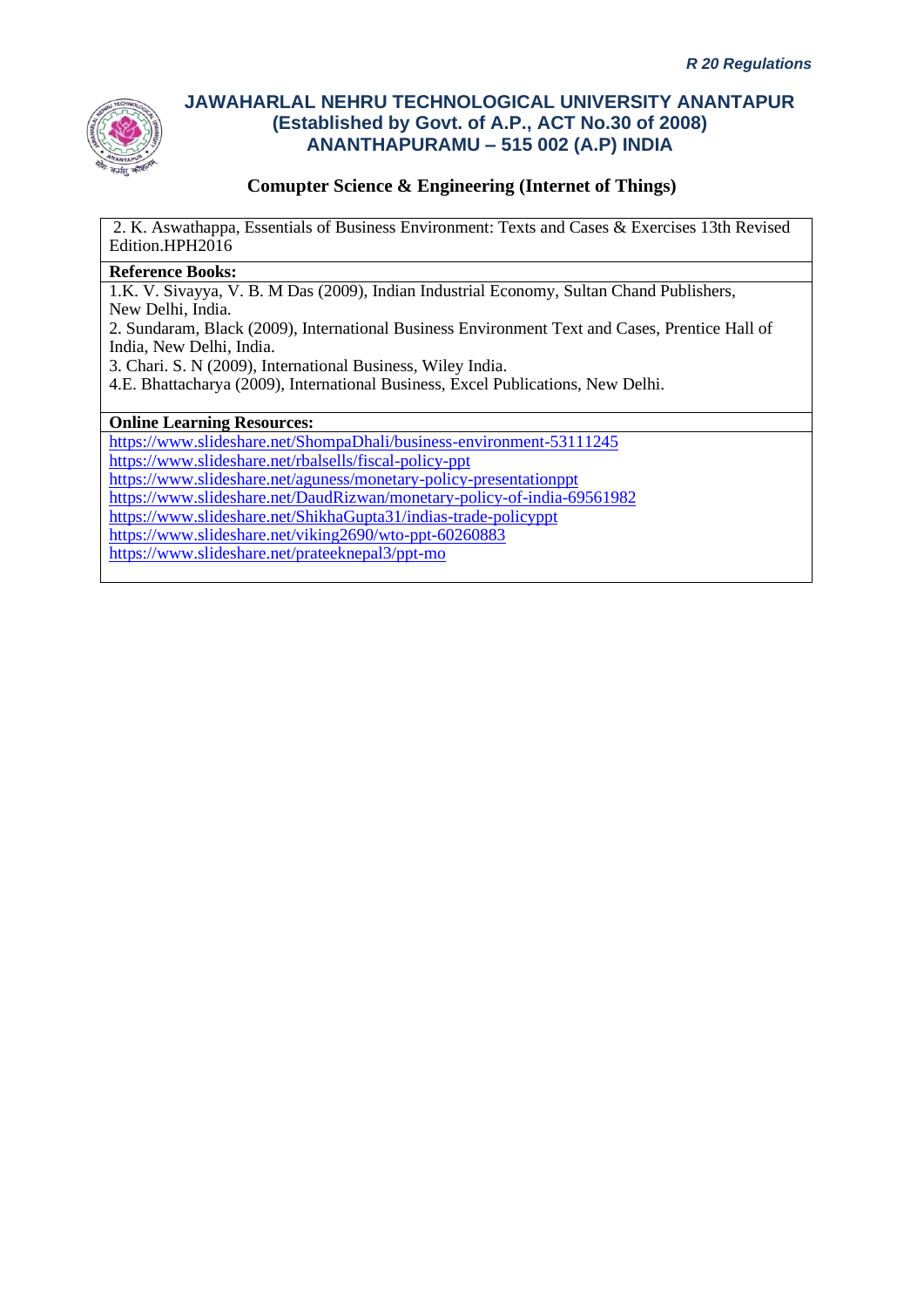

## **Comupter Science & Engineering (Internet of Things)**

| <b>Course Code</b>        |                                                                                                                                                  | <b>Database Management Systems</b>       | L        | T        | ${\bf P}$ | $\mathbf C$ |  |
|---------------------------|--------------------------------------------------------------------------------------------------------------------------------------------------|------------------------------------------|----------|----------|-----------|-------------|--|
| 20A05401P                 |                                                                                                                                                  | Laboratory                               | $\bf{0}$ | $\bf{0}$ | 3         | 1.5         |  |
|                           |                                                                                                                                                  | (Common to CSE, IT, CSE(DS), CSE         |          |          |           |             |  |
|                           |                                                                                                                                                  | $(IoT)$ , $CSE(AI)$ , $CSE(AI & ML)$ and |          |          |           |             |  |
|                           |                                                                                                                                                  | <b>AI &amp; DS)</b>                      |          |          |           |             |  |
| Pre-requisite             |                                                                                                                                                  | <b>Semester</b>                          |          |          | IV        |             |  |
|                           |                                                                                                                                                  |                                          |          |          |           |             |  |
| <b>Course Objectives:</b> |                                                                                                                                                  |                                          |          |          |           |             |  |
|                           | • To implement the basic knowledge of SQL queries and relational algebra.<br>• To construct database models for different database applications. |                                          |          |          |           |             |  |
|                           | • To apply normalization techniques for refining of databases.                                                                                   |                                          |          |          |           |             |  |
|                           | • To practice various triggers, procedures, and cursors usingPL/SQL.                                                                             |                                          |          |          |           |             |  |
|                           | • To design and implementation of a database for an organization                                                                                 |                                          |          |          |           |             |  |
| Course Outcomes (CO):     |                                                                                                                                                  |                                          |          |          |           |             |  |
|                           | After completion of the course, students will be able to                                                                                         |                                          |          |          |           |             |  |
|                           | Design database for any real world problem                                                                                                       |                                          |          |          |           |             |  |
|                           | Implement PL/SQL programs                                                                                                                        |                                          |          |          |           |             |  |
| Define SQL queries        |                                                                                                                                                  |                                          |          |          |           |             |  |
| Decide the constraints    |                                                                                                                                                  |                                          |          |          |           |             |  |
|                           | Investigate for data inconsistency                                                                                                               |                                          |          |          |           |             |  |
| List of Experiments:      |                                                                                                                                                  |                                          |          |          |           |             |  |
|                           | <b>Week-1: CREATION OF TABLES</b>                                                                                                                |                                          |          |          |           |             |  |
|                           |                                                                                                                                                  |                                          |          |          |           |             |  |
|                           | 1. Create a table called Employee with the following structure.                                                                                  |                                          |          |          |           |             |  |
|                           | <b>Name</b>                                                                                                                                      | <b>Type</b>                              |          |          |           |             |  |
|                           | Empno                                                                                                                                            | Number                                   |          |          |           |             |  |
|                           | Ename                                                                                                                                            | Varchar2(20)                             |          |          |           |             |  |
|                           | Job                                                                                                                                              | Varchar2(20)                             |          |          |           |             |  |
|                           | Mgr                                                                                                                                              | Number                                   |          |          |           |             |  |
|                           | Sal                                                                                                                                              | Number                                   |          |          |           |             |  |
|                           |                                                                                                                                                  |                                          |          |          |           |             |  |
|                           | a. Add a column commission with domain to the Employee table.                                                                                    |                                          |          |          |           |             |  |
| b.                        | Insert any five records into the table.                                                                                                          |                                          |          |          |           |             |  |
| $c_{\rm}$ .               | Update the column details of job                                                                                                                 |                                          |          |          |           |             |  |
|                           | d. Rename the column of Employ table using alter command.                                                                                        |                                          |          |          |           |             |  |
|                           | e. Delete the employee whose empno is 19.                                                                                                        |                                          |          |          |           |             |  |
|                           |                                                                                                                                                  |                                          |          |          |           |             |  |
| 2.                        | Create department table with the following structure.                                                                                            |                                          |          |          |           |             |  |
|                           | <b>Name</b>                                                                                                                                      | <b>Type</b>                              |          |          |           |             |  |
|                           | Deptno                                                                                                                                           | Number                                   |          |          |           |             |  |
|                           | Deptname                                                                                                                                         | Varchar2(20)                             |          |          |           |             |  |
|                           | location                                                                                                                                         | Varchar2(20)                             |          |          |           |             |  |
|                           |                                                                                                                                                  |                                          |          |          |           |             |  |
| a.                        | Add column designation to the department table.                                                                                                  |                                          |          |          |           |             |  |
| b.                        | Insert values into thetable.                                                                                                                     |                                          |          |          |           |             |  |
| $\mathbf{c}$ .            | List the records of emp table grouped bydeptno.                                                                                                  |                                          |          |          |           |             |  |
|                           | d. Update the record where deptno is9.                                                                                                           |                                          |          |          |           |             |  |

e. Delete any column data from thetable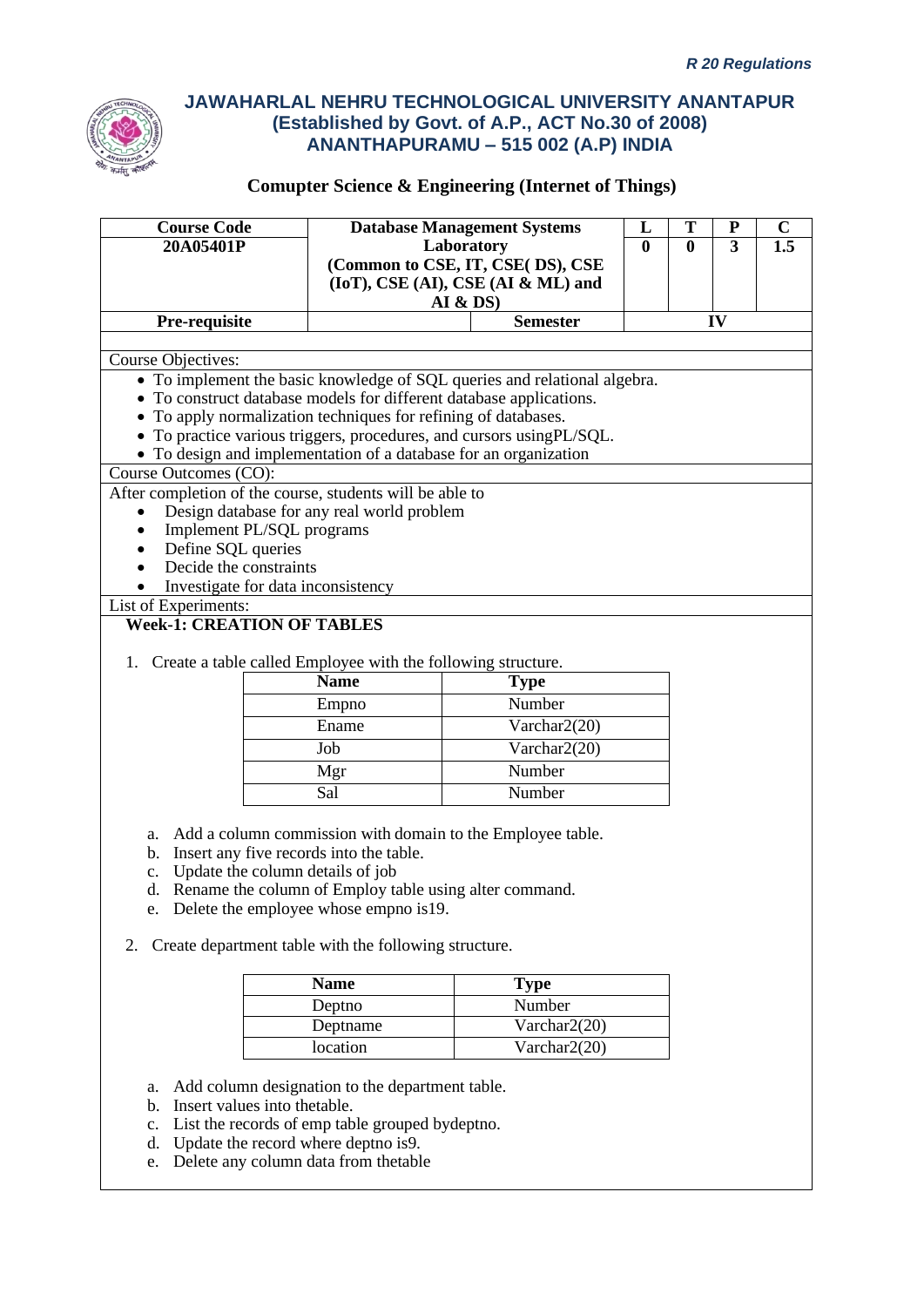

### **Comupter Science & Engineering (Internet of Things)**

3. Create a table called Customertable

| <b>Name</b> | <b>Type</b>     |
|-------------|-----------------|
| Cust name   | Varchar $2(20)$ |
| Cust street | Varchar $2(20)$ |
| Cust city   | Varchar $2(20)$ |

- a. Insert records into thetable.
- b. Add salary column to thetable.
- c. Alter the table columndomain.
- d. Drop salary column of the customertable.
- e. Delete the rows of customer table whose ust\_city is 'hyd'.
- f. Create a table called branchtable.

| <b>Name</b> | <b>Type</b>     |
|-------------|-----------------|
| Branch name | Varchar $2(20)$ |
| Branch city | Varchar $2(20)$ |
| asserts     | Number          |

4. Increase the size of data type for asserts to the branch.

- a. Add and drop a column to the branch table.
- b. Insert values to the table.
- c. Update the branch name column
- d. Delete any two columns from the table
- 5. Create a table called sailor table

| <b>Name</b> | <b>Type</b>     |
|-------------|-----------------|
| Sid         | Number          |
| Sname       | Varchar $2(20)$ |
| rating      | Varchar $2(20)$ |

- a. Add column age to the sailor table.
- b. Insert values into the sailor table.
- c. Delete the row with rating>8.
- d. Update the column details of sailor.
- e. Insert null values into the table.
- 6. Create a table called reserves table

| <b>Name</b> | Type    |
|-------------|---------|
| Boat id     | Integer |
| sid         | Integer |
| day         | Integer |
|             |         |

- a. Insert values into the reservestable.
- b. Add column time to the reservestable.
- c. Alter the column day data type todate.
- d. Drop the column time in thetable.
- e. Delete the row of the table with somecondition.

### **Week-2: QUERIES USING DDL AND DML**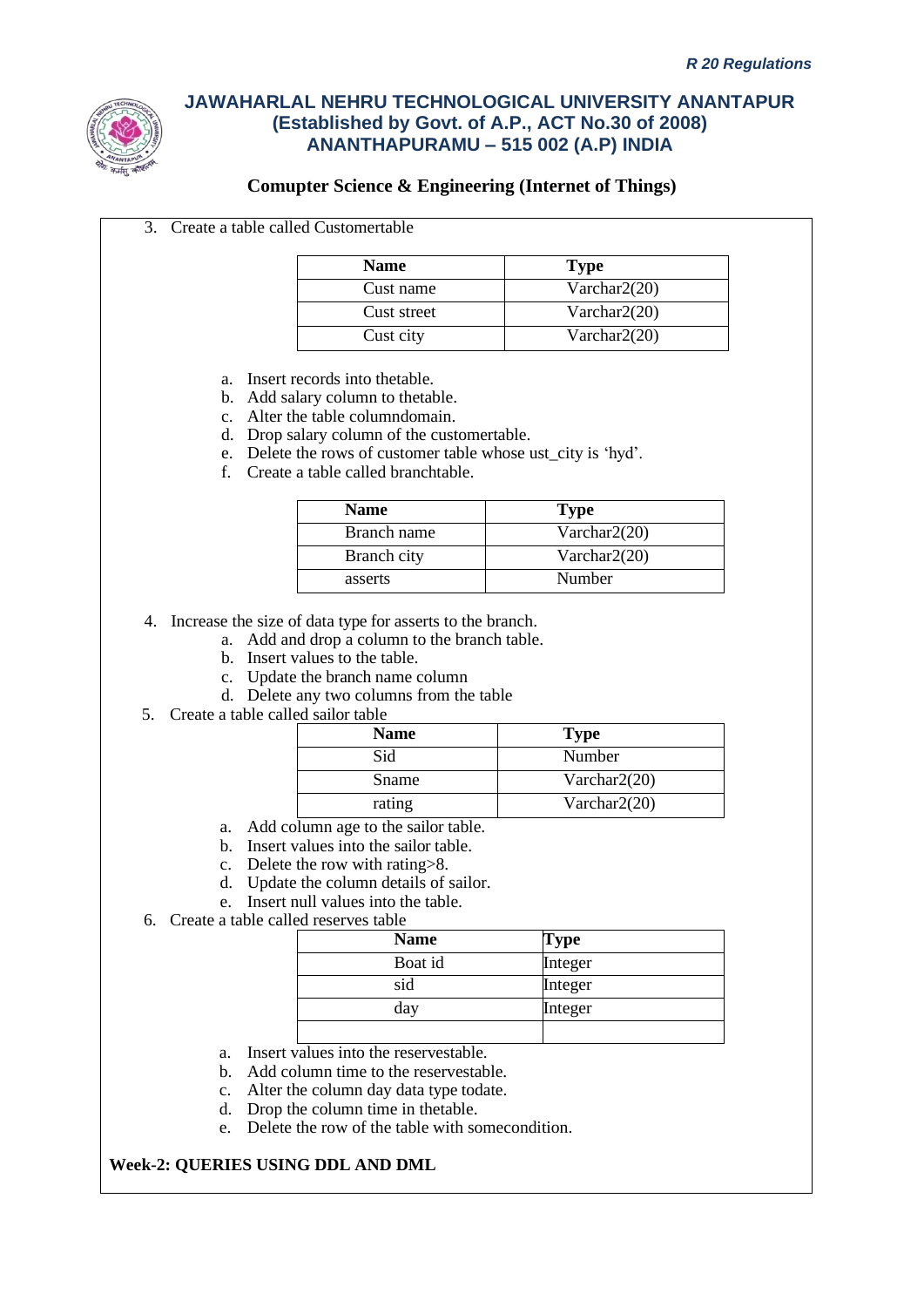

## **Comupter Science & Engineering (Internet of Things)**

- 1. a. Create a user and grant all permissions to theuser.
	- b. Insert the any three records in the employee table and use rollback. Check theresult.
	- c. Add primary key constraint and not null constraint to the employeetable.
	- d. Insert null values to the employee table and verify theresult.
- 2. a. Create a user and grant all permissions to theuser.
	- b. Insert values in the department table and usecommit.
	- c. Add constraints like unique and not null to the departmenttable.
	- d. Insert repeated values and null values into thetable.
- 3. a. Create a user and grant all permissions to theuser.
	- b. Insert values into the table and use commit.
		- c. Delete any three records in the department table and use rollback.
	- d. Add constraint primary key and foreign key to thetable.
- 4. a. Create a user and grant all permissions to theuser. b. Insert records in the sailor table and usecommit. c. Add save point after insertion of records and verify save point.
	- d. Add constraints not null and primary key to the sailortable.
- 5. a. Create a user and grant all permissions to theuser.
	- b. Use revoke command to remove userpermissions.
	- c. Change password of the usercreated.
	- d. Add constraint foreign key and notnull.
- 6. a. Create a user and grant all permissions to theuser.
	- b. Update the table reserves and use savepointandrollback.
	- **c.** Add constraint primary key , foreign key and not null to the reserves table
	- **d.**Delete constraint not null to the tablecolumn

### **Week-3:QUERIES USING AGGREGATE FUNCTIONS**

- 1. a. By using the group by clause, display the enames who belongs to deptno 10 alongwithaveragesalary.
	- b. Display lowest paid employee details under eachdepartment.
	- c. Display number of employees working in each department and their departmentnumber.
	- d. Using built in functions, display number of employees working in each department and their department name from dept table. Insert deptname to dept table and insert deptname for each row, do the required thing specified above.
	- e. List all employees which start with either B or C.
	- f. Display only these ename of employees where the maximum salary is greater than or equalto 5000.
- 2. a. Calculate the average salary for each differentjob.
	- b. Show the average salary of each job excludingmanager.
	- c. Show the average salary for all departments employing more than threepeople.
	- d. Display employees who earn more than thelowest salary in department 30
	- e. Show that value returned by sign (n)function.
	- f. How many days between day of birth to currentdate
- 3. a. Show that two substring as singlestring.
	- b. List all employee names, salary and 15% rise insalary.
	- c. Display lowest paid emp details under eachmanager
	- d. Display the average monthly salary bill for eachdeptno.
	- e. Show the average salary for all departments employing more than twopeople.
	- f. By using the group by clause, display the eid who belongs to deptno 05 along withaverage salary.
- 4. a. Count the number of employees in department20
	- b. Find the minimum salary earned byclerk.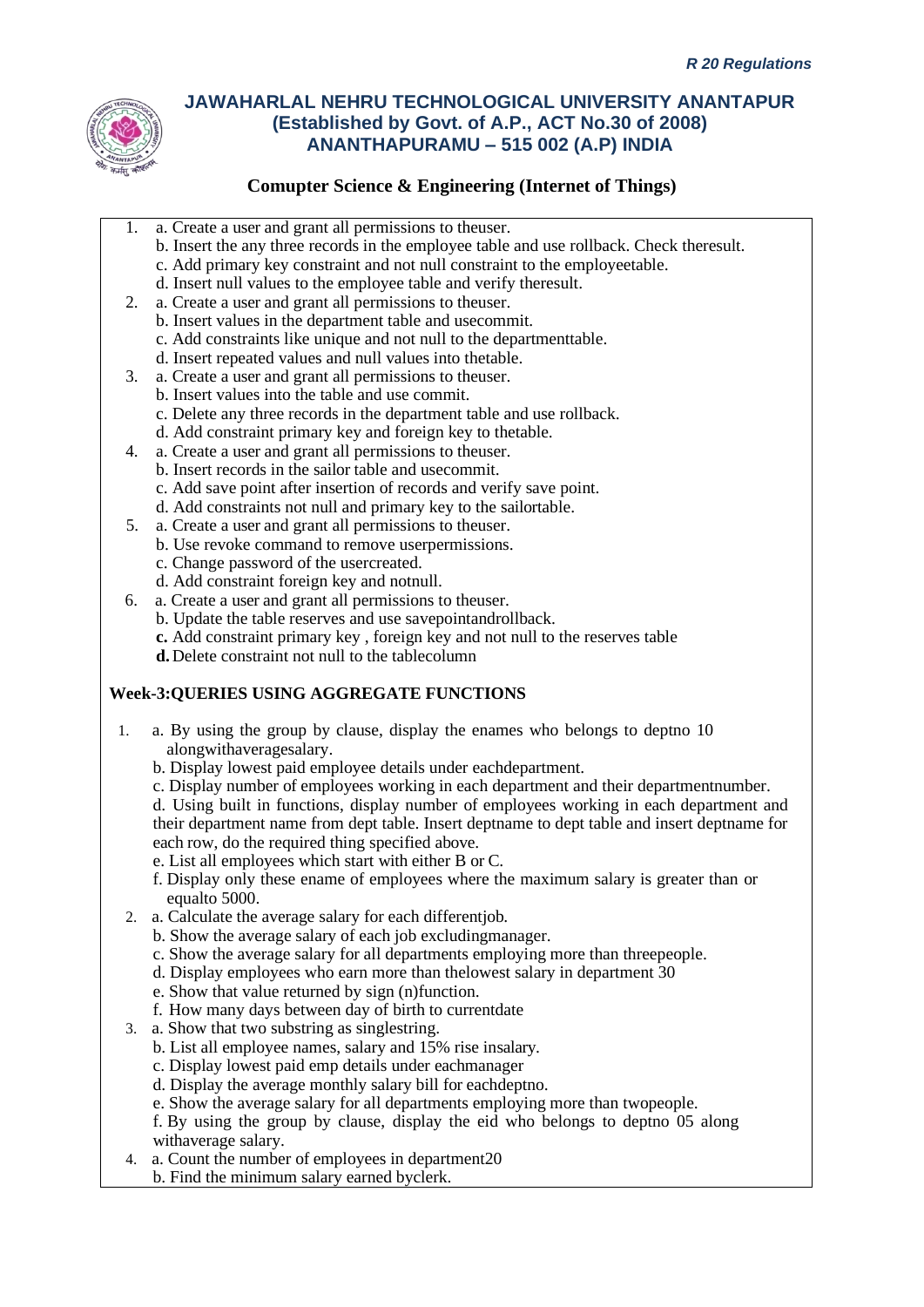

### **Comupter Science & Engineering (Internet of Things)**

- c. Find minimum, maximum, average salary of allemployees.
- d. List the minimum and maximum salaries for each jobtype.
- e. List the employee names in descendingorder.
- f. List the employee id, names in ascending order byempid.
- 5. a. Find the sids ,names of sailors who have reserved all boats called"INTERLAKE Find the age of youngest sailor who is eligible to vote for each rating level with at least two such sailors.
	- b. Find the sname , bid and reservation date for eachreservation.
	- c. Find the ages of sailors whose name begin and end with B and has at least 3characters.
	- d. List in alphabetic order all sailors who have reserved redboat.
	- e. Find the age of youngest sailor for each ratinglevel.
- 6. a. List the Vendors who have delivered products within 6 months from orderdate.
	- b. Display the Vendor details who have supplied both Assembled and Subparts.
		- c. Display the Sub parts by grouping the Vendor type (Local or NonLocal).
		- d. Display the Vendor details in ascendingorder.
		- e. Display the Sub part which costs more than any of the Assembledparts.
		- f. Display the second maximum cost Assembledpart

### **Week-4: PROGRAMS ON PL/SQL**

- 1. a. Write a PL/SQL program to swaptwonumbers.
- b. Write a PL/SQL program to find the largest of threenumbers.
- 2. a. Write a PL/SQL program to find the total and average of 6 subjects and display thegrade.
	- b. Write a PL/SQL program to find the sum of digits in a givennumber.
- 3. a. Write a PL/SQL program to display the number in reverseorder.
- b. Writea PL/SQLprogramtocheckwhetherthegivennumberisprimeornot.
- 4. a. Write a PL/SQL program to find the factorial of a givennumber.
	- b. Write a PL/SQL code block to calculate the area of a circle for a value of radius varying from 3 to 7. Store the radius and the corresponding values of calculated area in an empty table named areas, consisting of two columns radius andarea.
- 5. a. Write a PL/SQL program to accept a string and remove the vowels from the string. (When 'hello' passed to the program it should display 'Hll' removing e and o from the worldHello). b. Write a PL/SQL program to accept a number and a divisor. Make sure the divisor is less than or equal to 10. Else display an error message. Otherwise Display the remainderin words.

### **Week-5: PROCEDURES AND FUNCTIONS**

- 1. Write a function to accept employee number as parameter and return Basic +HRA together as single column.
- 2. Accept year as parameter and write a Function to return the total net salary spent for a givenyear.
- 3. Create a function to find the factorial of a given number and hence findNCR.
- 4. Write a PL/SQL block o pint prime Fibonacci series using localfunctions.
- 5. Create a procedure to find the lucky number of a given birthdate.
- 6. Create function to the reverse of givennumber

### **Week-6: TRIGGERS**

1. Create a row level trigger for the customers table that would fire for INSERT or UPDATE or DELETE operations performed on the CUSTOMERS table. This trigger will display the salary difference between the old values and newvalues:

CUSTOMERS table: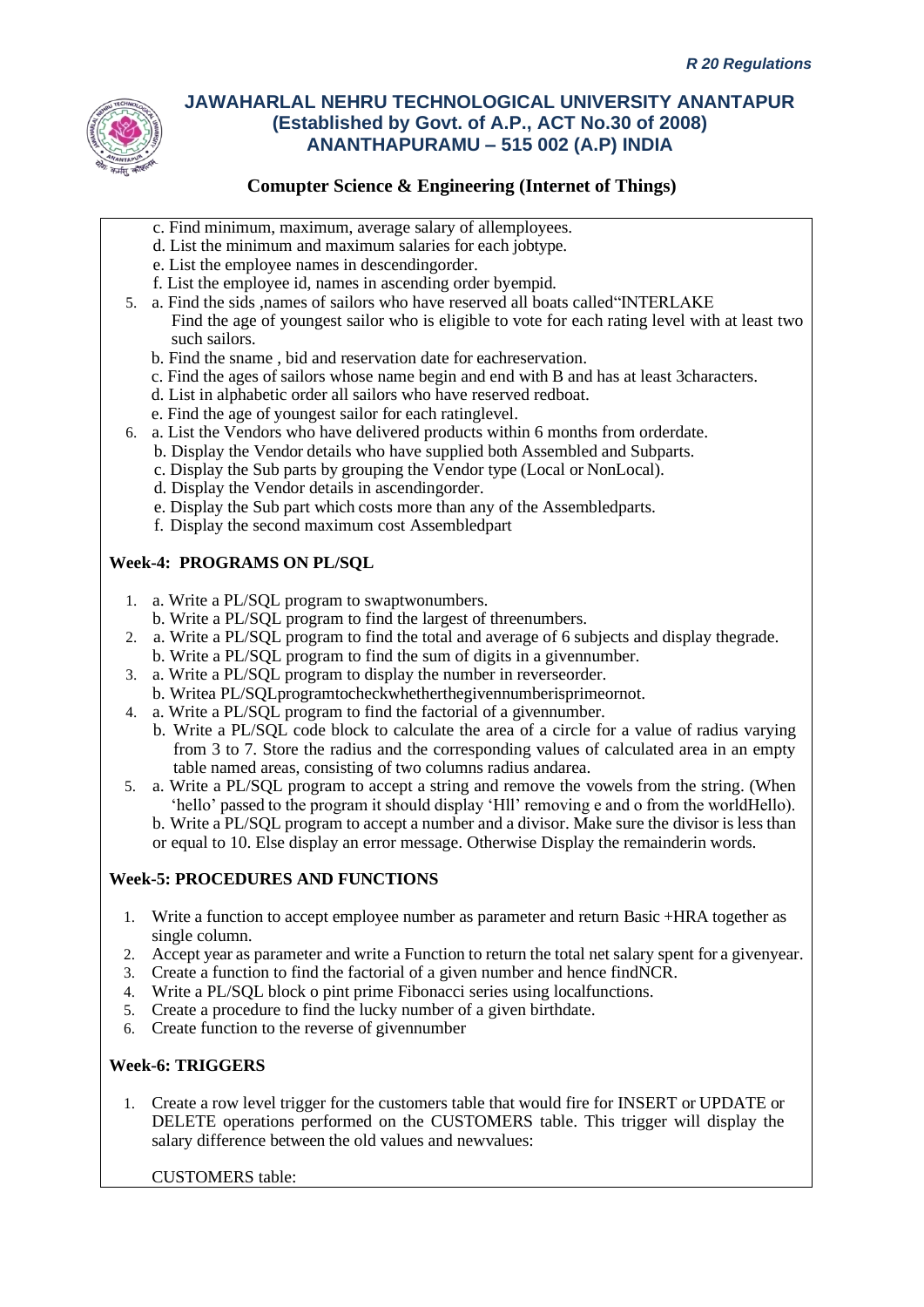

### **Comupter Science & Engineering (Internet of Things)**

| ID | <b>NAME</b> | AGE | <b>ADDRESS</b> | <b>SALARY</b> |
|----|-------------|-----|----------------|---------------|
|    | Alive       | 24  | Khammam        | 2000          |
|    | <b>Bob</b>  | 27  | Kadappa        | 3000          |
|    | Catri       | 25  | Guntur         | 4000          |
|    | Dena        | 28  | Hyderabad      | 5000          |
|    | Eeshwar     | 27  | Kurnool        | 6000          |
| h  | Farooq      | 28  | Nellore        | 7000          |

2. Creation of insert trigger, delete trigger, update trigger practice triggers using the passenger database.

Passenger( Passport id INTEGER PRIMARY KEY, Name VARCHAR (50) NotNULL, Age Integer Not NULL, Sex Char, Address VARCHAR (50) NotNULL):

- a. Write a Insert Trigger to check the Passport id is exactly six digits ornot.
- b. Write a trigger on passenger to display messages '1 Record is inserted', '1 record is deleted', '1 record is updated' when insertion, deletion and updation are done on passengerrespectively.
- 3. Insert row in employee table using Triggers. Every trigger is created with name any trigger have same name must be replaced by new name. These triggers can raised before insert, update or delete rows on data base. The main difference between a trigger and a stored procedure is that the former is attached to a table and is only fired when an INSERT, UPDATE or DELETEoccurs.
- 4. Convert employee name into uppercase whenever an employee record is inserted or updated. Trigger to fire before the insert orupdate.
- **5.** Trigger before deleting a record from emp table. Trigger will insert the row to be deleted into table called delete emp and also record user who has deleted the record and date and time ofdelete.
- **6.** Create a transparent audit system for a table CUST\_MSTR. The system must keep track of the records that are being deleted orupdated

### **Week-7:PROCEDURES**

- 1. Create the procedure for palindrome of givennumber.
- 2. Create the procedure for GCD: Program should load two registers with two Numbers and then apply the logic for GCD of two numbers. GCD of two numbers is performed by dividing the greater number by the smaller number till the remainder is zero. If it is zero, the divisor is the GCD if not the remainder and the divisors of the previous division are the new set of two numbers. The process is repeated by dividing greater of the two numbers by the smaller number till the remainder is zero and GCD isfound.
- 3. Write the PL/SQL programs to create the procedure for factorial of givennumber.
- 4. Write the PL/SQL programs to create the procedure to find sum of N naturalnumber.
- 5. Write the PL/SQL programs to create the procedure to find Fibonacciseries.
- 6. Write the PL/SQL programs to create the procedure to check the given number is perfect ornot

### **Week-8: CURSORS**

- **1.** Write a PL/SQL block that will display the name, dept no, salary of fist highest paidemployees**.**
- 2. Update the balance stock in the item master table each time a transaction takes place in the item transaction table. The change in item master table depends on the item id is already present in the item master then update operation is performed to decrease the balance stock by the quantity specified in the item transaction in case the item id is not present in the item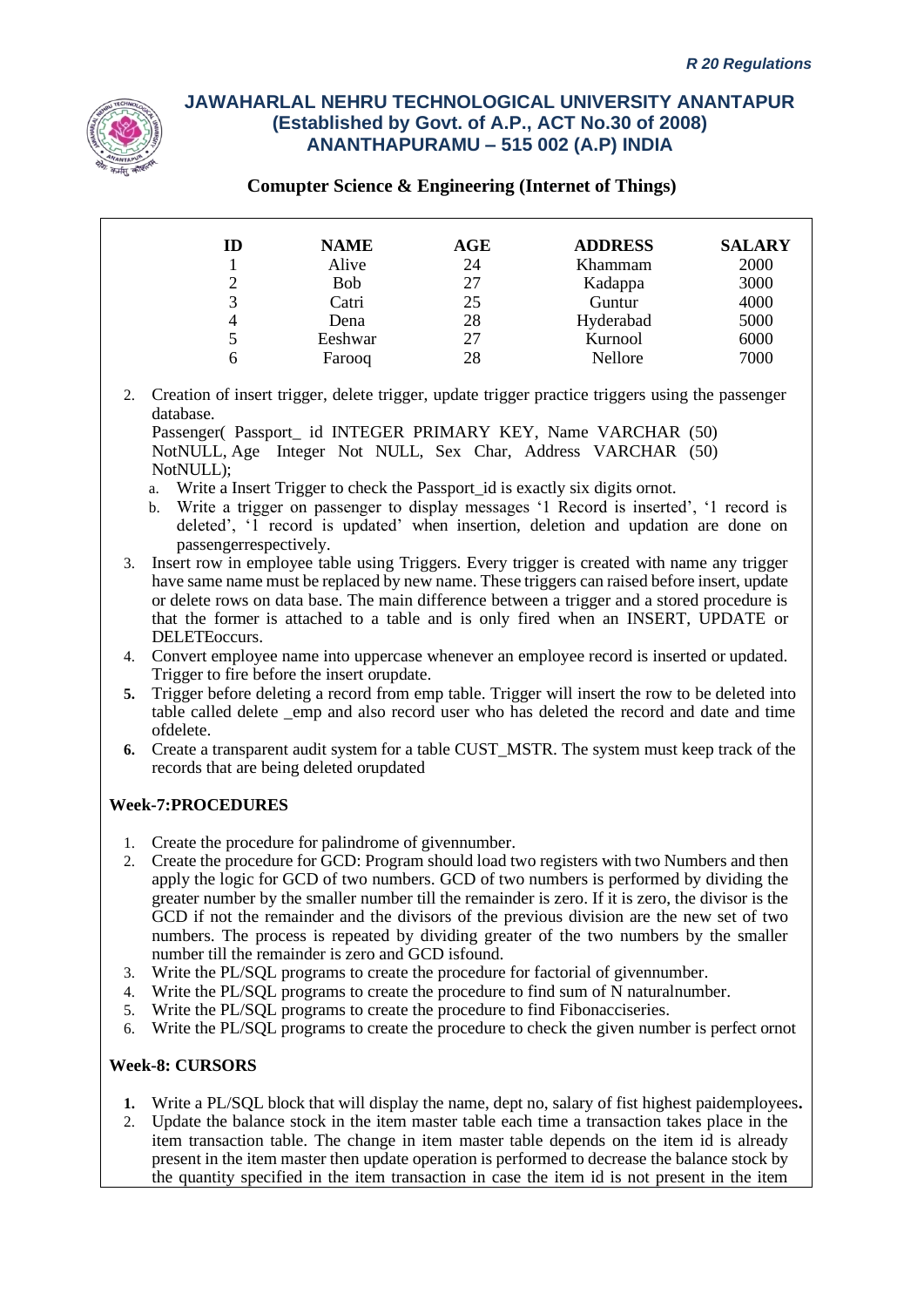

### **Comupter Science & Engineering (Internet of Things)**

master table then the record is inserted in the item mastertable.

- 3. Write a PL/SQL block that will display the employee details along with salary usingcursors.
- 4. To write a Cursor to display the list of employees who are working as a ManagersorAnalyst.
- 5. To write a Cursor to find employee with given job anddeptno.
- **6.** Write a PL/SQL block using implicit cursor that will display message, the salaries of all the employees in the 'employee' table are updated. If none of the employee's salary are updated we getamessage 'None of the salaries were updated'. Else we get a message like for example, 'Salaries for 1000 employees are updated' if there are 1000 rows in 'employee' table

### **Week-9: CASE STUDY: BOOK PUBLISHING COMPANY**

A publishing company produces scientific books on various subjects. The books are written by authors who specialize in one particular subject. The company employs editors who, not necessarily being specialists in a particular area, each take sole responsibility for editing one or more publications.

A publication covers essentially one of the specialist subjects and is normally written by a single author. When writing a particular book, each author works with on editor, but may submit another work for publication to be supervised by other editors. To improve their competitiveness, the company tries to employ a variety of authors, more than one author being a specialist in a particular subject for the above case study, do thefollowing:

- 1. Analyze the datarequired.
- 2. Normalize theattributes.

Create the logical data model using E-R diagrams

#### **Week-10**: **CASE STUDY GENERAL HOSPITAL**

AGeneralHospitalconsistsofanumberofspecializedwards(suchasMaternity,Pediatric,Oncology, etc.). Each ward hosts a number of patients, who were admitted on the recommendation of their ownGP and confirmed by a consultant employed by the Hospital. On admission, the personal details of every patient are recorded. A separate register is to be held to store the information of the tests undertaken and the results of a prescribed treatment. A number of tests may be conducted for each patient. Each patient is assigned to one leading consultant but may be examined by another doctor, if required. Doctors are specialists in some branch of medicine and may be leading consultants for a number of patients, not necessarily from the same ward. For the above case study, do the following.

- 1. Analyze the datarequired.
- 2. Normalize theattributes.

Create the logical data model using E-R diagrams

#### **Week-11**: **CASE STUDY: CAR RENTAL COMPANY**

A database is to be designed for a car rental company. The information required includes a description of cars, subcontractors (i.e. garages), company expenditures, company revenues and customers. Cars are to be described by such data as: make, model, year of production, engine size, fuel type, number of passengers, registration number, purchase price, purchase date, rent price and insurance details. It is the company policy not to keep any car for a period exceeding one year. All major repairs and maintenance are done by subcontractors (i.e. franchised garages), with whom CRC has long-term agreements. Therefore the data about garages to be kept in the database includes garage names, addresses, range of services and the like. Some garages require payments immediately after a repair has been made; with others CRC has made arrangements for credit facilities. Company expenditures are to be registered for all outgoings connected with purchases, repairs, maintenance, insurance etc. Similarly the cash inflow coming from all sources: Car hire, car sales, insurance claims must be kept of file. CRC maintains a reasonably stable client base. For this privileged category of customers special creditcard facilities are provided. These customers may also book in advance a particular car. These reservations can be made for any period of time up to one month. Casual customers must pay a deposit for an estimated time of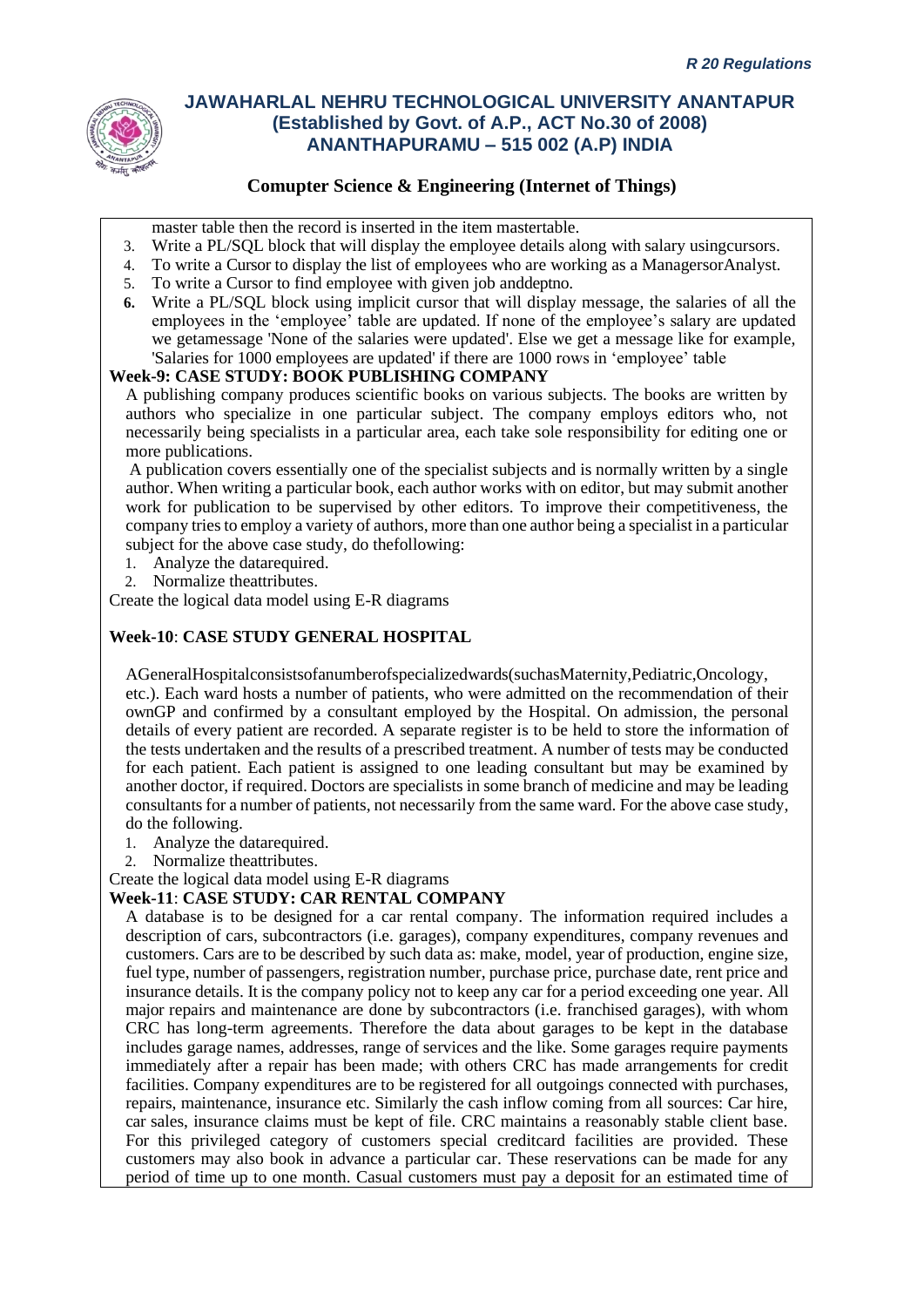

### **Comupter Science & Engineering (Internet of Things)**

rental, unless they wish to pay by credit card. All major credit cards are accepted. Personal details such as name, address, telephone number, driving license, number about each customer are kept in the database. For the above case study, do thefollowing:

- 1. Analyze the datarequired.
- 2. Normalize theattributes.

Create the logical data model using E-R diagrams

### **Week-12**: **CASE STUDY: STUDENT PROGRESS MONITORING SYSTEM**

A database is to be designed for a college to monitor students' progress throughout their course of study. The students are reading for a degree (such as BA, BA (Hons.) M.Sc., etc) within the framework of the modular system. The college provides a number of modules, each being characterized by its code, title, credit value, module leader, teaching staff and the department they come from. A module is coordinated by a module leader who shares teaching duties with one or more lecturers. A lecturer may teach (and be a module leader for) more than one module. Students are free to choose any module they wish but the following rules must be observed: Some modules require pre- requisites modules and some degree programs have compulsory modules. The database is also to contain some information about studentsincludingtheirnumbers,names,addresses,degreestheyreadfor,andtheirpastperformance i.e. modules taken and examination results. For the above case study, do the following:

- 1. Analyze the datarequired.
- 2. Normalize theattributes.
- 3. Create the logical data model i.e., ERdiagrams.
- 4. Comprehend the data given in the case study by creating respective tables with primary keys and foreign keys whereverrequired.
- 5. Insert values into the tables created (Be vigilant about Master- Slavetables).
- 6. Display the Students who have taken M.Sccourse
- 7. Display the Module code and Number of Modules taught by eachLecturer.
- 8. Retrieve the Lecturer names who are not Module Leaders.
- 9. Display the Department name which offers 'English 'module.
- 10. Retrieve the Prerequisite Courses offered by every Department (with Departmentnames).
- 11. Present the Lecturer ID and Name who teaches'Mathematics'.
- 12. Discover the number of years a Module istaught.
- 13. List out all the Faculties who work for 'Statistics'Department.
- 14. List out the number of Modules taught by each ModuleLeader.
- 15. List out the number of Modules taught by a particularLecturer.
- 16. Create a view which contains the fields of both Department and Module tables. (Hint- The fields like Module code, title, credit, Department code and itsname).
- 17. Update the credits of all the prerequisite courses to 5. Delete the Module 'History' from the Moduletable.

### References:

1. RamezElmasri, Shamkant, B. Navathe, "Database Systems", Pearson Education, 6th Edition, 2013.

2. Peter Rob, Carles Coronel, "Database System Concepts", Cengage Learning, 7th Edition, 2008.

Online Learning Resources/Virtual Labs:

[http://www.scoopworld.in](http://www.scoopworld.in/)

<http://vlabs.iitb.ac.in/vlabs-dev/labs/dblab/index.php>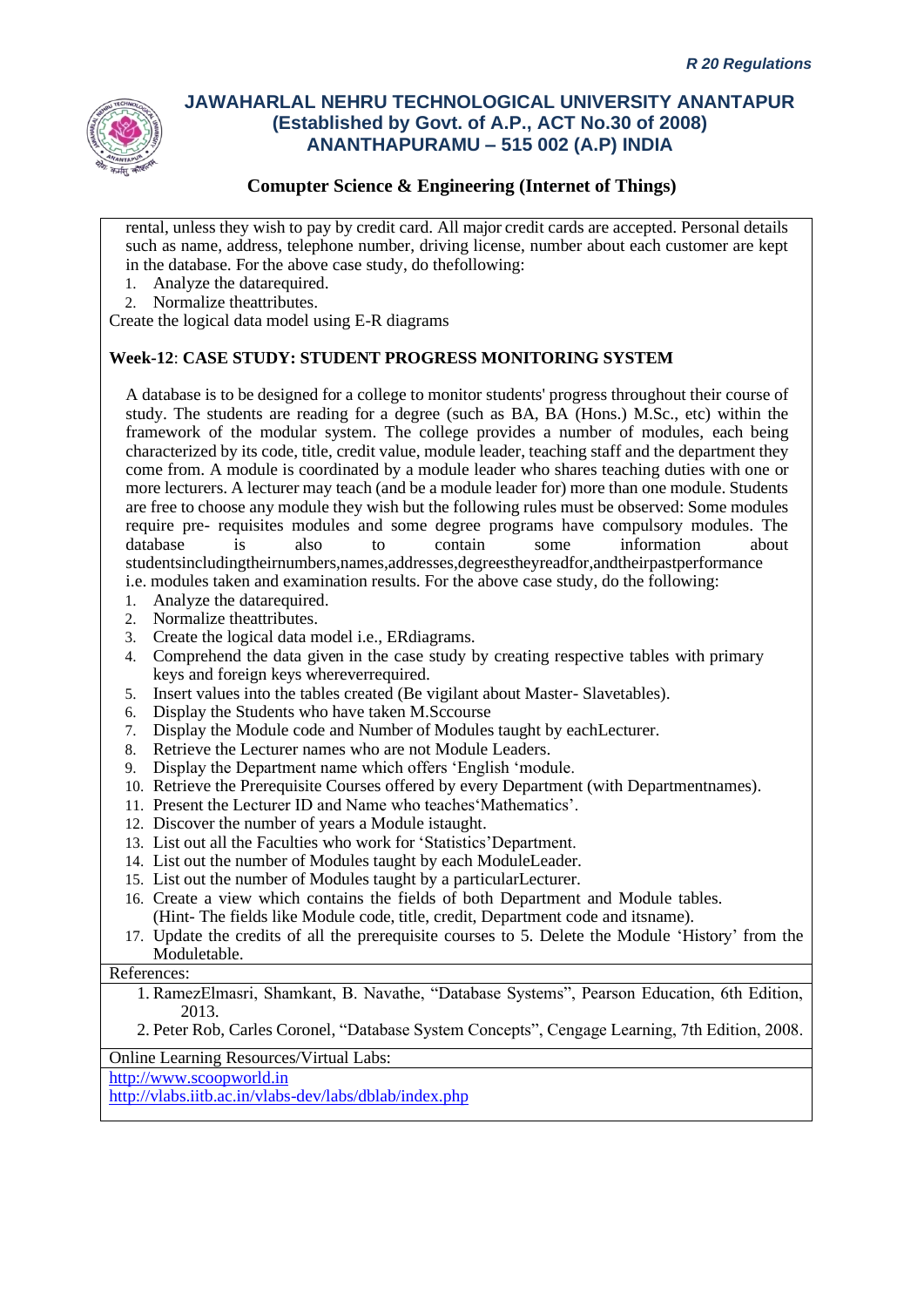

| <b>Course Code</b>        | <b>OPERATING SYSTEMS LAB</b>                                                                    |                 |                   | T            | ${\bf P}$ | $\mathbf C$ |
|---------------------------|-------------------------------------------------------------------------------------------------|-----------------|-------------------|--------------|-----------|-------------|
| 20A05402P                 | (Common to CSE, IT, CSE( DS), CSE (IoT), CSE (AI),                                              |                 | L<br>$\mathbf{0}$ | $\mathbf{0}$ | 3         | 1.5         |
|                           | $CSE$ (AI & ML) and AI & DS)                                                                    |                 |                   |              |           |             |
| Pre-requisite             | <b>Basics of CO and DBMS</b>                                                                    | <b>Semester</b> | IV                |              |           |             |
|                           |                                                                                                 |                 |                   |              |           |             |
| <b>Course Objectives:</b> |                                                                                                 |                 |                   |              |           |             |
| $\bullet$                 | To familiarize students with the architecture of OS.                                            |                 |                   |              |           |             |
|                           | To provide necessary skills for developing and debugging CPU Scheduling algorithms.             |                 |                   |              |           |             |
|                           | To elucidate the process management and scheduling and memory management.                       |                 |                   |              |           |             |
| $\bullet$                 | To explain the working of an OS as a resource manager, file system manager, process manager,    |                 |                   |              |           |             |
|                           | memory manager, and page replacement tool.                                                      |                 |                   |              |           |             |
|                           | To provide insights into system calls, file systems and deadlock handling.                      |                 |                   |              |           |             |
| Course Outcomes (CO):     |                                                                                                 |                 |                   |              |           |             |
|                           | After completion of the course, students will be able to                                        |                 |                   |              |           |             |
|                           | Trace different CPU Scheduling algorithms (L2).                                                 |                 |                   |              |           |             |
|                           | Implement Bankers Algorithms to Avoid and prevent the Dead Lock (L3).                           |                 |                   |              |           |             |
|                           | Evaluate Page replacement algorithms (L5).                                                      |                 |                   |              |           |             |
|                           | Illustrate the file organization techniques (L4).                                               |                 |                   |              |           |             |
|                           | Illustrate shared memory process (L4).                                                          |                 |                   |              |           |             |
|                           | Design new scheduling algorithms (L6)                                                           |                 |                   |              |           |             |
|                           |                                                                                                 |                 |                   |              |           |             |
| List of Experiments:      |                                                                                                 |                 |                   |              |           |             |
| 1.                        | Practicing of Basic UNIX Commands.                                                              |                 |                   |              |           |             |
| 2.                        | Write programs using the following UNIX operating system calls                                  |                 |                   |              |           |             |
|                           | Fork, exec, getpid, exit, wait, close, stat, opendir and readdir                                |                 |                   |              |           |             |
|                           | 3. Simulate UNIX commands like cp, ls, grep, etc.,                                              |                 |                   |              |           |             |
|                           | 4. Simulate the following CPU scheduling algorithms                                             |                 |                   |              |           |             |
|                           | a) Round Robin b) SJF c) FCFS d) Priority                                                       |                 |                   |              |           |             |
|                           | 5. Implement a dynamic priority scheduling algorithm.                                           |                 |                   |              |           |             |
|                           | 6. Assume that there are five jobs with different weights ranging from 1 to 5. Implement round  |                 |                   |              |           |             |
|                           | robin algorithm with time slice equivalent to weight.                                           |                 |                   |              |           |             |
|                           | 7. Implement priority scheduling algorithm. While executing, no process should wait for more    |                 |                   |              |           |             |
|                           | than 10 seconds. If the waiting time is more than 10 seconds that process has to be executed    |                 |                   |              |           |             |
|                           | for at least 1 second before waiting again.                                                     |                 |                   |              |           |             |
|                           | 8. Control the number of ports opened by the operating system with<br>a) Semaphore b) Monitors. |                 |                   |              |           |             |
|                           | 9. Simulate how parent and child processes use shared memory and address space.                 |                 |                   |              |           |             |
|                           | 10. Simulate sleeping barber problem.                                                           |                 |                   |              |           |             |
|                           | 11. Simulate dining philosopher's problem.                                                      |                 |                   |              |           |             |
|                           | 12. Simulate producer-consumer problem using threads.                                           |                 |                   |              |           |             |
|                           | 13. Implement the following memory allocation methods for fixed partition                       |                 |                   |              |           |             |
|                           | a) First fit b) Worst fit c) Best fit                                                           |                 |                   |              |           |             |
|                           | 14. Simulate the following page replacement algorithms                                          |                 |                   |              |           |             |
|                           | a) FIFO b) LRU c) LFU etc.,                                                                     |                 |                   |              |           |             |
|                           | 15. Simulate Paging Technique of memory management                                              |                 |                   |              |           |             |
|                           | 16. Simulate Bankers Algorithm for Dead Lock avoidance and prevention                           |                 |                   |              |           |             |
|                           | 17. Simulate the following file allocation strategies                                           |                 |                   |              |           |             |
|                           | a) Sequential b) Indexed c) Linked                                                              |                 |                   |              |           |             |
|                           | 18. Simulate all File Organization Techniques                                                   |                 |                   |              |           |             |
|                           | a) Single level directory b) Two level c) Hierarchical d) DAG                                   |                 |                   |              |           |             |
| References:               |                                                                                                 |                 |                   |              |           |             |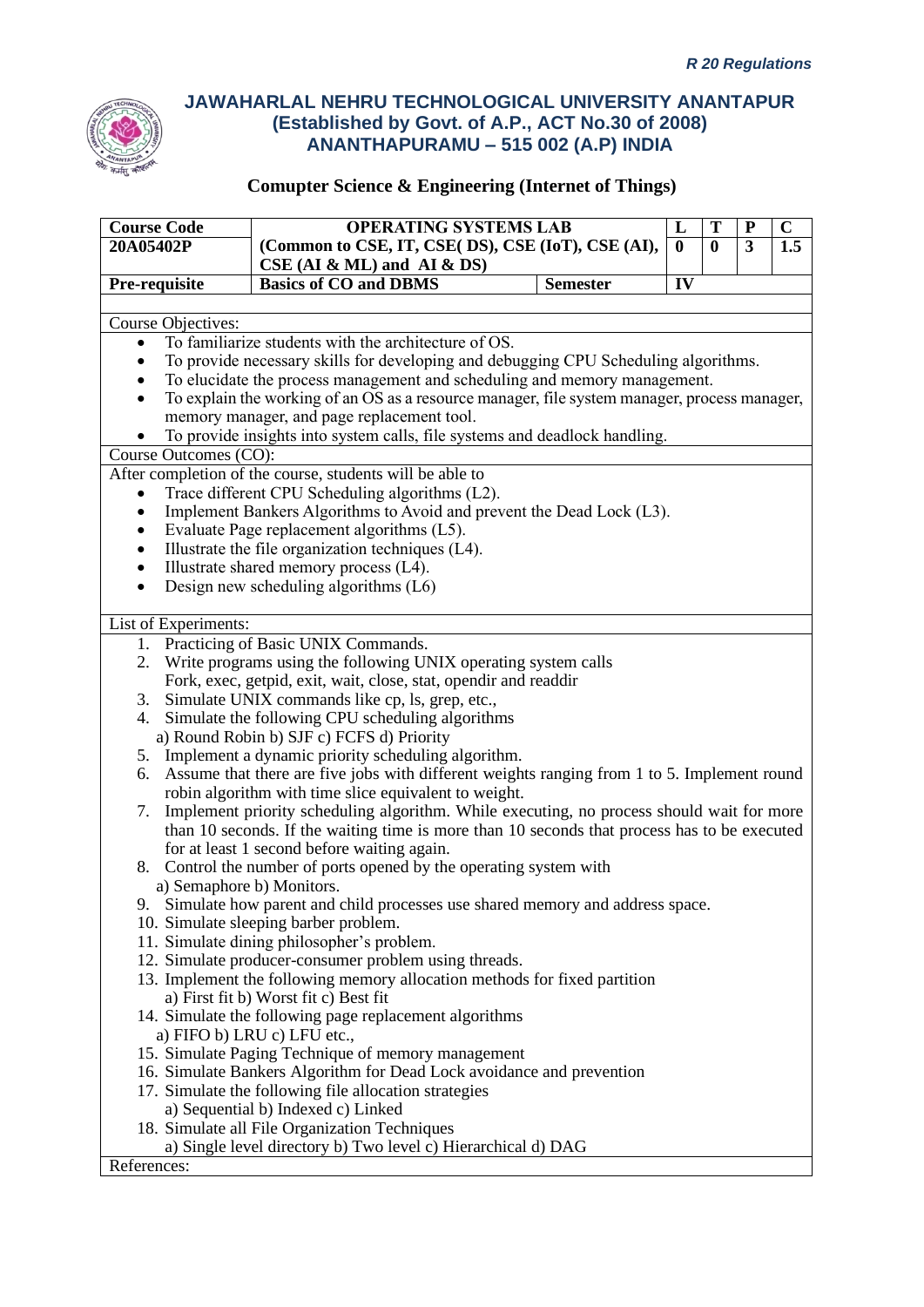

### **Comupter Science & Engineering (Internet of Things)**

- 1. "Operating System Concepts", Abraham Silberchatz, Peter B. Galvin, Greg Gagne, Eighth Edition, John Wiley.
- 2. "Operating Systems: Internals and Design Principles", Stallings, Sixth Edition–2009, Pearson Education
- 3. "Modern Operating Systems", Andrew S Tanenbaum, Second Edition, PHI.
- 4. "Operating Systems", S.Haldar, A.A.Aravind, Pearson Education.
- 5. "Principles of Operating Systems", B.L.Stuart, Cengage learning, India Edition.2013-2014
- 6. "Operating Systems", A.S.Godbole, Second Edition, TMH.
- 7. "An Introduction to Operating Systems", P.C.P. Bhatt, PHI.

Online Learning Resources/Virtual Labs:

<https://www.cse.iitb.ac.in/~mythili/os/> <http://peterindia.net/OperatingSystems.html>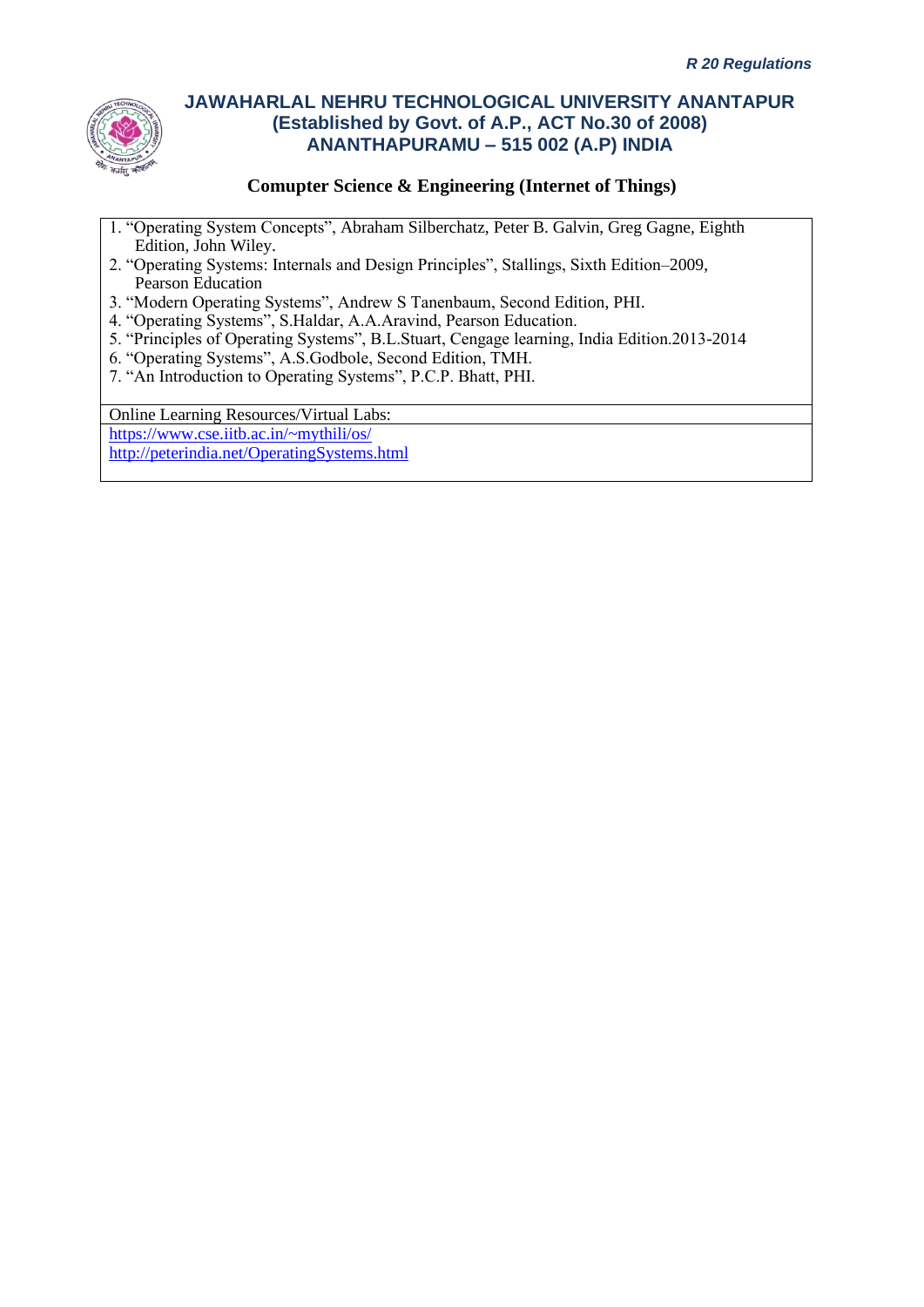

| <b>Course Code</b>                                    |                                                                          | SOFTWARE ENGINEERING LAB                                                                         |                 | L        | T | ${\bf P}$ | $\mathbf C$ |
|-------------------------------------------------------|--------------------------------------------------------------------------|--------------------------------------------------------------------------------------------------|-----------------|----------|---|-----------|-------------|
| 20A05403P<br>(Common to CSE, IT, CSE( DS), CSE (IoT)) |                                                                          |                                                                                                  | $\bf{0}$        | $\bf{0}$ | 3 | 1.5       |             |
| Pre-requisite                                         |                                                                          |                                                                                                  | <b>Semester</b> |          |   |           |             |
|                                                       |                                                                          |                                                                                                  |                 |          |   |           |             |
|                                                       | Course Objectives:                                                       |                                                                                                  |                 |          |   |           |             |
| $\bullet$                                             | To learn and implement the fundamental concepts of Software Engineering. |                                                                                                  |                 |          |   |           |             |
| $\bullet$                                             |                                                                          | To explore functional and non-functional requirements through SRS.                               |                 |          |   |           |             |
|                                                       |                                                                          | To practice the various design diagrams through the appropriate tool.                            |                 |          |   |           |             |
|                                                       |                                                                          | To learn to implement various software testing strategies.                                       |                 |          |   |           |             |
|                                                       | Course Outcomes (CO):                                                    |                                                                                                  |                 |          |   |           |             |
|                                                       |                                                                          | After completion of the course, students will be able to                                         |                 |          |   |           |             |
|                                                       |                                                                          | Acquaint with historical and modern software methodologies                                       |                 |          |   |           |             |
|                                                       |                                                                          | Understand the phases of software projects and practice the activities of each phase             |                 |          |   |           |             |
|                                                       | Practice clean coding                                                    |                                                                                                  |                 |          |   |           |             |
|                                                       |                                                                          | Take part in project management                                                                  |                 |          |   |           |             |
| $\bullet$                                             |                                                                          | Adopt skills such as distributed version control, unit testing, integration testing, build       |                 |          |   |           |             |
|                                                       |                                                                          | management, and deployment                                                                       |                 |          |   |           |             |
|                                                       | List of Experiments:                                                     |                                                                                                  |                 |          |   |           |             |
| $\mathbf{1}$                                          |                                                                          | Draw the Work Breakdown Structure for the system to be automated                                 |                 |          |   |           |             |
| $\sqrt{2}$                                            |                                                                          | Schedule all the activities and sub-activities Using the PERT/CPM charts                         |                 |          |   |           |             |
| 3                                                     |                                                                          | Define use cases and represent them in use-case document for all the stakeholders of the         |                 |          |   |           |             |
|                                                       | system to be automated                                                   |                                                                                                  |                 |          |   |           |             |
| 4                                                     |                                                                          | Identify and analyze all the possible risks and its risk mitigation plan for the system to be    |                 |          |   |           |             |
|                                                       | automated                                                                |                                                                                                  |                 |          |   |           |             |
| 5                                                     |                                                                          | Diagnose any risk using Ishikawa Diagram (Can be called as Fish Bone Diagram or                  |                 |          |   |           |             |
|                                                       |                                                                          | Cause & Effect Diagram)                                                                          |                 |          |   |           |             |
| 6                                                     |                                                                          | Define Complete Project plan for the system to be automated using Microsoft Project Tool         |                 |          |   |           |             |
| 7                                                     |                                                                          | Define the Features, Vision, Business objectives, Business rules and stakeholders in the         |                 |          |   |           |             |
|                                                       | vision document                                                          |                                                                                                  |                 |          |   |           |             |
| 8                                                     |                                                                          | Define the functional and non-functional requirements of the system to be automated by           |                 |          |   |           |             |
|                                                       |                                                                          | using Use cases and document in SRS document                                                     |                 |          |   |           |             |
| 9                                                     |                                                                          | Define the following traceability matrices :                                                     |                 |          |   |           |             |
|                                                       |                                                                          | 1. Use case Vs. Features                                                                         |                 |          |   |           |             |
|                                                       |                                                                          | 2. Functional requirements Vs. Usecases                                                          |                 |          |   |           |             |
| 10                                                    |                                                                          | Estimate the effort using the following methods for the system to be automated:                  |                 |          |   |           |             |
|                                                       |                                                                          | 1. Function point metric                                                                         |                 |          |   |           |             |
|                                                       |                                                                          | 2. Usecase point metric                                                                          |                 |          |   |           |             |
| 11                                                    |                                                                          | Develop a tool which can be used for quantification of all the non-functional requirements       |                 |          |   |           |             |
| 12                                                    |                                                                          | Write $C/C++$ Java/Python program for classifying the various types of coupling.                 |                 |          |   |           |             |
| 13                                                    |                                                                          | Write a $C/C++$ /Java/Python program for classifying the various types of cohesion.              |                 |          |   |           |             |
| 14                                                    |                                                                          | Write a C/C++/Java/Python program for object oriented metrics for design proposed by             |                 |          |   |           |             |
|                                                       |                                                                          | Chidamber and Kremer. (Popularly called CK metrics)                                              |                 |          |   |           |             |
| 15                                                    |                                                                          | Convert the DFD into appropriate architecture styles.                                            |                 |          |   |           |             |
| 16                                                    |                                                                          | Draw a complete class diagram and object diagrams using Rational tools                           |                 |          |   |           |             |
| 17                                                    |                                                                          | Define the design activities along with necessary artifacts using Design Document.               |                 |          |   |           |             |
| 18                                                    |                                                                          | Reverse Engineer any object-oriented code to an appropriate class and object diagrams.           |                 |          |   |           |             |
| 19                                                    |                                                                          | Test a piece of code that executes a specific functionality in the code to be tested and asserts |                 |          |   |           |             |
|                                                       |                                                                          | a certain behavior or state using Junit.                                                         |                 |          |   |           |             |
| 20                                                    |                                                                          | Test the percentage of code to be tested by unit test using any code coverage tools              |                 |          |   |           |             |
| 21                                                    |                                                                          | Define appropriate metrics for at least 3 quality attributes for any software application of     |                 |          |   |           |             |
|                                                       | your interest.                                                           |                                                                                                  |                 |          |   |           |             |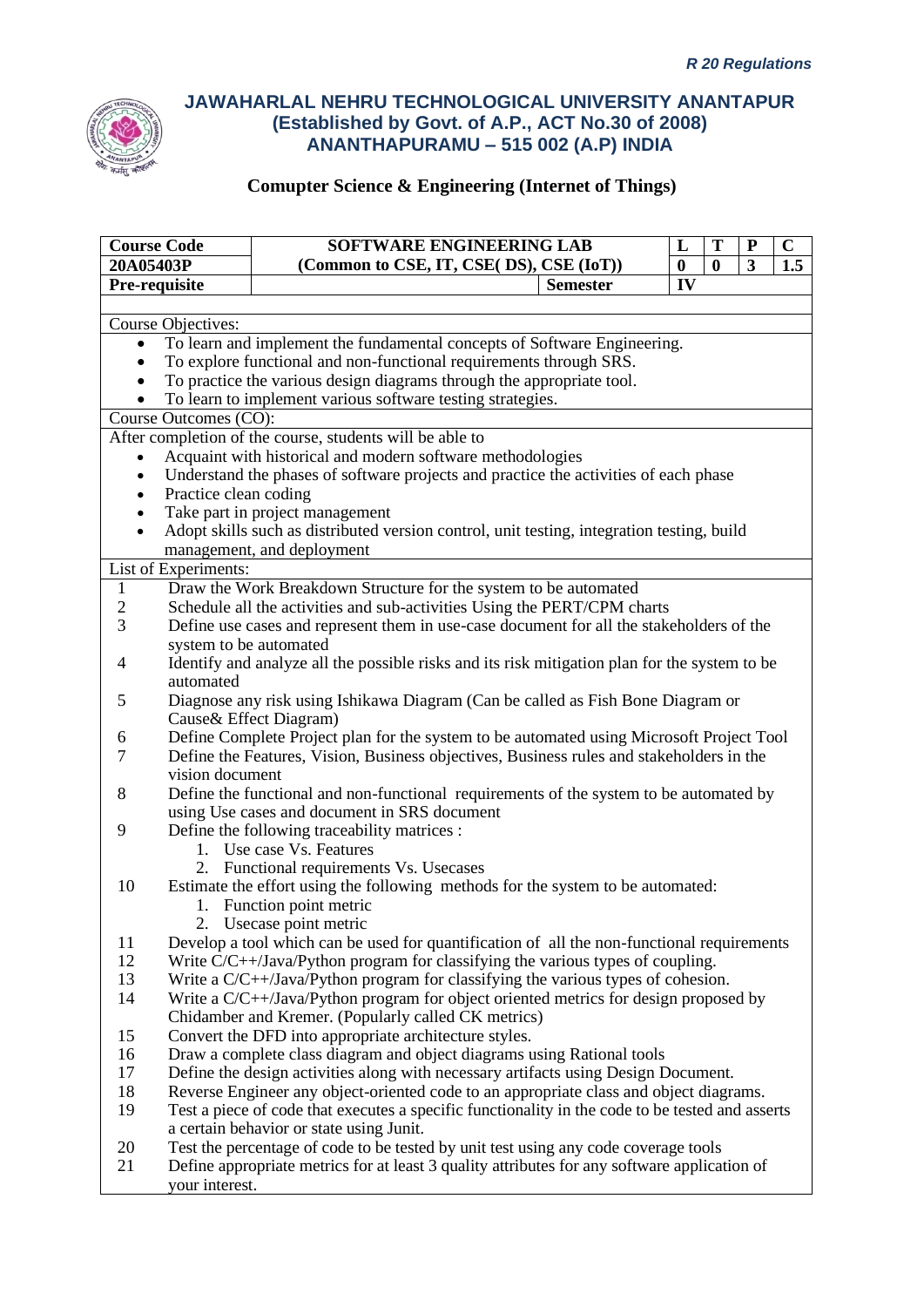

### **Comupter Science & Engineering (Internet of Things)**

22 Define a complete call graph for any C/C++ code. (Note: The student may use any tool that generates call graph for source code)

#### References:

- 1. Software Engineering? A Practitioner" s Approach, Roger S. Pressman, 1996, MGH.
- 2. Software Engineering by Ian Sommerville, Pearson Edu, 5th edition, 1999
- 3. An Integrated Approach to software engineering by Pankaj Jalote , 1991 Narosa

Online Learning Resources/Virtual Labs:

http://vlabs.iitkgp.ac.in/se/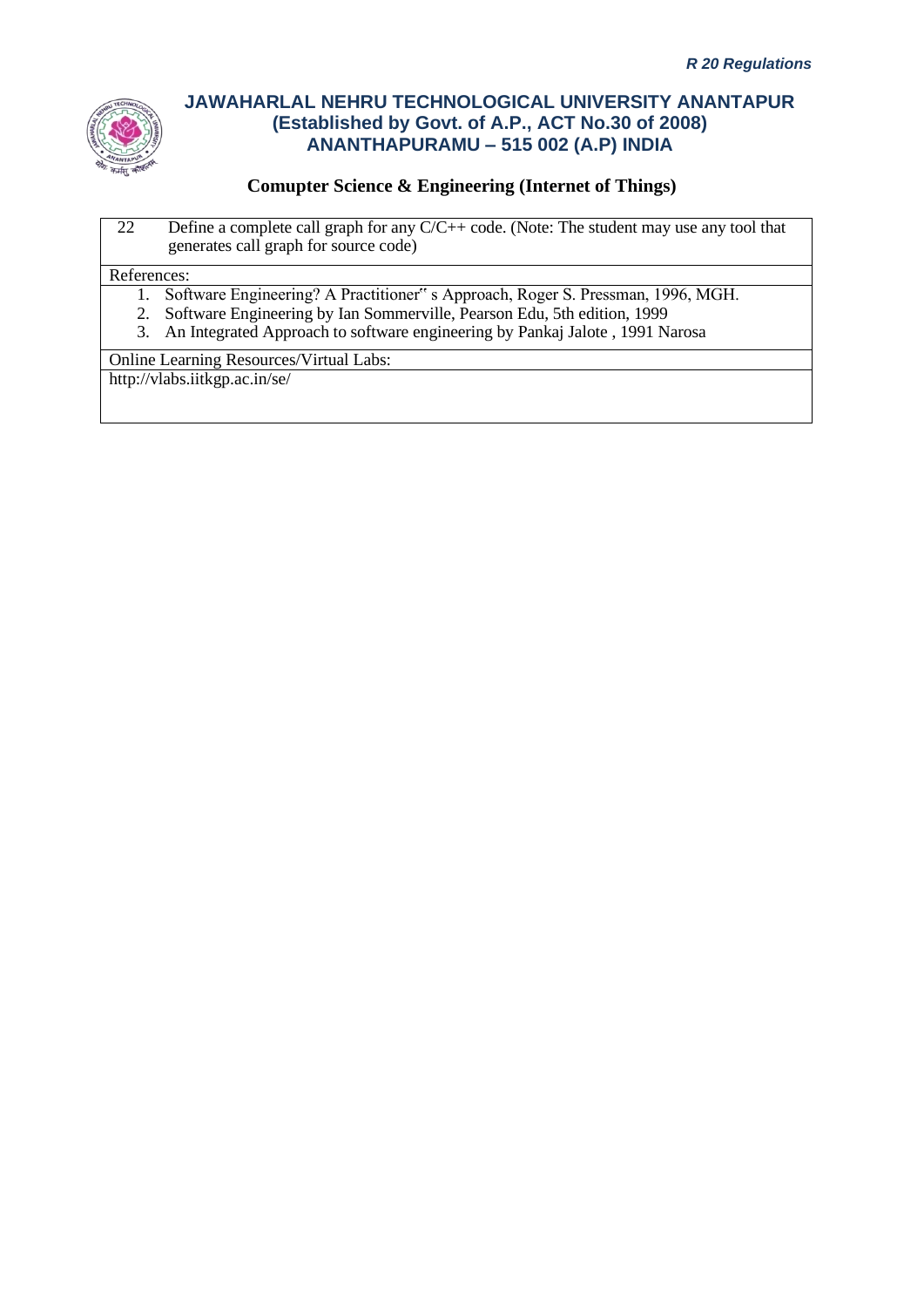

| <b>Course Code</b>        | <b>Python Programming for IoT</b>                                                      |                 | L            | T        | ${\bf P}$        | $\mathbf C$    |  |
|---------------------------|----------------------------------------------------------------------------------------|-----------------|--------------|----------|------------------|----------------|--|
| 20A35401                  |                                                                                        |                 | $\mathbf{1}$ | $\bf{0}$ | $\boldsymbol{2}$ | $\overline{2}$ |  |
| Pre-requisite             | <b>Python Programming Basics</b>                                                       | <b>Semester</b> | IV           |          |                  |                |  |
|                           |                                                                                        |                 |              |          |                  |                |  |
| <b>Course Objectives:</b> |                                                                                        |                 |              |          |                  |                |  |
| $\bullet$                 | Understand the architecture of Internet of Things and connected world.                 |                 |              |          |                  |                |  |
|                           | Explore on use of various hardware and sensing technologies to build IoT applications. |                 |              |          |                  |                |  |
|                           | Illustrate the real time IoT applications to make smart world.                         |                 |              |          |                  |                |  |
|                           | Understand the available cloud services and communication API's for developing smart   |                 |              |          |                  |                |  |
| cities                    |                                                                                        |                 |              |          |                  |                |  |
| Course Outcomes (CO):     |                                                                                        |                 |              |          |                  |                |  |
|                           | After completion of the course, students will be able to                               |                 |              |          |                  |                |  |
|                           | Understand the concept of Internet of Things and connected world.                      |                 |              |          |                  |                |  |
|                           | Explore on use of various hardware and sensing technologies to build IoT applications  |                 |              |          |                  |                |  |
|                           | Illustrate the architecture of Internet of Things and python.                          |                 |              |          |                  |                |  |
|                           | Understand the working with python on intel galileo gen.                               |                 |              |          |                  |                |  |
|                           | Explore on Interacting with digital outputs with python                                |                 |              |          |                  |                |  |
|                           | <b>List of Experiments:</b>                                                            |                 |              |          |                  |                |  |
|                           | Module-1: Understanding and Setting up the Base IoT Hardware                           |                 |              |          |                  |                |  |
|                           | Understanding the Intel Galileo Gen 2 board and its components                         |                 |              |          |                  |                |  |
|                           | Recognizing the Input/Output and the Arduino 1.0 pinout                                |                 |              |          |                  |                |  |
|                           | Recognizing additional expansion and connectivity capabilities                         |                 |              |          |                  |                |  |
|                           | Understanding the buttons and the LEDs                                                 |                 |              |          |                  |                |  |
|                           | Checking and upgrading the board's firmware                                            |                 |              |          |                  |                |  |
|                           | Module-2: Working with Python on Intel Galileo Gen 2                                   |                 |              |          |                  |                |  |
|                           | Setting up the board to work with Python as the programming language                   |                 |              |          |                  |                |  |
|                           | Retrieving the board's assigned IP address                                             |                 |              |          |                  |                |  |
|                           | Connecting to the board's operating system                                             |                 |              |          |                  |                |  |
|                           | Installing and upgrading the necessary libraries to interactwith the board             |                 |              |          |                  |                |  |
|                           | Installing pip and additional libraries                                                |                 |              |          |                  |                |  |
|                           | Invoking the Python interpreter                                                        |                 |              |          |                  |                |  |
|                           | Module-3: Interacting with Digital Outputs with Python                                 |                 |              |          |                  |                |  |
|                           | Turning on and off an onboard component                                                |                 |              |          |                  |                |  |
|                           | Prototyping with breadboards                                                           |                 |              |          |                  |                |  |
|                           | Working with schematics to wire digital outputs                                        |                 |              |          |                  |                |  |
|                           | Counting from 1 to 9 with LEDs, Python code and the mraa library                       |                 |              |          |                  |                |  |
|                           | Taking advantage of object-oriented code to control digital outputs                    |                 |              |          |                  |                |  |
|                           | Improving our object-oriented code to provide new features                             |                 |              |          |                  |                |  |
|                           | Isolating the pin numbers to improve wirings                                           |                 |              |          |                  |                |  |
|                           | Controlling digital outputs with the wiring-x86 library                                |                 |              |          |                  |                |  |
|                           | Module-4: Working with a RESTful API and PulseWidth Modulation                         |                 |              |          |                  |                |  |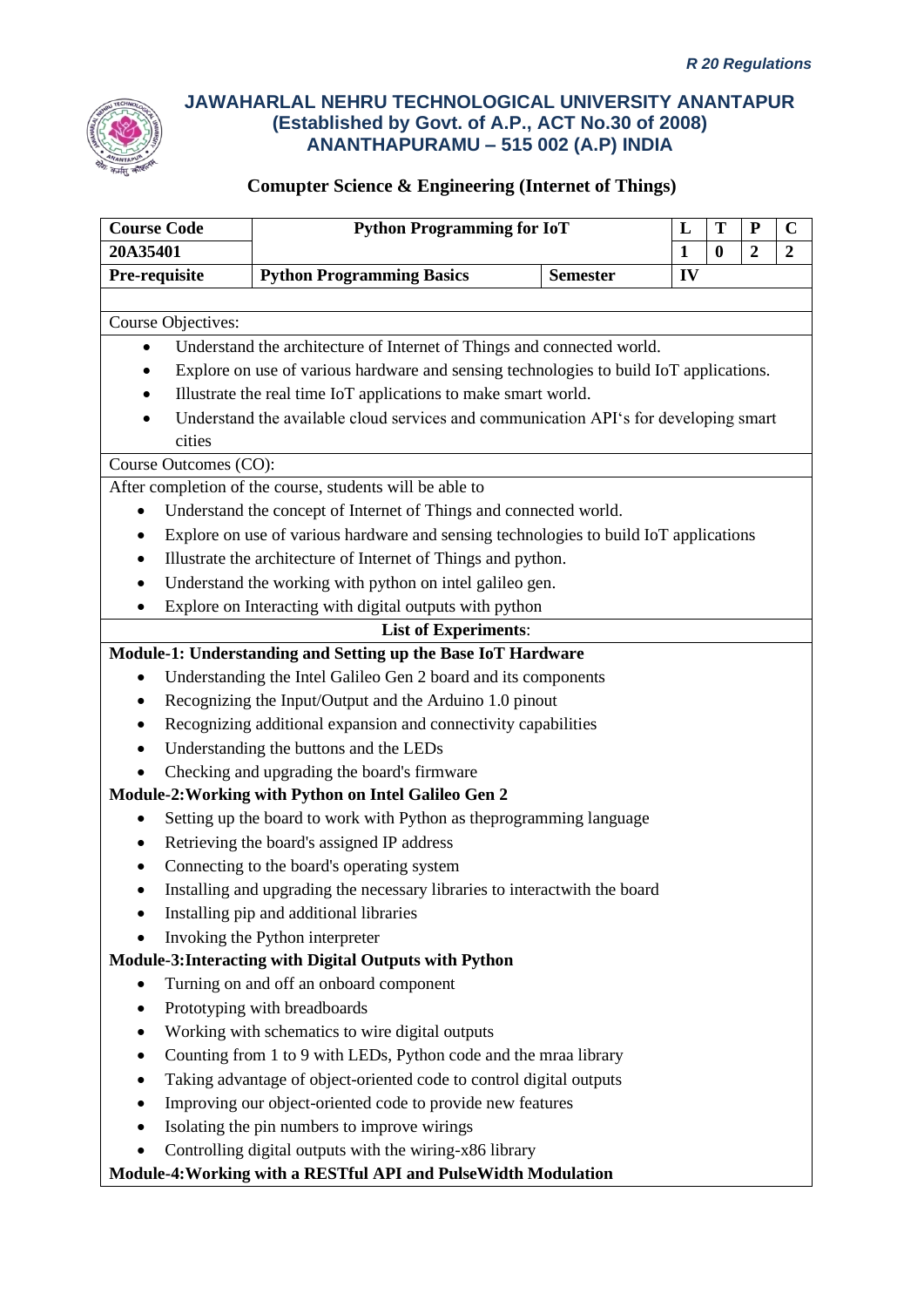

# **Comupter Science & Engineering (Internet of Things)**

- Printing numbers in LEDs with a RESTful API
- Composing and sending HTTP requests
- Wiring pins with PWM capabilities
- Using PWM to generate analog values
- Generating analog values via HTTP requests
- Preparing the RESTful API for Web application requirements
- Using PWM plus a RESTful API to set colors for an RGB LED
- Controlling PWM with the wiring-x86 library

### **Module-5:Working with Digital Inputs, Polling and Interrupts**

- Understanding pushbuttons and pullup resistors
- Wiring digital input pins with pushbuttons
- Reading pushbutton statuses with digital inputs and the mraa library
- Reading pushbutton statuses and running a RESTful API
- Reading digital inputs with the wiring-x86 library
- Using interrupts to detect pressed pushbuttons

### **Module-6:Working with Analog Inputs and Local Storage**

- Understanding the analog inputs
- Wiring an analog input pin with a voltage source
- Measuring voltage with analog inputs and the mraa library
- Wiring a photoresistor to an analog input pin
- Determining the darkness level with analog inputs and the mraa library
- Firing actions when the environment light changes
- Controlling analog inputs with the wiring-x86 library
- Logging to files in the local storage
- Working with USB attached storage

### **Module-7:Retrieving Data from the Real World with Sensors**

- Understanding sensors and their connection types
- Working with accelerometers
- Wiring an analog accelerometer to the analog input pins
- Measuring three axis acceleration with an analog accelerometer
- Wiring a digital accelerometer to the I2C bus
- Measuring three axis acceleration with a digital accelerometer
- Using the I2C bus to control a digital accelerometer with themraa library
- Wiring an analog temperature sensor
- Measuring ambient temperature with an analog sensor
- Wiring a digital temperature and humidity sensor to the I2C bus
- Measuring temperature and humidity with a digital sensor

### **Module-8:Displaying Information and Performing Actions**

- Understanding LCD displays and their connection types
- Wiring an LCD RGB backlight to the I2C bus
- Displaying text on an LCD display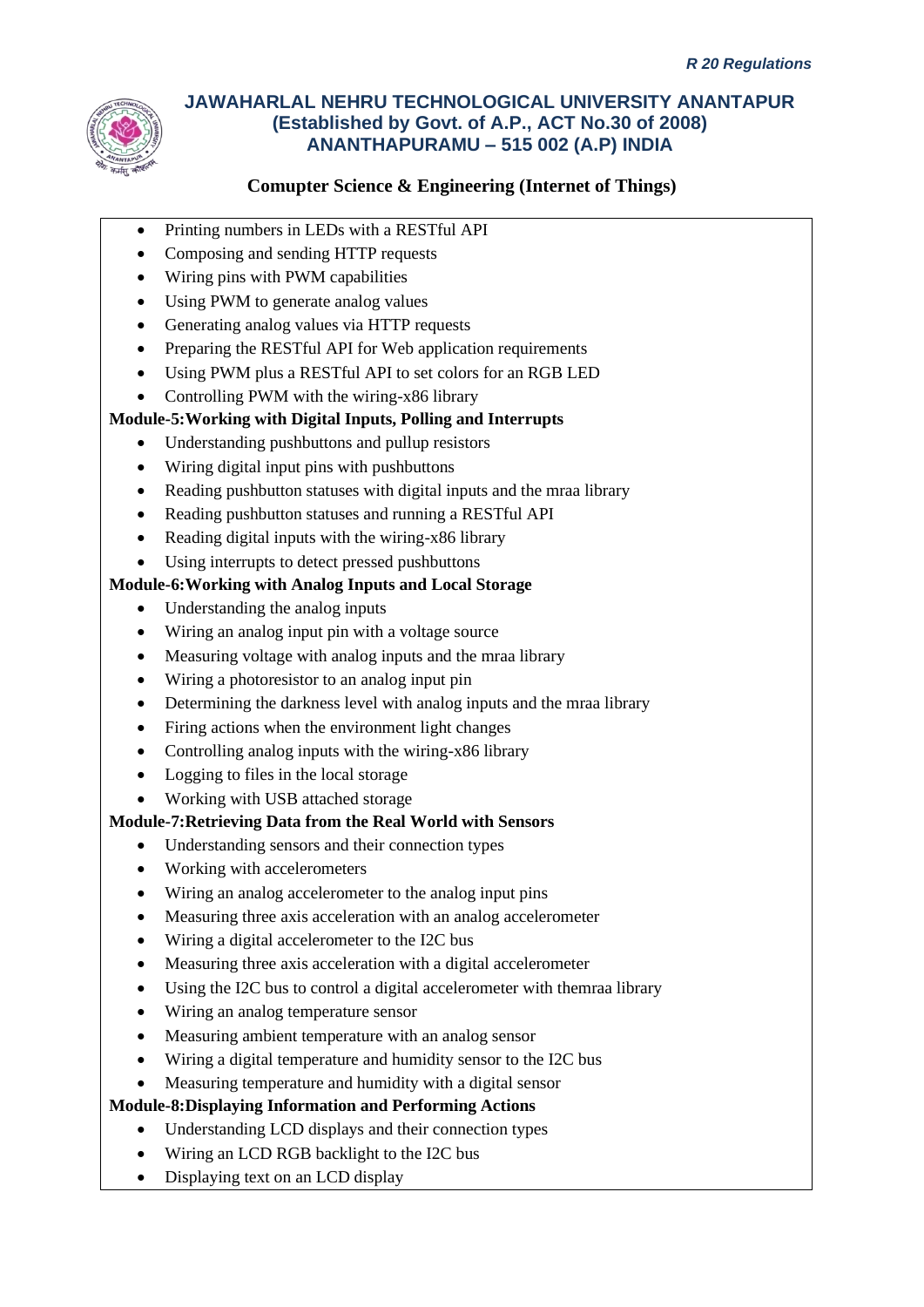

## **Comupter Science & Engineering (Internet of Things)**

- Wiring an OLED dot matrix to the I2C bus
- Displaying text on an OLED display
- Wiring a servo motor
- Positioning a shaft to indicate a value with a servo motor

### **Case Study-1: Smart Traffic Management System Using IoT**

Waiting in a traffic jam has always been a bad experience for everyone. In this case study, you will develop a smart traffic management system. The traffic will be controlled based on the number of vehicles waiting. The lane with a greater number of vehicles will be allowed to move first. Source[: https://www.youtube.com/watch?v=5z2t0IfTDAg](https://www.youtube.com/watch?v=5z2t0IfTDAg)

### References:

- 1. Gaston C. Hillar Gaston C Hillar , "Internet of Things with Python", ISBN 978-1-78588- 138-1
- 2. [https://www.tutorialspoint.com/internet\\_of\\_things/index.htm](https://www.tutorialspoint.com/internet_of_things/index.htm)
- 3. <https://docs.oracle.com/en/cloud/paas/iot-cloud/tutorial-qs-iot-python/index.html>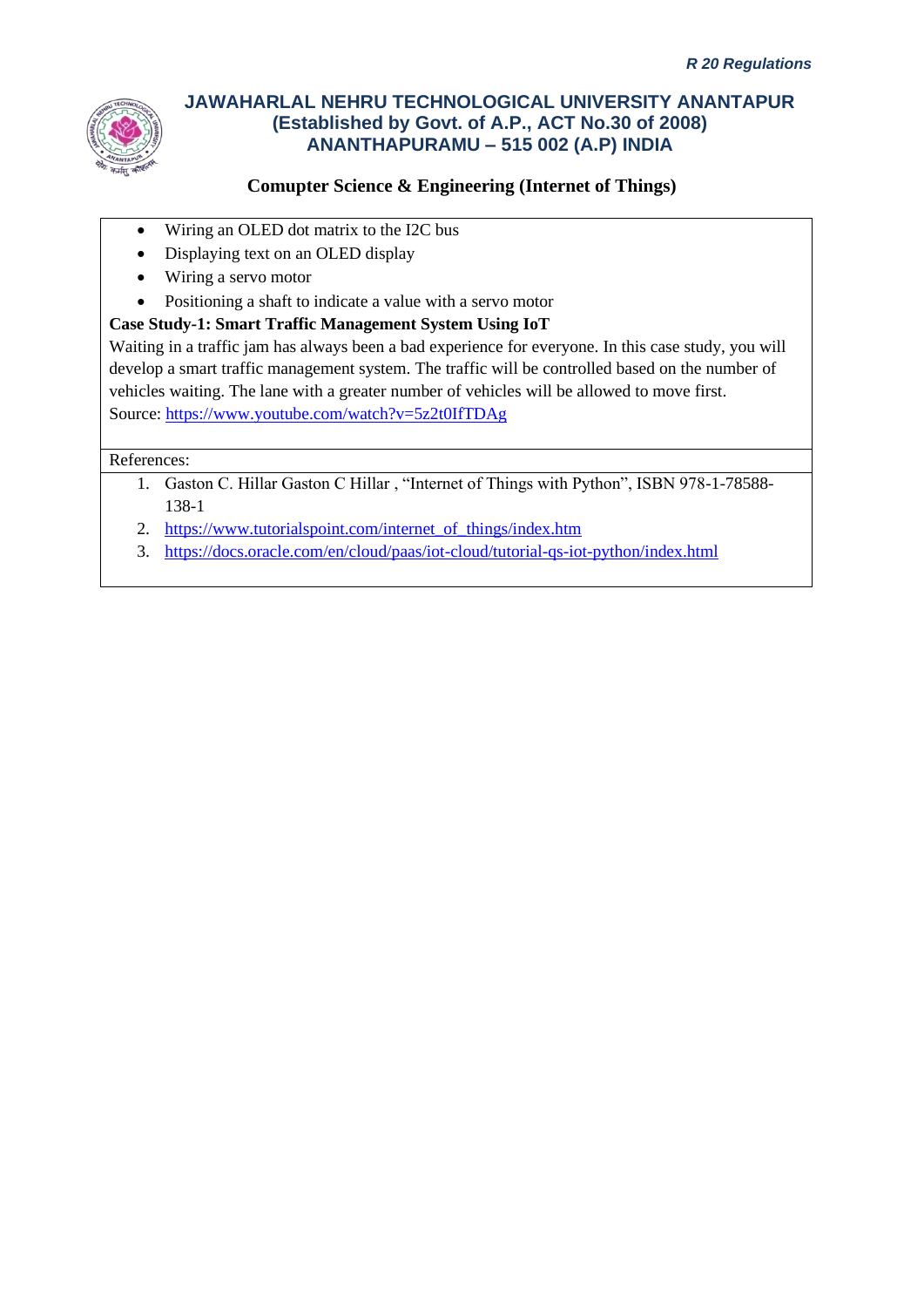

| <b>Course Code</b>                                                                                                                                                                                                                                                                                                                                                                                                                  | <b>Design Thinking for Innovation</b>                                                                                                                                                                                                                                              |                                                            | L<br>$\overline{2}$ | T                  | ${\bf P}$<br>$\bf{0}$ | $\mathbf C$   |  |
|-------------------------------------------------------------------------------------------------------------------------------------------------------------------------------------------------------------------------------------------------------------------------------------------------------------------------------------------------------------------------------------------------------------------------------------|------------------------------------------------------------------------------------------------------------------------------------------------------------------------------------------------------------------------------------------------------------------------------------|------------------------------------------------------------|---------------------|--------------------|-----------------------|---------------|--|
| 20A99401<br>Pre-requisite                                                                                                                                                                                                                                                                                                                                                                                                           | <b>NIL</b>                                                                                                                                                                                                                                                                         | (Common to All branches of Engineering)<br><b>Semester</b> |                     | $\mathbf{1}$<br>IV |                       | $\bf{0}$      |  |
|                                                                                                                                                                                                                                                                                                                                                                                                                                     |                                                                                                                                                                                                                                                                                    |                                                            |                     |                    |                       |               |  |
| <b>Course Objectives:</b><br><b>Course Outcomes (CO):</b>                                                                                                                                                                                                                                                                                                                                                                           | The objective of this course is to familiarize students with design thinking process as a tool for<br>breakthrough innovation. It aims to equip students with design thinking skills and ignite the minds to create<br>innovative ideas, develop solutions for real-time problems. |                                                            |                     |                    |                       |               |  |
| Define the concepts related to design thinking.<br>$\bullet$<br>Explain the fundamentals of Design Thinking and innovation<br>$\bullet$<br>Apply the design thinking techniques for solving problems in various sectors.<br>$\bullet$<br>Analyse to work in a multidisciplinary environment<br>$\bullet$<br>Evaluate the value of creativity<br>$\bullet$<br>Formulate specific problem statements of real time issues<br>$\bullet$ |                                                                                                                                                                                                                                                                                    |                                                            |                     |                    |                       |               |  |
| UNIT - I                                                                                                                                                                                                                                                                                                                                                                                                                            | <b>Introduction to Design Thinking</b>                                                                                                                                                                                                                                             |                                                            |                     |                    |                       | 10 Hrs        |  |
| materials in Industry.                                                                                                                                                                                                                                                                                                                                                                                                              | Introduction to elements and principles of Design, basics of design-dot, line, shape, form as fundamental<br>design components. Principles of design. Introduction to design thinking, history of Design Thinking, New                                                             |                                                            |                     |                    |                       |               |  |
| <b>UNIT - II</b>                                                                                                                                                                                                                                                                                                                                                                                                                    | <b>Design Thinking Process</b>                                                                                                                                                                                                                                                     |                                                            |                     |                    |                       | 10 Hrs        |  |
| inventions, design thinking in social innovations. Tools of design thinking - person, costumer, journey<br>map, brain storming, product development<br><b>Activity:</b> Every student presents their idea in three minutes, Every student can present design process in<br>the form of flow diagram or flow chart etc. Every student should explain about product development.                                                      |                                                                                                                                                                                                                                                                                    |                                                            |                     |                    |                       |               |  |
| <b>UNIT - III</b>                                                                                                                                                                                                                                                                                                                                                                                                                   | <b>Innovation</b>                                                                                                                                                                                                                                                                  |                                                            |                     |                    |                       | 8 Hrs         |  |
| Art of innovation, Difference between innovation and creativity, role of creativity and innovation in<br>organizations. Creativity to Innovation. Teams for innovation, Measuring the impact and value of<br>creativity.                                                                                                                                                                                                            |                                                                                                                                                                                                                                                                                    |                                                            |                     |                    |                       |               |  |
| value-based innovation.                                                                                                                                                                                                                                                                                                                                                                                                             | <b>Activity:</b> Debate on innovation and creativity, Flow and planning from idea to innovation, Debate on                                                                                                                                                                         |                                                            |                     |                    |                       |               |  |
| <b>UNIT - IV</b>                                                                                                                                                                                                                                                                                                                                                                                                                    | <b>Product Design</b>                                                                                                                                                                                                                                                              |                                                            |                     |                    |                       | 8 Hrs         |  |
| Problem formation, introduction to product design, Product strategies, Product value, Product planning,<br>product specifications. Innovation towards product design Case studies.                                                                                                                                                                                                                                                  |                                                                                                                                                                                                                                                                                    |                                                            |                     |                    |                       |               |  |
| Activity: Importance of modelling, how to set specifications, Explaining their own product design.                                                                                                                                                                                                                                                                                                                                  |                                                                                                                                                                                                                                                                                    |                                                            |                     |                    |                       |               |  |
| <b>UNIT - V</b>                                                                                                                                                                                                                                                                                                                                                                                                                     | <b>Design Thinking in Business Processes</b>                                                                                                                                                                                                                                       |                                                            |                     |                    |                       | <b>10 Hrs</b> |  |
| Design Thinking applied in Business & Strategic Innovation, Design Thinking principles that redefine<br>business - Business challenges: Growth, Predictability, Change, Maintaining Relevance, Extreme<br>competition, Standardization. Design thinking to meet corporate needs. Design thinking for Startups.<br>Defining and testing Business Models and Business Cases. Developing & testing prototypes.                         |                                                                                                                                                                                                                                                                                    |                                                            |                     |                    |                       |               |  |
| <b>Activity:</b> How to market our own product, About maintenance, Reliability and plan for startup.                                                                                                                                                                                                                                                                                                                                |                                                                                                                                                                                                                                                                                    |                                                            |                     |                    |                       |               |  |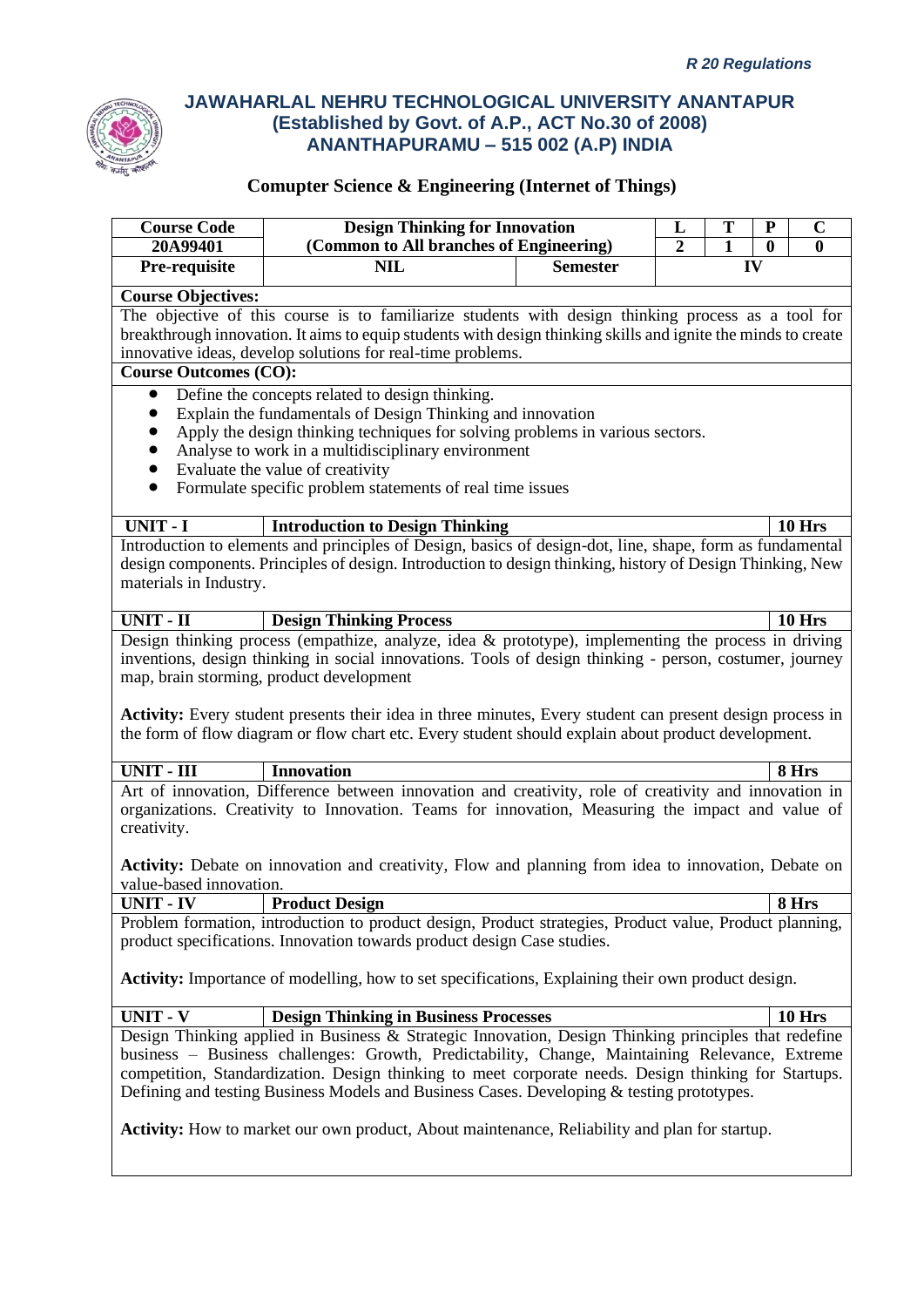

### **Comupter Science & Engineering (Internet of Things)**

#### **Textbooks:**

- 1. Change by design, Tim Brown, Harper Bollins (2009)
- 2. Design Thinking for Strategic Innovation, Idris Mootee, 2013, John Wiley & Sons.

#### **Reference Books:**

- 1. Design Thinking in the Classroom by David Lee, Ulysses press
- 2. Design the Future, by Shrrutin N Shetty, Norton Press
- 3. Universal principles of design- William lidwell, kritinaholden, Jill butter.
- 4. The era of open innovation chesbrough.H

#### **Online Learning Resources:**

https://nptel.ac.in/courses/110/106/110106124/ https://nptel.ac.in/courses/109/104/109104109/ https://swayam.gov.in/nd1\_noc19\_mg60/preview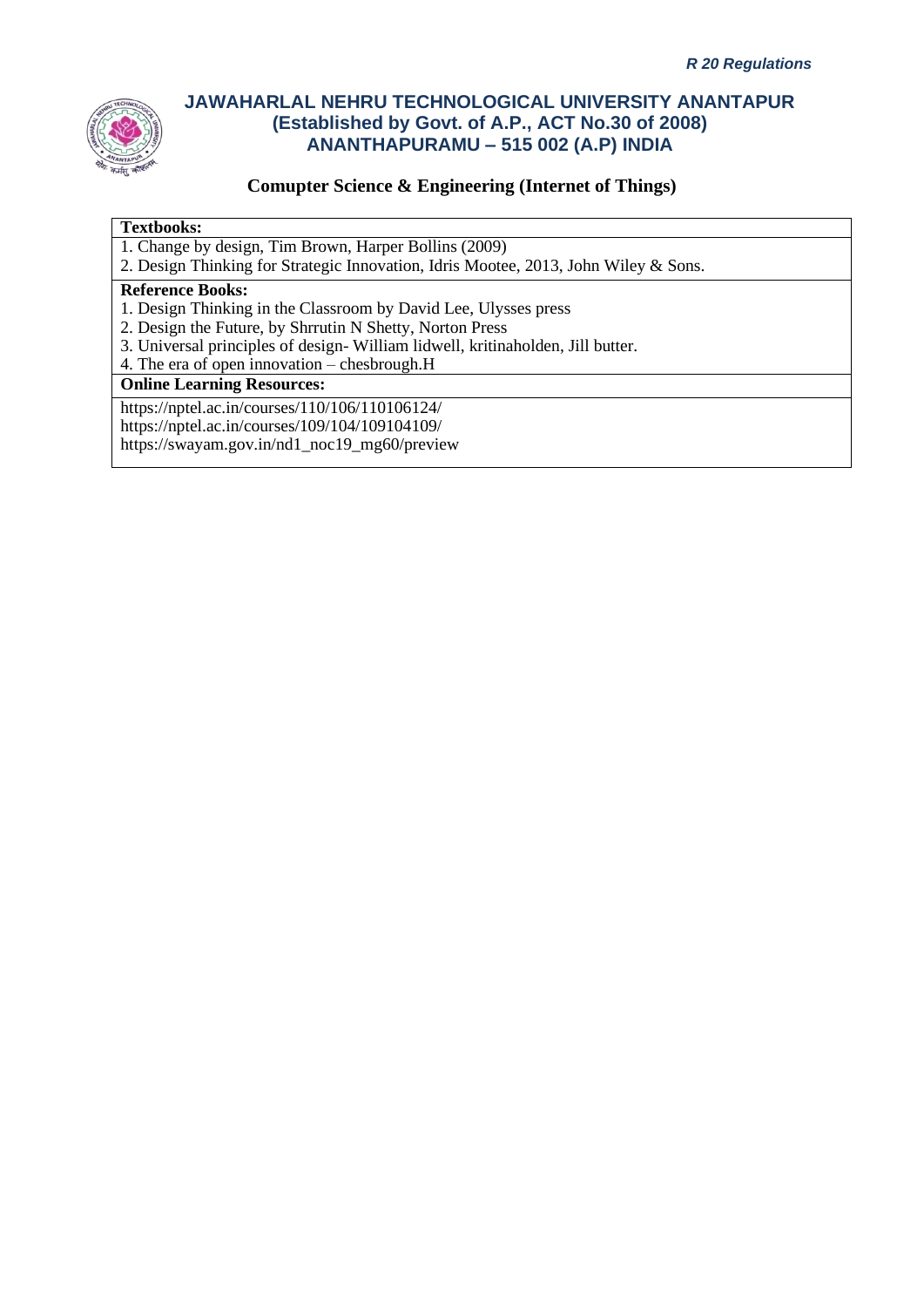

### **Comupter Science & Engineering (Internet of Things)**

### **COMMUNITY SERVICE PROJECT ……Experiential learning through community engagement**

### **Introduction**

- Community Service Project is an experiential learning strategy that integrates meaningful community service with instruction, participation, learning and community development
- Community Service Project involves students in community development and service activities and applies the experience to personal and academic development.
- Community Service Project is meant to link the community with the college for mutual benefit. The community will be benefited with the focused contribution of the college students for the village/ local development. The college finds an opportunity to develop social sensibility and responsibility among students and also emerge as a socially responsible institution.

### **Objective**

Community Service Project should be an integral part of the curriculum, as an alternative to the 2 months of Summer Internships / Apprenticeships / On the Job Training, whenever there is an exigency when students cannot pursue their summer internships. The specific objectives are;

- To sensitize the students to the living conditions of the people who are around them,
- To help students to realize the stark realities of the society.
- To bring about an attitudinal change in the students and help them to develop societal consciousness, sensibility, responsibility and accountability
- To make students aware of their inner strength and help them to find new /out of box solutions to the social problems.
- To make students socially responsible citizens who are sensitive to the needs of the disadvantaged sections.
- To help students to initiate developmental activities in the community in coordination with public and government authorities.
- To develop a holistic life perspective among the students by making them study culture, traditions, habits, lifestyles, resource utilization, wastages and its management, social problems, public administration system and the roles and responsibilities of different persons across different social systems.

### **Implementation of Community Service Project**

- Every student should put in a 6 weeks for the Community Service Project during the summer vacation.
- Each class/section should be assigned with a mentor.
- Specific Departments could concentrate on their major areas of concern. For example, Dept. of Computer Science can take up activities related to Computer Literacy to different sections of people like - youth, women, house-wives, etc
- A log book has to be maintained by each of the student, where the activities undertaken/involved to be recorded.
- The logbook has to be countersigned by the concerned mentor/faculty incharge.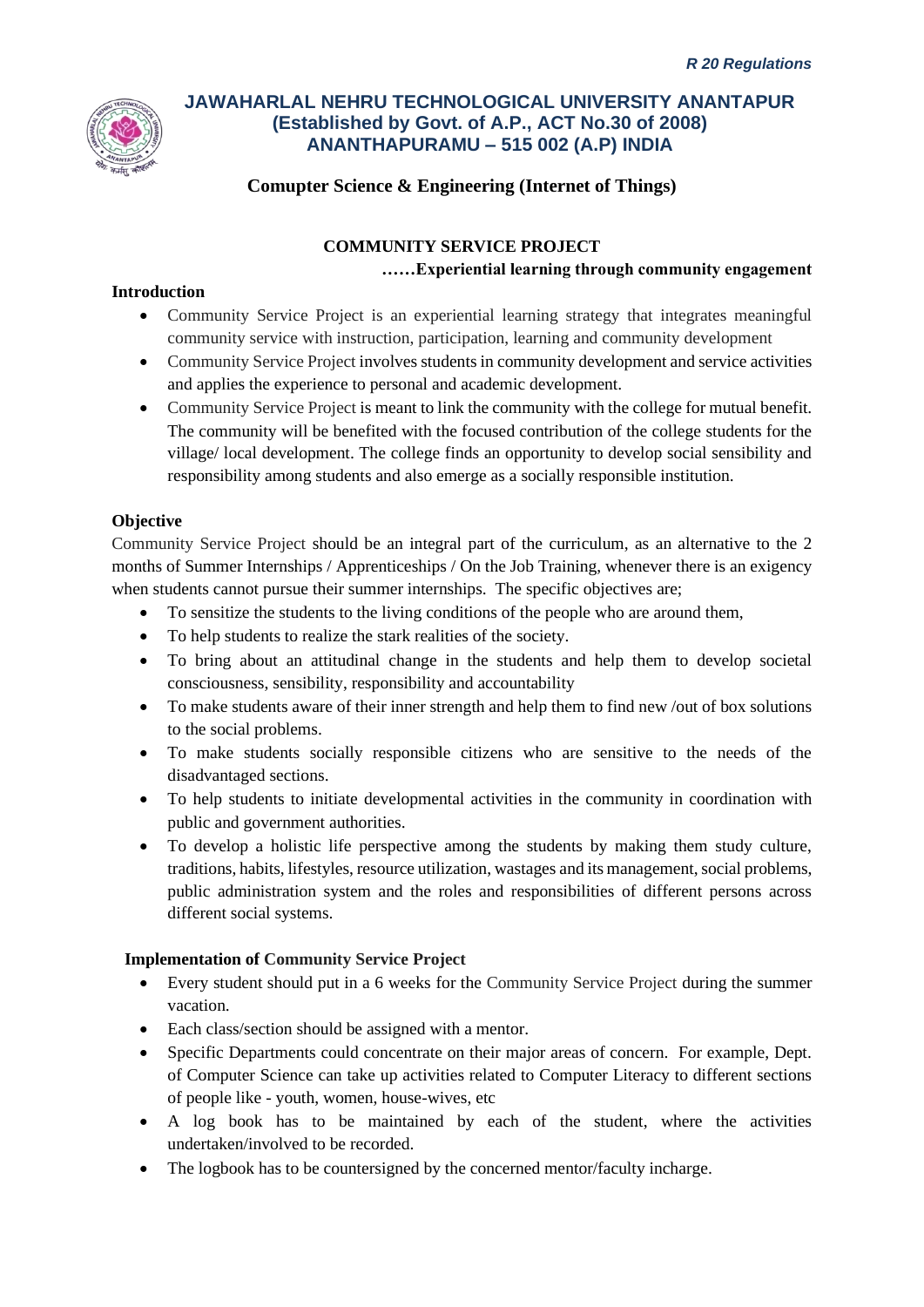

### **Comupter Science & Engineering (Internet of Things)**

- Evaluation to be done based on the active participation of the student and grade could be awarded by the mentor/faculty member.
- The final evaluation to be reflected in the grade memo of the student.
- The Community Service Project should be different from the regular programmes of NSS/NCC/Green Corps/Red Ribbon Club, etc.
- Minor project report should be submitted by each student. An internal Viva shall also be conducted by a committee constituted by the principal of the college.
- Award of marks shall be made as per the guidelines of Internship/apprentice/ on the job training

### **Procedure**

- A group of students or even a single student could be assigned for a particular habitation or village or municipal ward, as far as possible, in the near vicinity of their place of stay, so as to enable them to commute from their residence and return back by evening or so.
- The Community Service Project is a twofold one
	- o First, the student/s could conduct a survey of the habitation, if necessary, in terms of their own domain or subject area. Or it can even be a general survey, incorporating all the different areas. A common survey format could be designed. This should not be viewed as a duplication of work by the Village or Ward volunteers, rather, it could be another primary source of data.
	- o Secondly, the student/s could take up a social activity, concerning their domain or subject area. The different areas, could be like –
		- **•** Agriculture
		- **Health**
		- Marketing and Cooperation
		- Animal Husbandry
		- **Horticulture**
		- **Fisheries**
		- **Sericulture**
		- Revenue and Survey
		- Natural Disaster Management
		- **·** Irrigation
		- Law & Order
		- **Excise and Prohibition**
		- Mines and Geology
		- **Energy**
		- **Internet**
		- **Free Electricity**
		- **Drinking Water**

### **EXPECTED OUTCOMES BENEFITS OF COMMUNITY SERVICE PROJECT TO STUDENTS**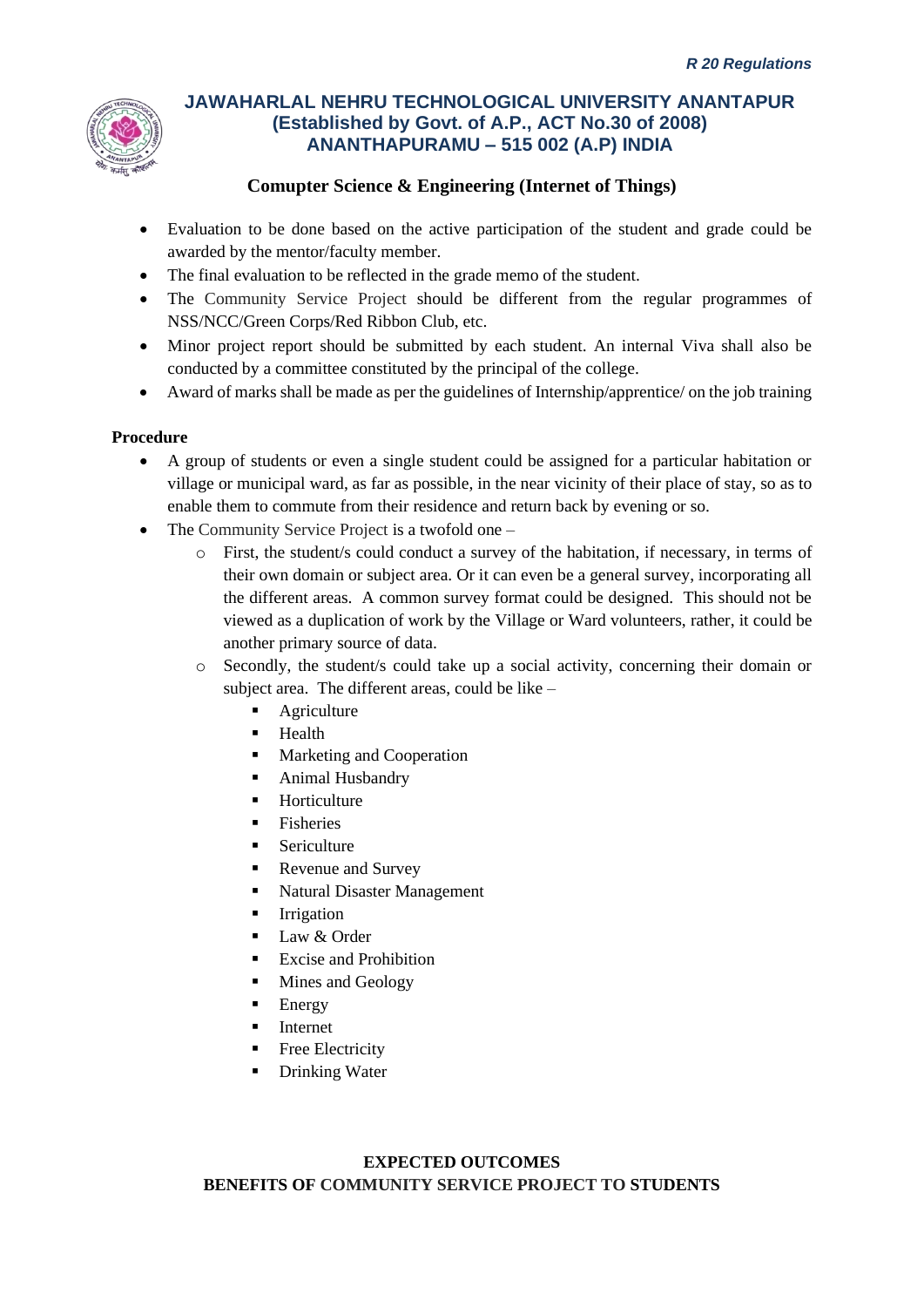

### **Comupter Science & Engineering (Internet of Things)**

### **Learning Outcomes**

- Positive impact on students' academic learning
- Improves students' ability to apply what they have learned in "the real world"
- Positive impact on academic outcomes such as demonstrated complexity of understanding, problem analysis, problem-solving, critical thinking, and cognitive development
- Improved ability to understand complexity and ambiguity

### **Personal Outcomes**

- Greater sense of personal efficacy, personal identity, spiritual growth, and moral development
- Greater interpersonal development, particularly the ability to work well with others, and build leadership and communication skills

### **Social Outcomes**

- Reduced stereotypes and greater inter-cultural understanding
- Improved social responsibility and citizenship skills
- Greater involvement in community service after graduation

### **Career Development**

- Connections with professionals and community members for learning and career opportunities
- Greater academic learning, leadership skills, and personal efficacy can lead to greater opportunity

### **Relationship with the Institution**

- Stronger relationships with faculty
- Greater satisfaction with college
- Improved graduation rates

### **BENEFITS OF COMMUNITY SERVICE PROJECT TO FACULTY MEMBERS**

- Satisfaction with the quality of student learning
- New avenues for research and publication via new relationships between faculty and community
- Providing networking opportunities with engaged faculty in other disciplines or institutions
- A stronger commitment to one's research

### **BENEFITS OF COMMUNITY SERVICE PROJECT TO COLLEGES AND UNIVERSITIES**

- Improved institutional commitment
- Improved student retention
- Enhanced community relations

### **BENEFITS OF COMMUNITY SERVICE PROJECT TO COMMUNITY**

- Satisfaction with student participation
- Valuable human resources needed to achieve community goals
- New energy, enthusiasm and perspectives applied to community work
- Enhanced community-university relations.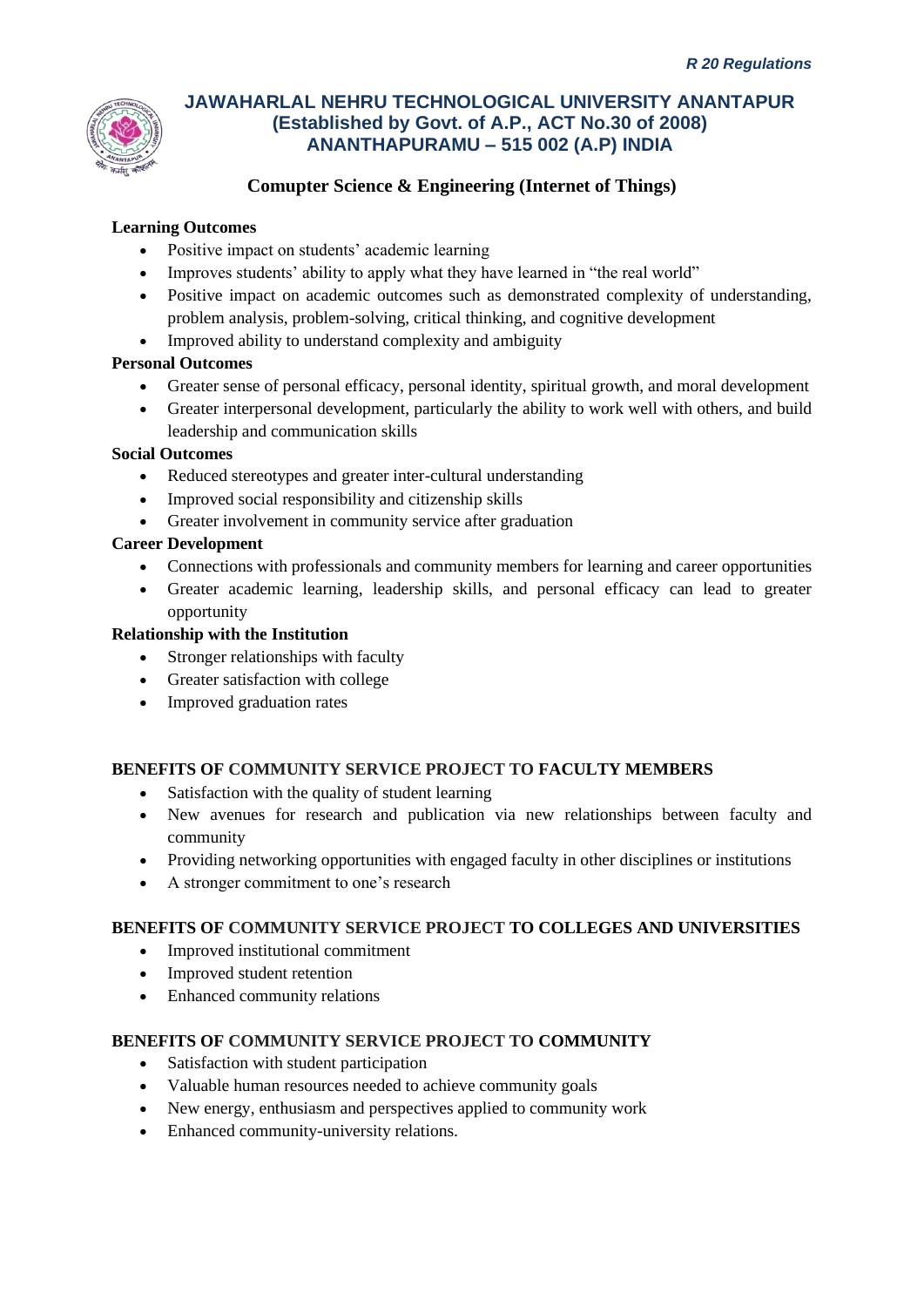

### **Comupter Science & Engineering (Internet of Things)**

### **SUGGESTIVE LIST OF PROGRAMMES UNDER COMMUNITY SERVICE PROJECT**

The following the recommended list of projects for Engineering students. The lists are not exhaustive and open for additions, deletions and modifications. Colleges are expected to focus on specific local issues for this kind of projects. The students are expected to carry out these projects with involvement, commitment, responsibility and accountability. The mentors of a group of students should take the responsibility of motivating, facilitating, and guiding the students. They have to interact with local leadership and people and appraise the objectives and benefits of this kind of projects. The project reports shall be placed in the college website for reference. Systematic, Factual, methodical and honest reporting shall be ensured.

### **For Engineering Students**

- **1. Water facilities and drinking water availability**
- **2. Health and hygiene**
- **3. Stress levels and coping mechanisms**
- **4. Health intervention programmes**
- **5. Horticulture**
- **6. Herbal plants**
- **7. Botanical survey**
- **8. Zoological survey**
- **9. Marine products**
- **10. Aqua culture**
- **11. Inland fisheries**
- **12. Animals and species**
- **13. Nutrition**
- **14. Traditional health care methods**
- **15. Food habits**
- **16. Air pollution**
- **17. Water pollution**
- **18. Plantation**
- **19. Soil protection**
- **20. Renewable energy**
- **21. Plant diseases**
- **22. Yoga awareness and practice**
- **23. Health care awareness programmes and their impact**
- **24. Use of chemicals on fruits and vegetables**
- **25. Organic farming**
- **26. Crop rotation**
- **27. Floury culture**
- **28. Access to safe drinking water**
- **29. Geographical survey**
- **30. Geological survey**
- **31. Sericulture**
- **32. Study of species**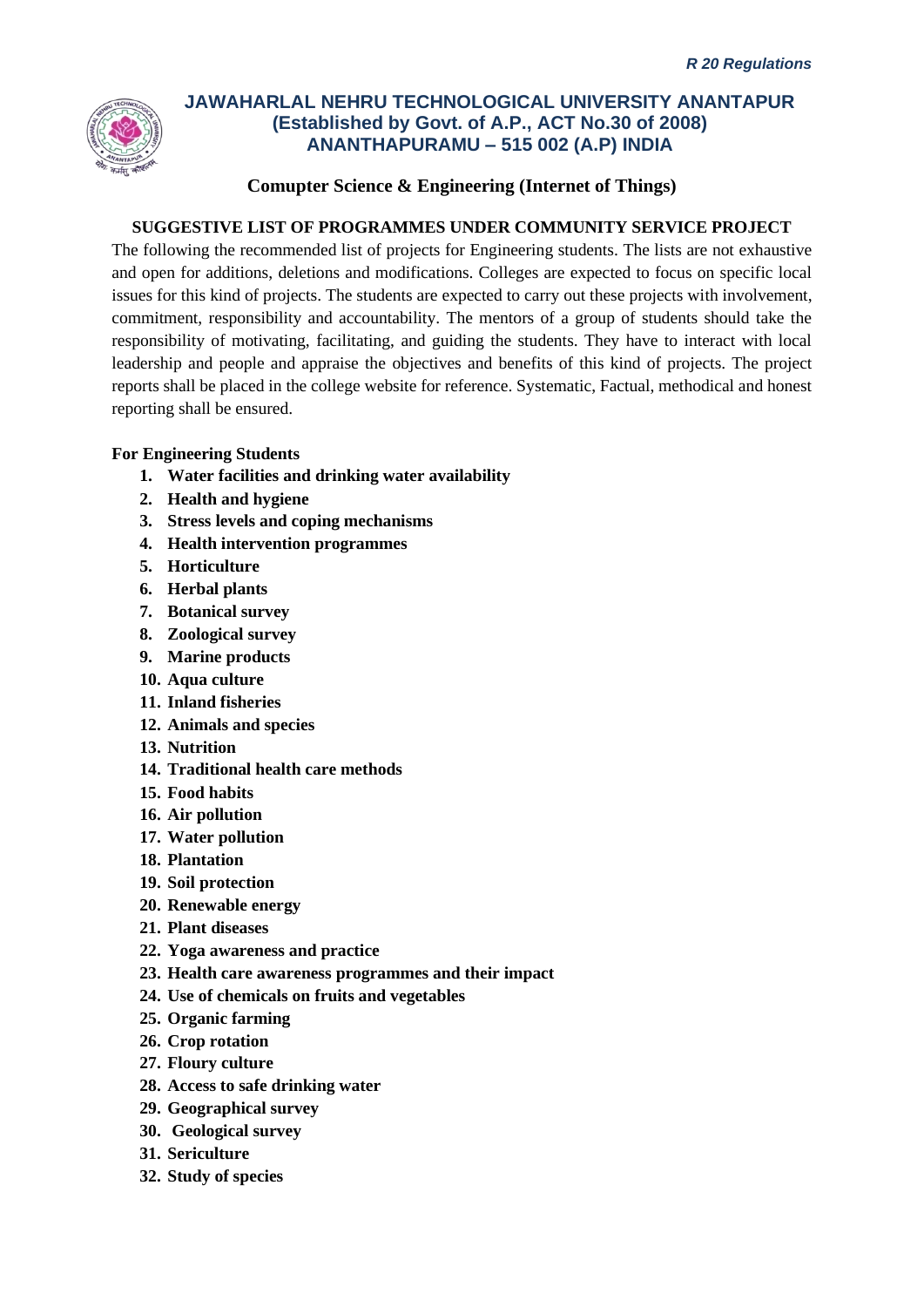

### **Comupter Science & Engineering (Internet of Things)**

- **33. Food adulteration**
- **34. Incidence of Diabetes and other chronic diseases**
- **35. Human genetics**
- **36. Blood groups and blood levels**
- **37. Internet Usage in Villages**
- **38. Android Phone usage by different people**
- **39. Utilisation of free electricity to farmers and related issues**
- **40. Gender ration in schooling lvel- observation.**

**Complimenting the community service project the students may be involved to take up some awareness campaigns on social issues/special groups. The suggested list of programmes are;**

### **Programmes for School Children**

- 1. Reading Skill Programme (Reading Competition)
- 2. Preparation of Study Materials for the next class.
- 3. Personality / Leadership Development
- 4. Career Guidance for X class students
- 5. Screening Documentary and other educational films
- 6. Awareness Programme on Good Touch and Bad Touch (Sexual abuse)
- 7. Awareness Programme on Socially relevant themes.

### **Programmes for Women Empowerment**

- 1. Government Guidelines and Policy Guidelines
- 2. Womens' Rights
- 3. Domestic Violence
- 4. Prevention and Control of Cancer
- 5. Promotion of Social Entrepreneurship

### **General Camps**

- 1. General Medical camps
- 2. Eye Camps
- 3. Dental Camps
- 4. Importance of protected drinking water
- 5. ODF awareness camp
- 6. Swatch Bharath
- 7. AIDS awareness camp
- 8. Anti Plastic Awareness
- 9. Programmes on Environment
- 10. Health and Hygiene
- 11. Hand wash programmes
- 12. Commemoration and Celebration of important days

### **Programmes for Youth Empowerment**

- 1. Leadership
- 2. Anti-alcoholism and Drug addiction
- 3. Anti-tobacco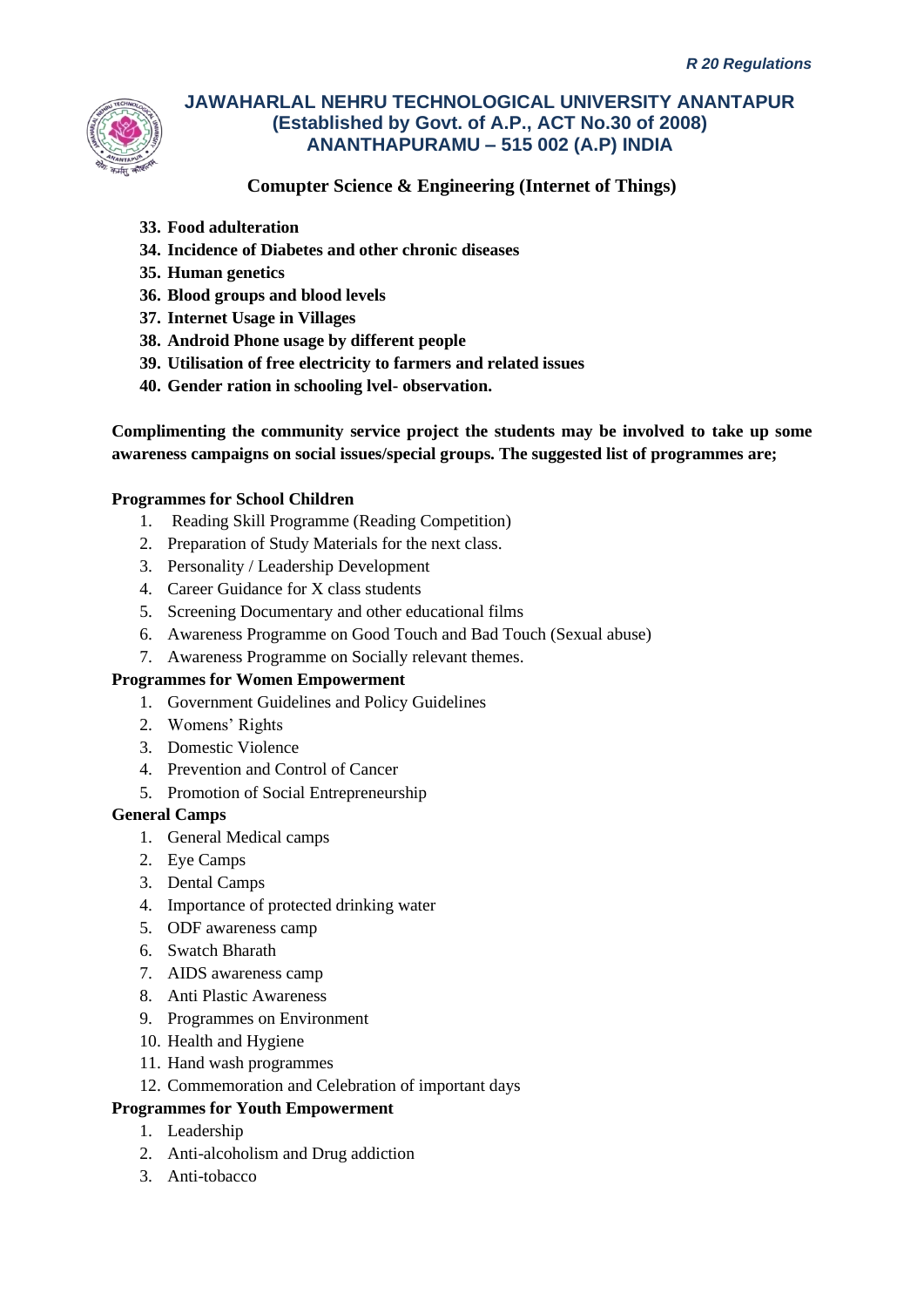

## **Comupter Science & Engineering (Internet of Things)**

- 4. Awareness on Competitive Examinations
- 5. Personality Development

### **Common Programmes**

- 1. Awareness on RTI
- 2. Health intervention programmes
- 3. Yoga
- 4. Tree plantation
- 5. Programmes in consonance with the Govt. Departments like
	- i. Agriculture
	- ii. Health
	- iii. Marketing and Cooperation
	- iv. Animal Husbandry
	- v. Horticulture
	- vi. Fisheries
	- vii. Sericulture
	- viii. Revenue and Survey
	- ix. Natural Disaster Management
	- x. Irrigation
	- xi. Law & Order
	- xii. Excise and Prohibition
	- xiii. Mines and Geology
	- xiv. Energy

### **Role of Students:**

- Students may not have the expertise to conduct all the programmes on their own. The students then can play a facilitator role.
- For conducting special camps like Health related, they will be coordinating with the Governmental agencies.
- As and when required the College faculty themselves act as Resource Persons.
- Students can work in close association with Non-Governmental Organizations like Lions Club, Rotary Club, etc or with any NGO actively working in that habitation.
- And also with the Governmental Departments. If the programme is rolled out, the District Administration could be roped in for the successful deployment of the programme.
- An in-house training and induction programme could be arranged for the faculty and participating students, to expose them to the methodology of Service Learning.

### **Timeline for the Community Service Project Activity**

### **Duration: 8 weeks**

- **1. Preliminary Survey (One Week)**
	- A preliminary survey including the socio-economic conditions of the allotted habitation to be conducted.